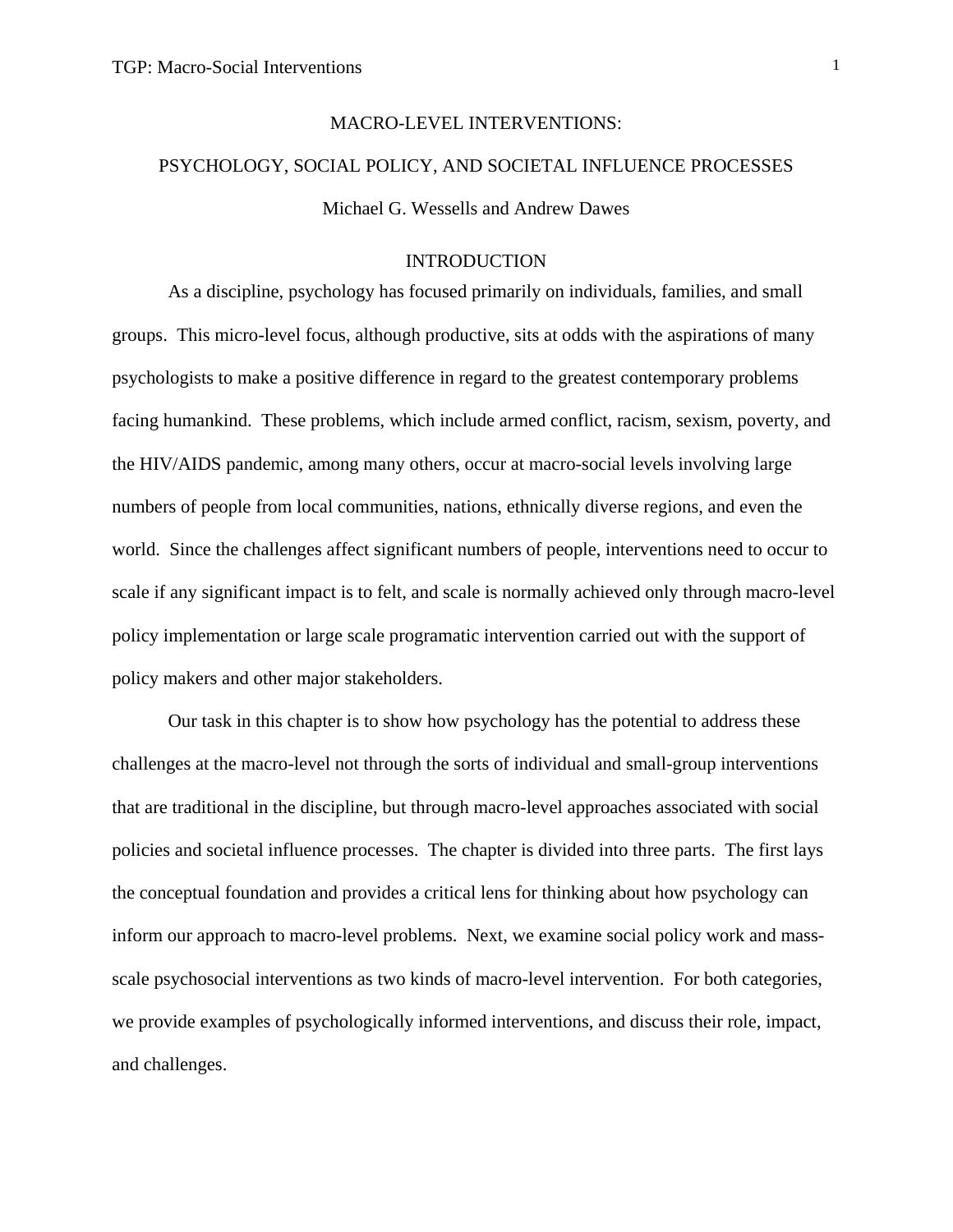## CONCEPTUAL FOUNDATIONS

The logic of macro-level interventions stands on a systems analytic framework that views each level of a social system as having emergent properties and as dynamically interacting with other levels. A country, for example, is usefully conceptualized as an organized, layered system consisting of diverse subgroups, subsystems, institutions, agencies, norms, and people. The dynamism of the system is visible in the rich interactions within levels and also between levels, such as grassroots, community groups, district or provincial level groups or associations, and national groups and agencies, including official government bodies. Within the system, diverse levers for change exist. Although power is vested officially in top government leaders, extensive power is wielded also by the media, religious leaders, and leaders of popular movements. Macro-social interventions, which aim to have an influence at broad levels such as the national and international levels, frequently target actors and institutions at several levels and exploit the linkages between them.

#### Change Strategies

Psychologists who seek to achieve macro-level change may use a mixture of top-down, bottom-up, and middle-out strategies (Lederach, 1997). They are not mutually exclusive (see below). Top-down strategies attempt to influence sub-national, national, regional, or international authorities, urging them to implement psychologically informed policies and programs. An example would be to argue for extended support for comprehensive early childhood-development programs for children in poor communities using evidence of their effectiveness in improving a range of psychosocial outcomes for children over the long term (Young, 2002; Zigler, 1994). If the provision of such programs were mandated by policy, then the national government would be obligated to oversee their development and implementation.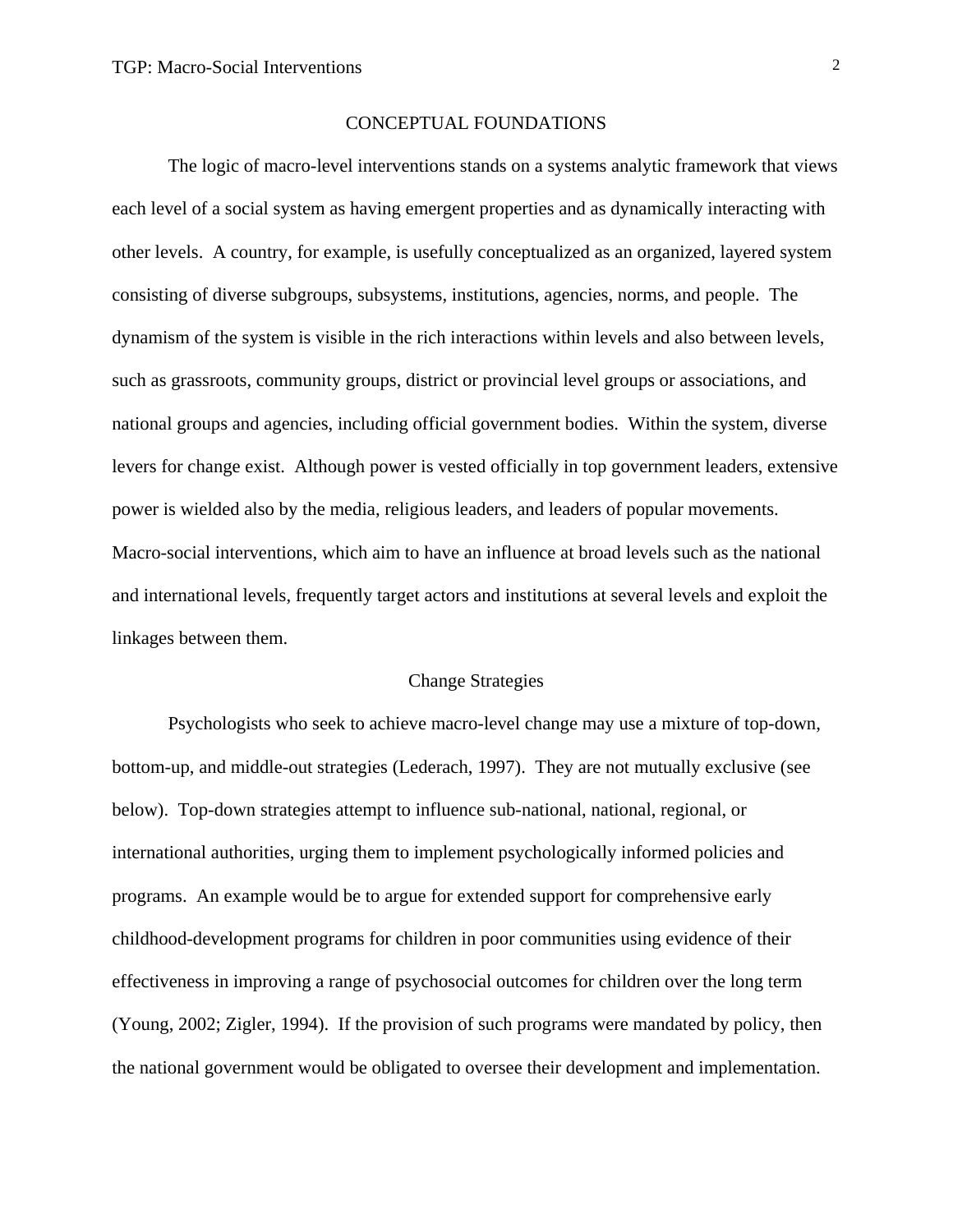This is a top-down approach in that the programs originate at the top level of national government, which then guides implementation at lower levels.

Bottom-up strategies attempt to influence significant numbers of people using psychologically informed methods to achieve desired intervention outcomes. An example would be community-based initiatives that are informed by psychological theory and evidence, and which seek to promote condom use in order to reduce the prevalence of HIV/AIDS (Ajzen, 1991; Campbell, 2003; Eaton, Flisher, & Aaro, 2003; Shisana & Simbayi, 2002). For such an approach to be optimally effective, the support of local authorities is needed. Bottom-up strategies frequently build upon grassroots initiatives for social change, such as women's empowerment movements that do not have a specific psychological focus, but rather can be enriched through the addition of psychological elements or dimensions.

Middle-out strategies attempt to influence mid-level leaders, who in turn influence both leaders above them and their public constituencies. For example, efforts to reform education by reducing the frequency of corporal punishment often move forward by training not the highest level leaders of a nation, but by working with Ministry of Education leaders in different provinces or states. These mid-level leaders influence higher-level leaders and also mobilize public opinion in their areas of jurisdiction, creating an environment favorable for social change.

 An important part of the successful application macro-social intervention is to use different strategies in complementary ways by, for example, combining the use of top-down and bottom-up strategies. After all, new government policies are more likely to be implemented if there is a sufficient base of popular support for the new measures. Conversely, strong popular sentiments frequently induce leaders to make policy changes.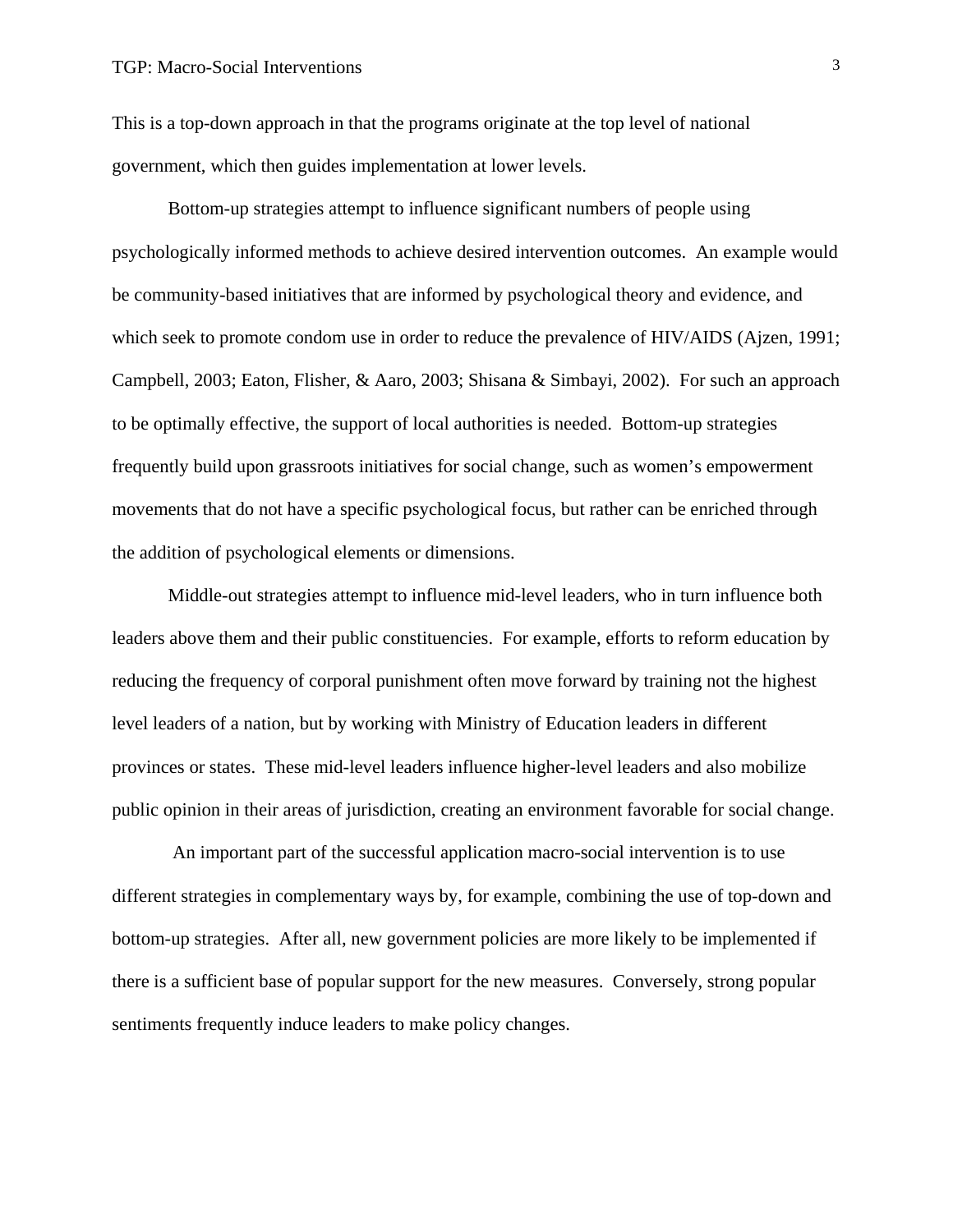The effective use of these strategies is most likely to occur through collaborative, multidisciplinary efforts. Indeed it is most unlikely that complex social problems can be addressed solely from a psychological point of departure. Psychologists tend not to be trained in the range of skills needed for policy-oriented work. Skills such as policy analysis and advocacy are seldom parts of the graduate curriculum in psychology (see Chapter Eleven for details on how to prepare psychologists to meet contemporary global challenges). In contrast, they are regular components of training in disciplines such as political science, economics, sociology, and social work. It is far more common for graduates in these fields to have experience in macrosocial interventions. Therefore, psychologists who wish to address macro-social issues should, wherever possible and appropriate, take a multidisciplinary team-based approach to the problem (see Chapter One). Multidisciplinary collaboration is rarely easy. Different professional languages, bodies of knowledge, approaches to knowledge production, and disciplinary rivalry must be bridged if projects hope to be successful. In addition, psychologists who wish to address macro-level issues face the twin pitfalls of reductionism and universalism (these pitfalls are also addressed in Chapters One, Six, Seven, Nine, and Eleven).

#### Reductionism

Reductionism occurs in two main ways, the first of which is an emphasis on the relative importance of psychological causes. In examining the causes of war, for example, it is natural for psychologists to showcase the importance of psychological processes such as social identity, existential fear, enemy images, obedience to authority, moral exclusion, dehumanization, deindividuation, and projection, among others. However, psychological processes alone cannot provide a comprehensive account of war, which has complex historical, political, social, and cultural roots (Christie, Wagner, & Winter, 2001). A significant problem arises when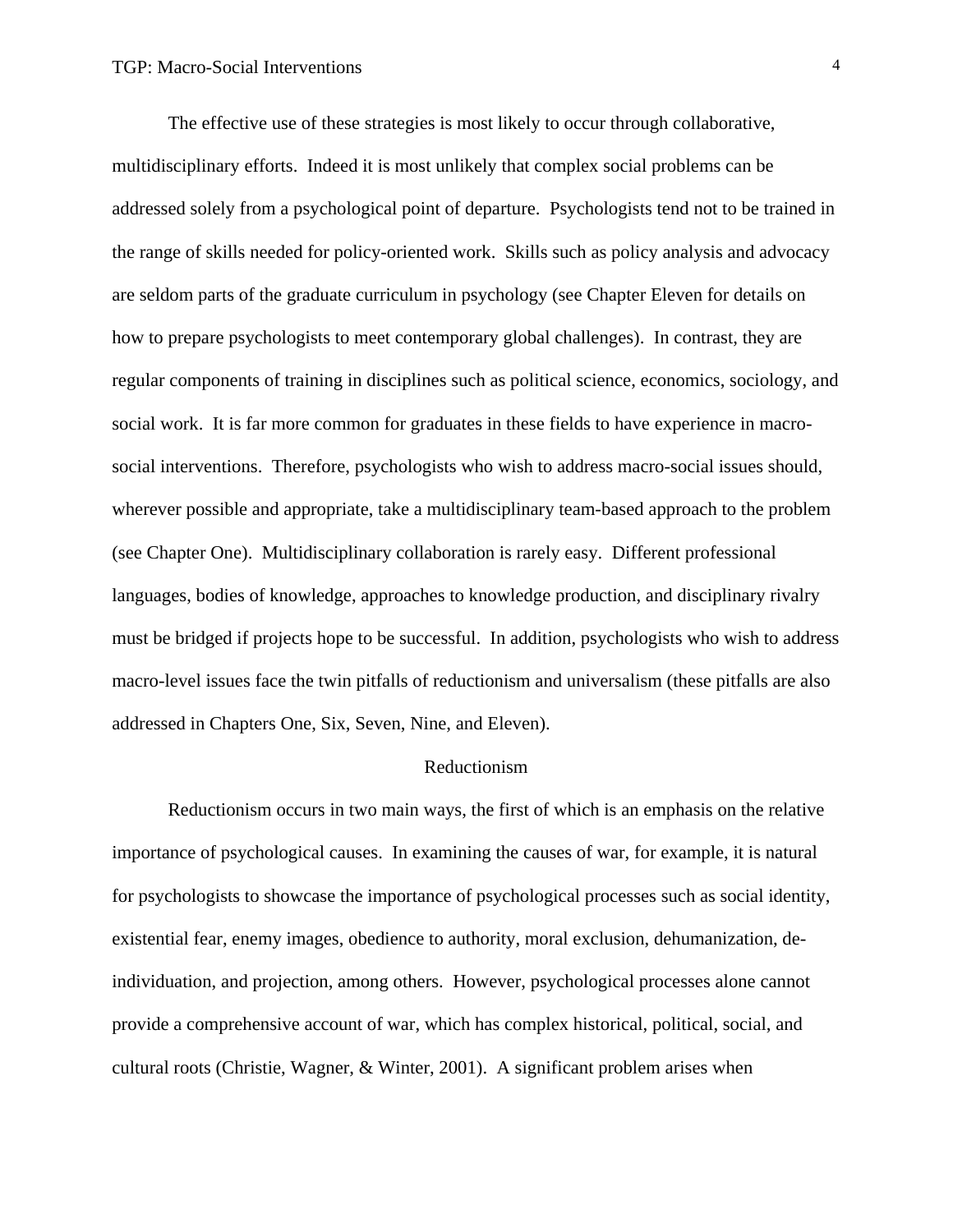psychologists privilege psychology over other disciplines by examining psychological processes in isolation or implying that psychological process carry the main explanatory burden in regard to war. The resulting decontextualized analyses cannot do justice to the complexity of the phenomena of war.

Fortunately, this problem may be overcome through a mixture of humility and positioning of psychological analysis within a wider multidisciplinary framework that reflects the rich interplay of psychological, political, economic, and other processes in influencing war. Typically, proponents of this approach such as Kelman (1965) acknowledge that psychology accounts for a rather small portion of the total variance of the phenomena to be explained. This acknowledgement is valuable both in recognizing the complexity of macro-social phenomena and in defining the limits of psychological analyses.

Reductionism also occurs through the uncritical application of concepts and processes identified at one social level to higher social levels. For example, it is not uncommon to hear assertions that racism could be abolished through the reduction of individual prejudice. If every person's prejudice could be eliminated, so the argument goes, there would be no more racism. This view conflates prejudice, an individual phenomenon, with racism, a macro-social institutional phenomenon grounded in abuses of power by groups having vested interests. Although the "end racism by ending prejudice" approach has considerable moral appeal, it fails analytically to come to terms with the fact that racism is more than the sum of the prejudice held by individuals in a system. To understand racism in contexts such as the caste system in India, the segregation era in the U.S., or the apartheid system in South Africa, one needs to examine the legitimization and codification of racism in laws, the power of government elites who protect the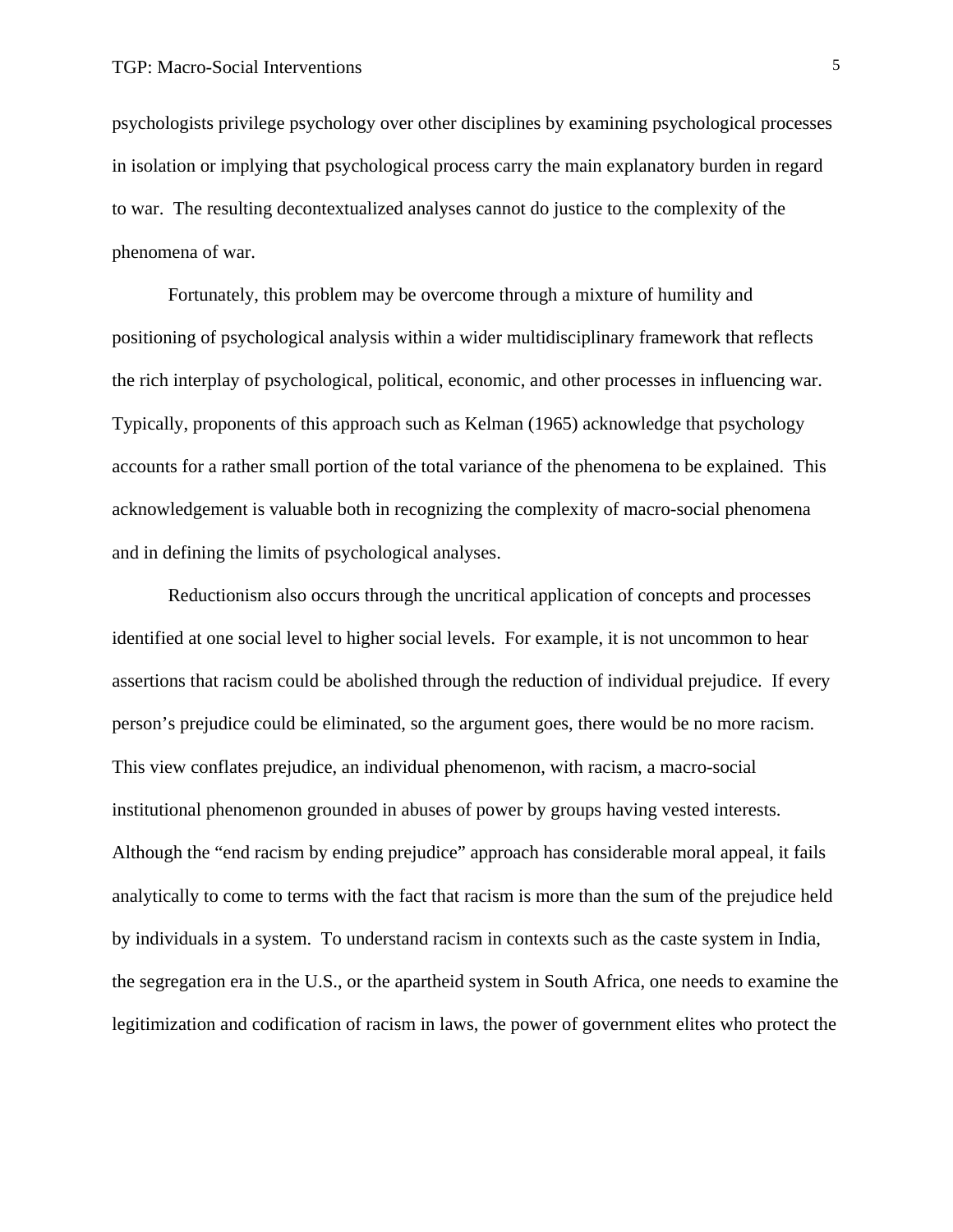system over its victims, the economics of privilege, the history leading to the exploitative intergroup relations, and a host of other factors beyond the individual level.

Similarly, in analyses of problems such as nuclear proliferation, it is not uncommon to see statements, such as a particular state feared its neighbor, thereby leading it to develop or acquire additional weapons. Whatever shorthand value such references have is outweighed by the problematic implication that states are like individuals. Aside from the ontological question whether a state entity has emotions, which are individual properties, the view that a state feared its neighbor raises many questions about who in fact felt the fear and what differences existed among people within the state. A state is composed of diverse groups and institutions, which typically have separate sub-interests and spheres of influence, such as education, health, security, and judicial matters. Not only are states reservoirs of enormous diversity and contesting polities, but also their actions reflect decisions and actions at many different levels. Typically, decisions are made not by one person, but by a variety of agencies and actors in a system containing checks and balances. Even in totalitarian states, in which the leader makes the key decisions, diverse agencies and actors implement the decisions, often with guidance from their own agendas or understanding of the leader's wishes.

Both examples indicate the existence of an epistemological trap in which theories derived from an individual, micro-level of analysis are applied wholesale to a larger, macro-level of analysis (Kelman, 1965). In keeping with the Gestalt axiom "the whole is greater than the sum of its parts," higher social levels, such as the state, have emergent properties not visible in lower levels, such as individuals and families. Different social levels require different levels of explanation. For psychologists whose theories derive primarily from the analysis of individuals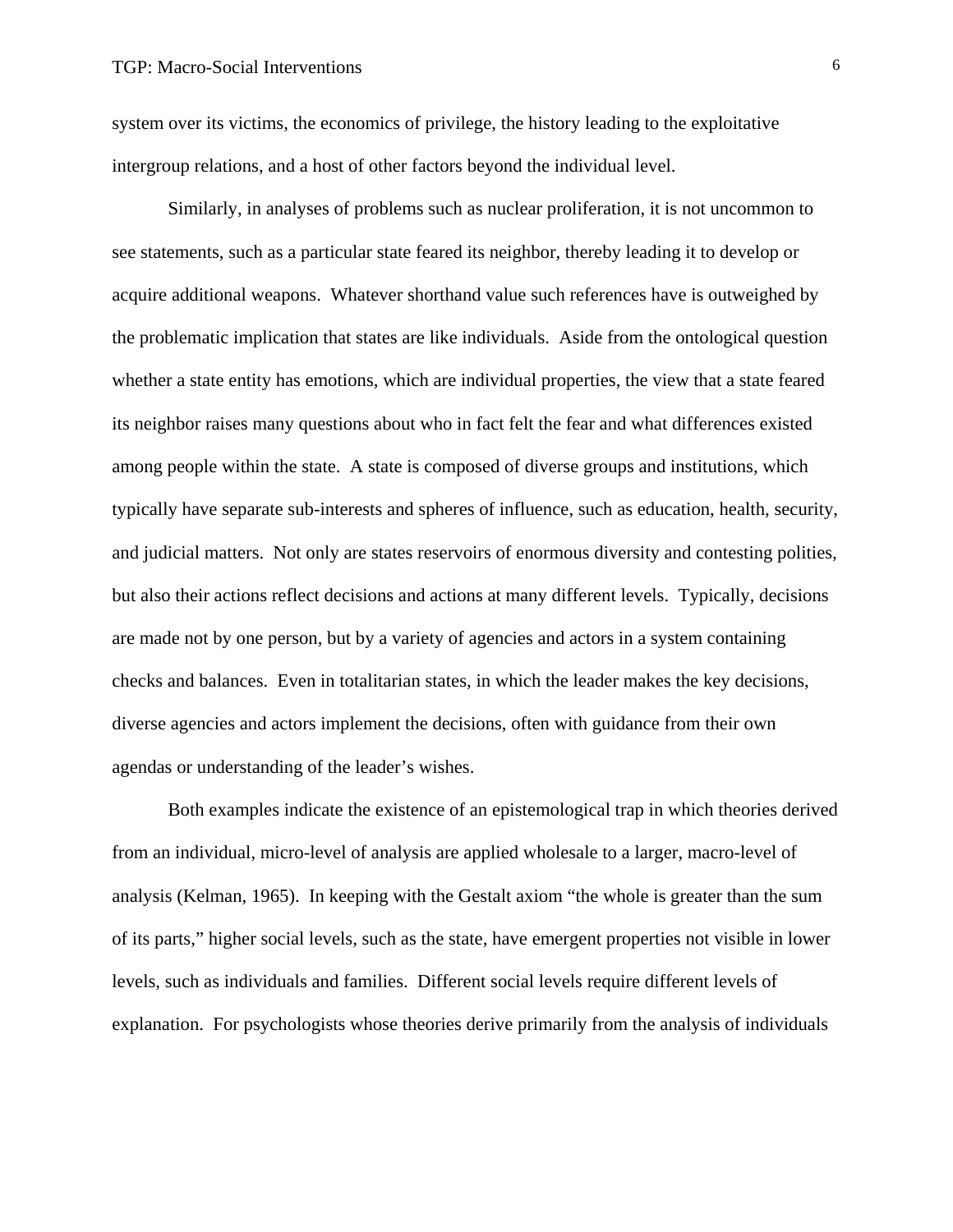and small groups, this insight recommends critical self-scrutiny and a spirit of learning to develop contextually appropriate explanations at the macro-social level.

## Universalism

Like all sciences, psychology aspires to universal laws, principles, theories, and tools. The vast majority of psychological research, however, is conducted in highly industrialized countries in the Australia, Europe, and the U.S. These areas feature high material standards of living, relatively high levels of political and economic stability, and cultures that largely reflect Western values and a scientific worldview. In contrast, the majority of the world's people live in developing countries having low material standards of living, higher levels of political and economic instability, and cultures that in certain respects diverge sharply from those of Western societies (see Chapter Four for a more detailed description of psychology in the majority world).

As cultural psychologists, such as Schweder (1990), have suggested, mainstream psychology is best viewed as a cultural product that embodies the values and cultural dimensions of highly industrialized and wealthy Western countries. This is particularly evident in those disciplinary domains that deal with personhood, spirituality, interpersonal and social relations, and mental health. Although the principles and methods of the discipline have considerable utility in many contexts, one cannot assume that they apply to all cultures and contexts (see Chapters Six and Seven on the normative origins of psychological theories and methods). Indeed, it is appropriate to ask: What would psychology have looked like had it been invented in China or the Central African Republic (see Chapter Five for more on the indigenization movement in psychology, particularly in East Asia)?

The hegemony of Western formulations of mind, the person, and mental health creates significant opportunities for culture bias and abuses of power. The commonly made assumption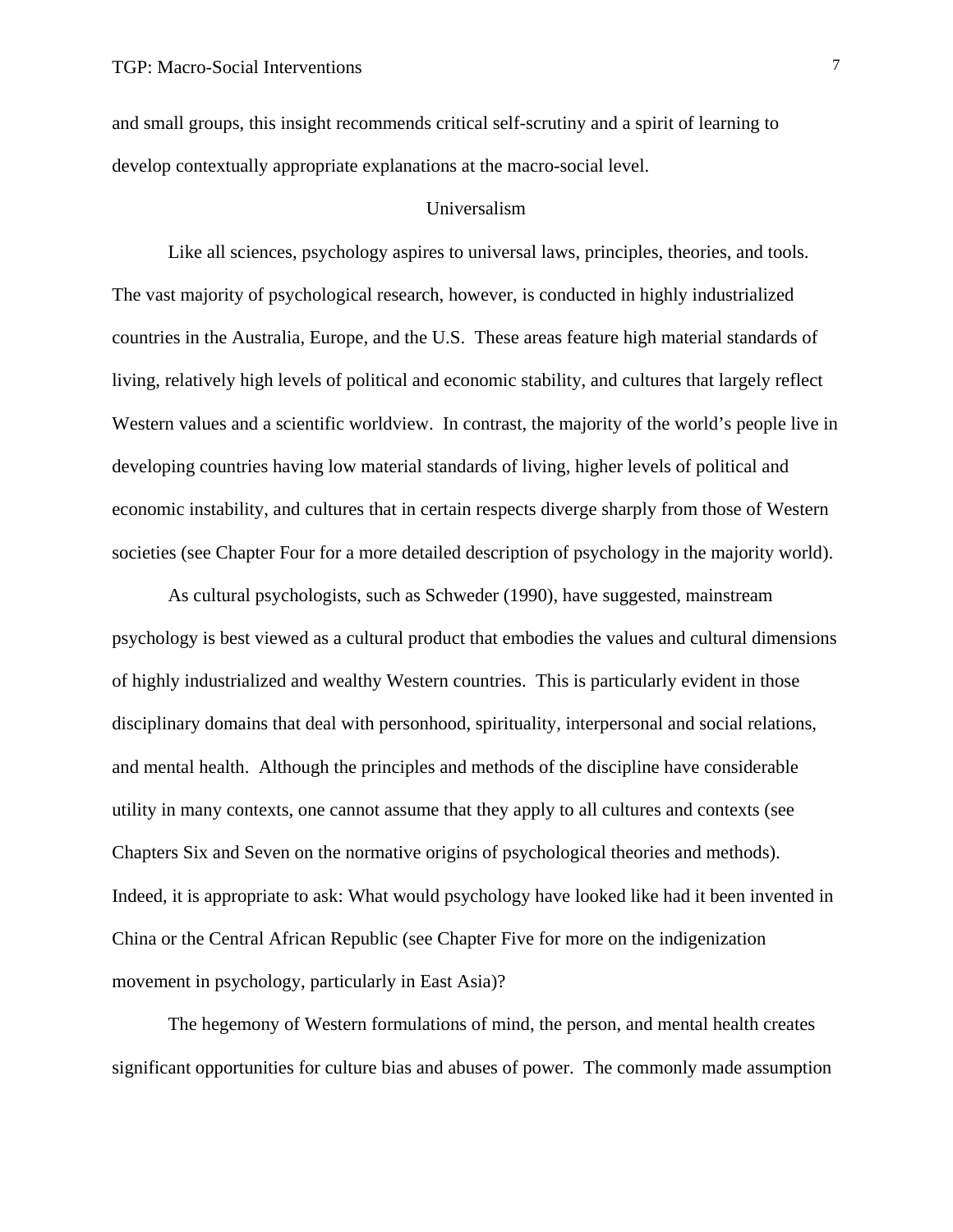by psychologists that people everywhere are more similar than different is contradicted by observations that cultures differ in their concepts of childhood (Boyden, 1997), family structure and function (Kagitçibasi, 1996), mental health and mental illness (Lee & Sue, 2001; Lopez & Guarnaccia, 2000), self (Triandis, 2001), spirituality (Honwana, 1997), and social power (Anderson, 1996; Osman, 1985). This is not to deny the cross-cultural validity of many Western concepts. Neither when appreciating cultural difference should we descend into cultural essentialism, nor should we gainsay the fact that, as a result of processes associated with globalization, many people, particularly the young in developing regions, are taking on modern practices and identities. Rather, it is to caution against the practice of assuming that constructs of selfhood, emotion, and sociality that have been developed in the West are transportable unchanged to other parts of the world. Similarly, one cannot assume that a theory, which has underpinned a successful intervention in, say, New York, will have sufficient external validity when the project is transported to Abidjan.

Universalism is challenged also due to the enormous situational differences separating Western societies from developing countries (Dawes & Donald, 1994), in which the fabric of society has been ravaged by colonial exploitation, armed conflict, political instability, HIV/AIDS, chronic poverty, and natural disasters, such as the 2004 tsunami. Can one say with any confidence, for example, that children who grow up in a village in which HIV/AIDS has killed all adults will pass through Eriksonian life stages (Erikson, 1963) in the manner of children who grow up in Western societies? Populations ravaged by poverty, armed conflict, and HIV/AIDS have made normal and adaptive certain forms of behavior that would seem maladaptive by Western standards. For example, Western psychologists tend to view children who live and work on the streets as potentially pathological and as products of failed families.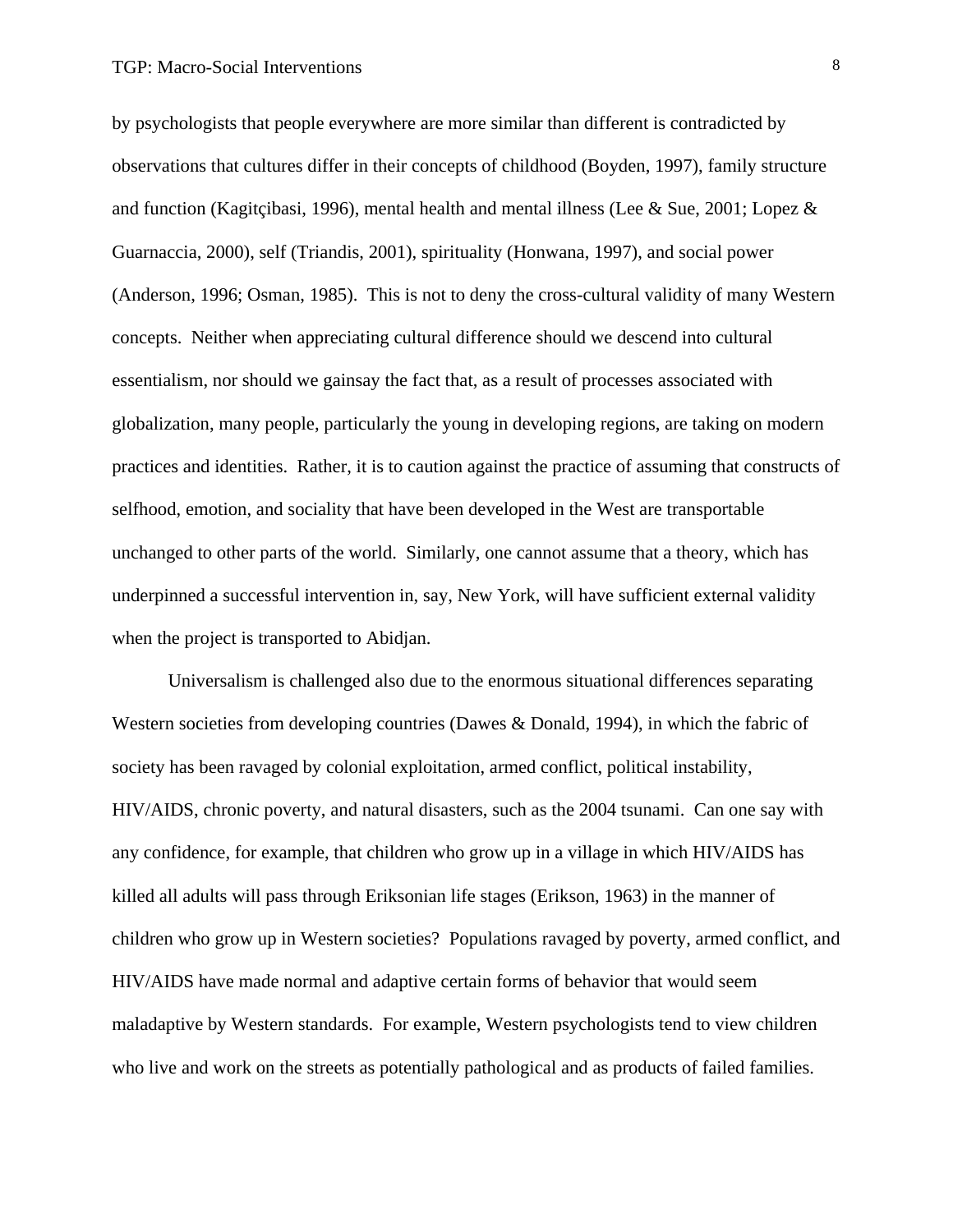Research on "street children," however, indicates that in Latin American and African countries, male street children function better and are less prone to pathology than many boys who elect to stay with their families, particularly where these families are seriously troubled. The boys on the streets often come from caring families that have been wracked by enormous economic and social stresses (Aptekar, 2004).

The quest for universal principles also sometimes obscures local knowledge and practice, thereby marginalizing indigenous psychology. In countries such as Mozambique and Sierra Leone, for example, local people view child soldiers who have killed or who have survived rape as needing not Western therapy or counseling, but a purification ritual that cleans them of spiritual impurities picked up during the war (Honwana, 1997; Kostelny, 2004). Most Western psychologists who enter war zones such as Angola, however, show little interest in local rituals and culture, and eagerly apply their theories of trauma, many of which attract significant funding from Western donors, but few of which have been validated in non-Western societies. This imposition of outsider ideas finds support among local people who, desperate for money and outside support, silence their own culture and learn to talk the language of post-traumatic stress disorder (PTSD; see Marsella, Bornemann, Ekblad, & Orley, 1994). Ironically, little correlation exists in Angola between scores on PTSD scales and social dysfunction (Eyber & Ager, 2004).

When imposition occurs, psychology becomes an instrument of cultural imperialism and a means of dominating local people (Dawes & Cairns, 1998; Wessells, 1999). Not infrequently, the actions of local psychologists aggravate the problem. Wanting the imprimatur of Western science, psychologists from developing countries may adopt Western standards and practices with a zeal going well beyond that exhibited by Western psychologists themselves. This problem is not corrected automatically by the use of national paraprofessional staff from the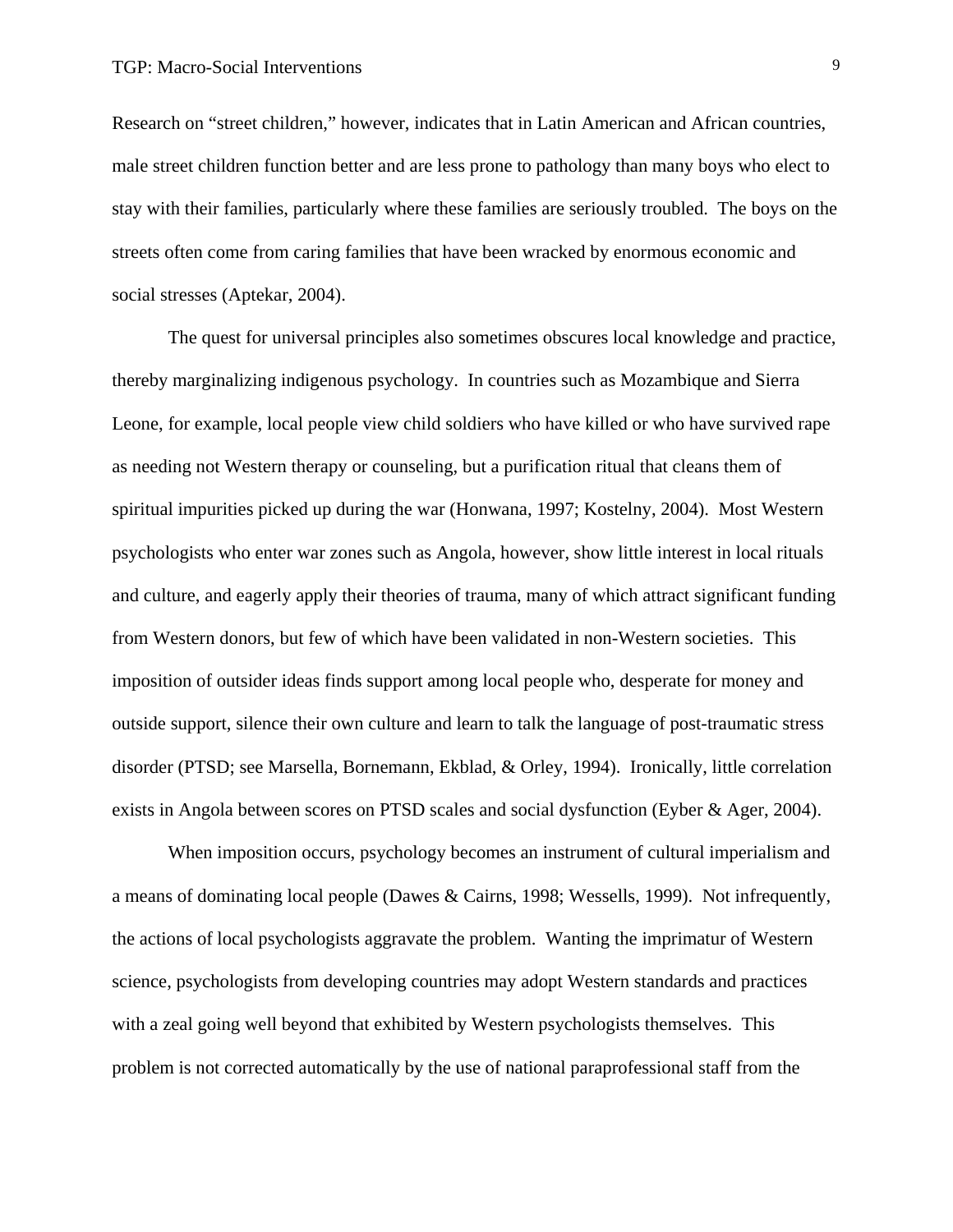affected areas. Being university educated, many national paraprofessionals represent the elite in their own society and are eager to supplant local cultural practices, which they frequently regard as atavistic and embarrassing, with Western scientific approaches.

As is evident from the discussion thus far, macro-social interventions face daunting challenges of culture and power extending well beyond traditional discussions of the need for cultural sensitivity. Before conceptualizing or launching an intervention, it is wise to reflect critically on the relationship between epistemology, power, and ethics.

Regardless of whether it is intentional or not, abuse of power through the imposition of Western psychology and its values violates the "Do No Harm" principle (see Chapter 10 on issues related to ethical practice in an increasingly globalized world). Although this problem faces all psychological interventions, it is of particular concern in regard to macro-level interventions, which could cause harm on a large scale. Ethical reflection and a self-critical attitude are essential ingredients of any macro-social intervention. A critical stance is needed not only in the conduct of the intervention, but also in the planning, when one needs to ask whether the research or the intervention is really needed, who benefits from the project, and whether the potential benefits of the project outweigh its risks. We cannot escape the fact that there is enormous pressure for academics to secure research grants in a highly competitive market. Considerable kudos is attached to securing the "big ones," particularly in such fields as HIV/AIDS (e.g., grants from the U.S. National Institute of Health, the U.S. Agency for International Development, and the Global Fund). There is little doubt that, while these are very significant opportunities for applied social science that can inform macro-level interventions, they can also distort the process of knowledge production. And, it is vulnerable populations who will be the victims of insensitive practices where these occur.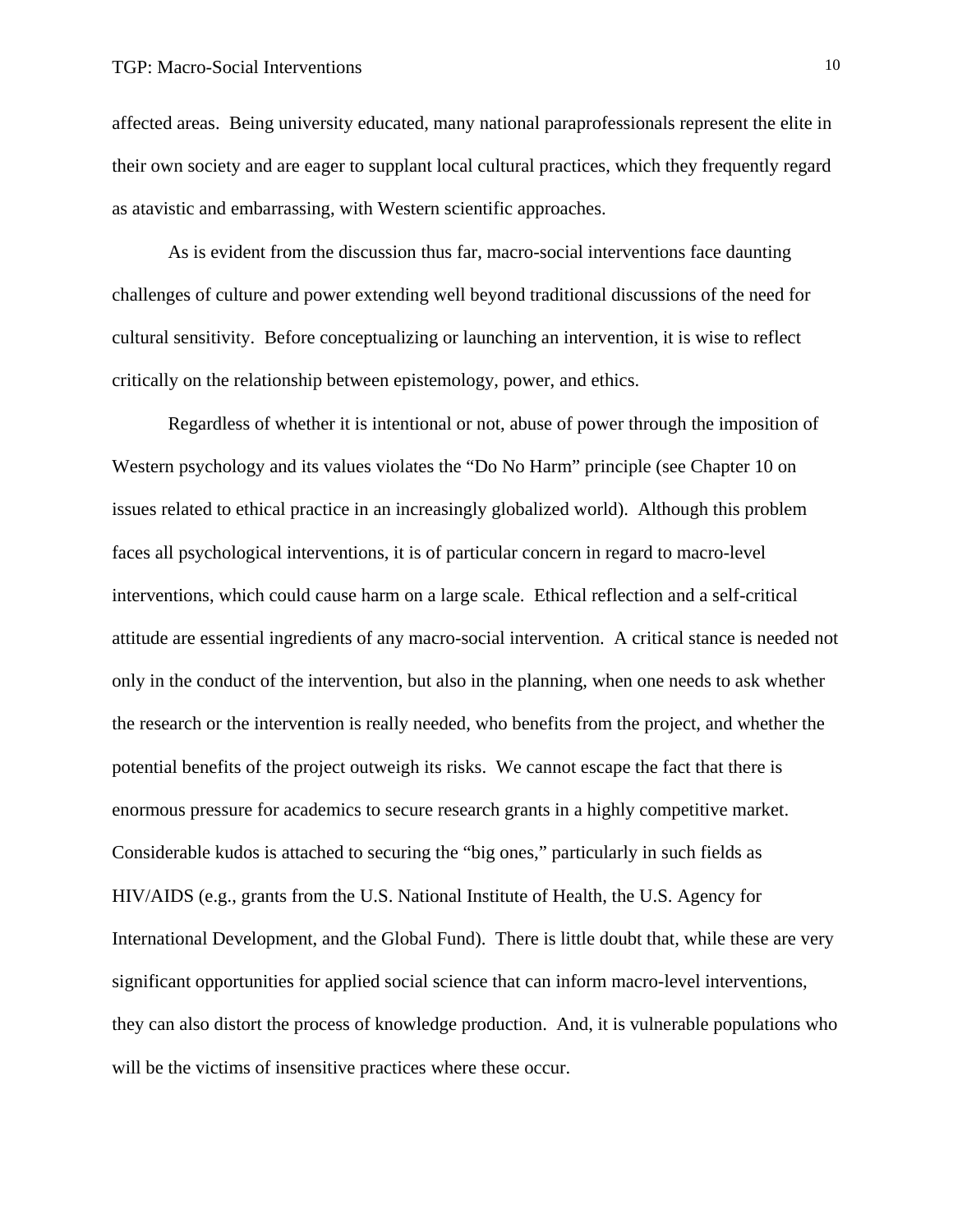#### POLICY CHANGE

Psychologists contribute to policy development and social change through diverse practices, including policy-relevant research, expert testimony, dialogues and workshops with leaders whose agencies oversee particular policies, advocacy, and the development of policy standards. We will illustrate these through case studies from the U.S., Southern Africa, and the U.N.

#### School Desegregation in the U.S.

A common error is for discussions of macro-level problems and interventions to focus exclusively on poor, developing societies. This not only stigmatizes developing countries, but also implies that relatively developed countries have evolved to the point at which they are no longer subject to basic problems, such as racism. The fallacy of this view is evident in the case of schools desegregation in the U.S. Also, this case is important because it shows poignantly both the role of psychologists as shapers of valuable national policy changes and the limits of national policy change as an instrument for achieving macro-social change.

On entry into the  $20<sup>th</sup>$  century, racial segregation was a societal norm in the U.S. enforced through Jim Crow laws and the omnipresent threat of violence. Using the infamous formula "separate but equal," the Supreme Court ruling on *Plessy v. Ferguson* (1896) had legalized the segregation of schools. Legalized segregation, however, sat poorly with a constitution guaranteeing the equality of all, and the enormous burdens of black oppression weighed heavily on the conscience of many whites. It also flew in the face of U.S. experience in World War II, in which the U.S. military had taken significant strides toward desegregation, thereby extending to Black soldiers greater equality than they had enjoyed in civilian society. Also, many psychologists across the country worked to oppose segregation in all its forms. If it was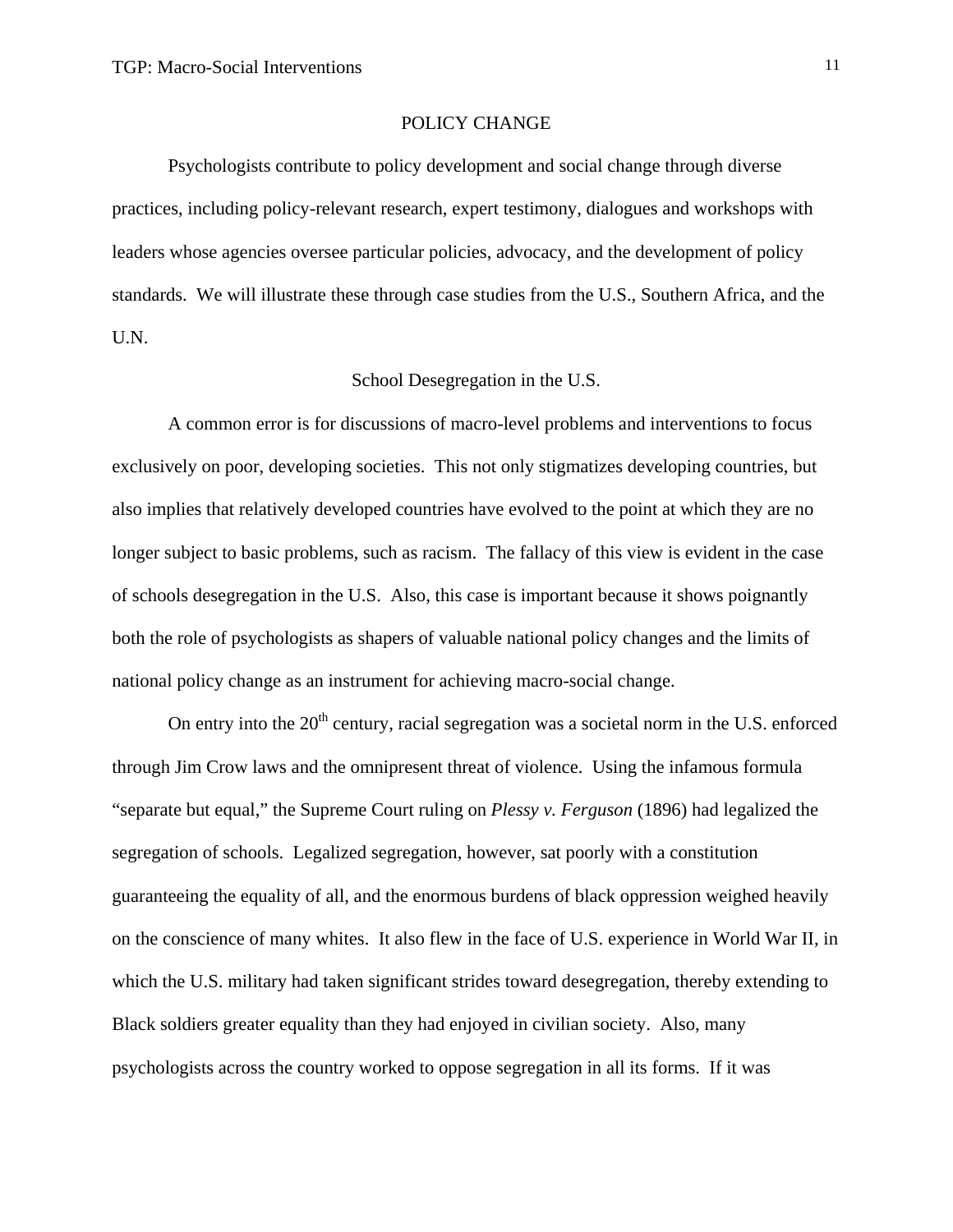inevitable that the system would change, school desegregation was a likely target because segregated schools embodied racism and taught children early in life the stereotypes and modes of behavior that provided the psychological infrastructure of racism.

By the 1940s, research by social scientists, including psychologists, had documented the glaring inequality between Black and White schools and also the psychological damage inflicted on all parties by school desegregation (Clark, Chein, & Cook, 1952/2004; Deutcher & Chein, 1948). Perhaps the best-known research was the Clark and Clark (1947) study showing how segregation created in black children a sense of inferiority, as illustrated by their preferences for white dolls. Based on this study and many others, a group of distinguished psychologists wrote an influential brief that served as expert testimony in the case of *Brown v. Board of Education* (1954), in which the Supreme Court prohibited separate schools and mandated the desegregation of education.

This policy change enshrined in the *Brown* ruling led to the restructuring of the U.S. system of education and lifted hopes that sweeping social change was at hand, not only in education, but also in the wider society. In fact, the ruling has had significant impact in the educational system. A recent review of research (Pettigrew, 2004) pointed out that compared with Black children from segregated schools, those in desegregated schools are more likely to earn degrees from predominantly White colleges, work alongside White colleagues and have better jobs, live in racially mixed neighborhoods, and have more positive attitudes toward Whites. Also, Whites from desegregated schools have more positive attitudes toward Blacks than do Whites from segregated schools.

Unfortunately, the years following the initial *Brown* decision have witnessed not the end of racism, but the rise of barriers, backsliding, and retrenchment toward a norm of de facto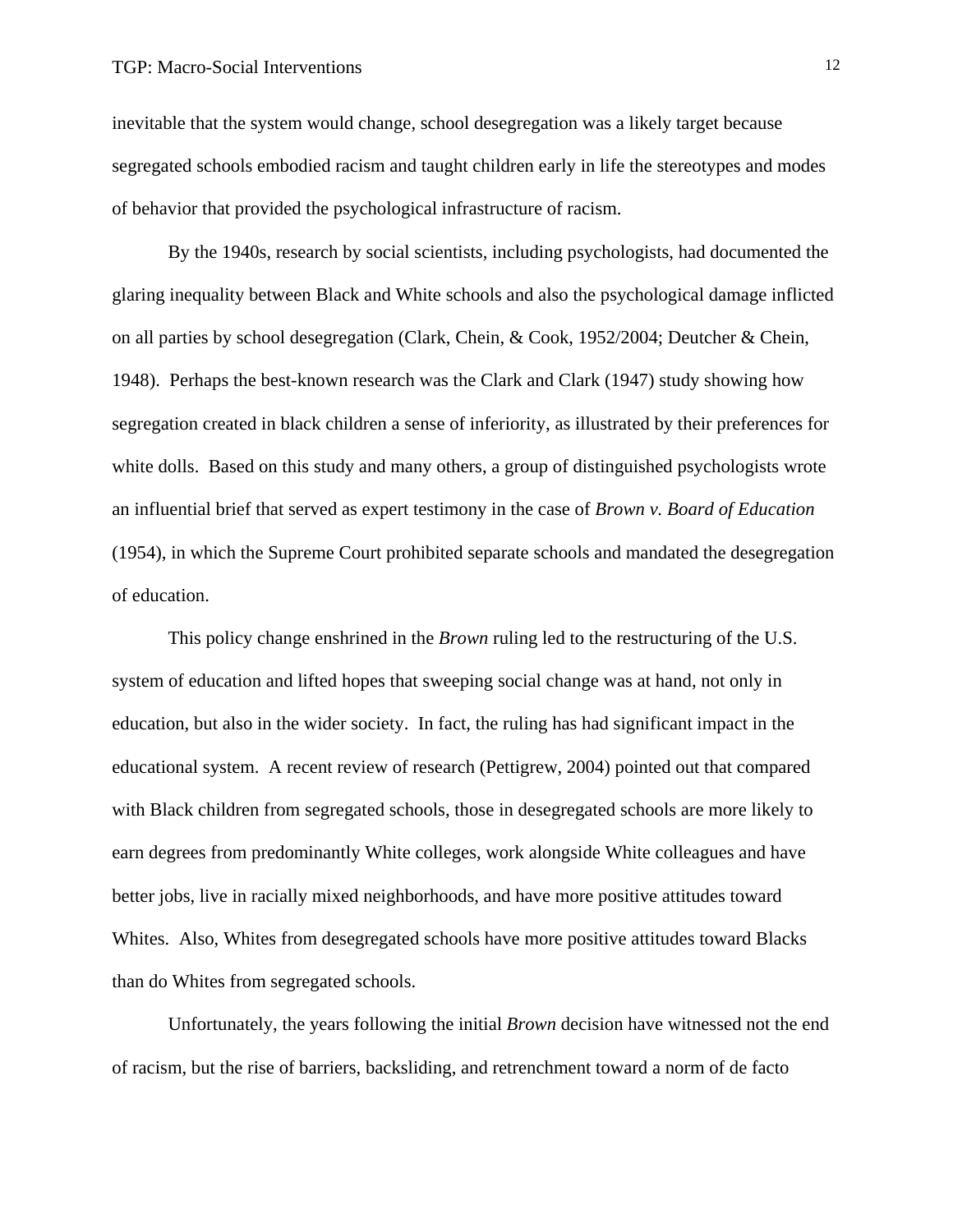segregation and inequality. In 1955, the Supreme Court opened the door for foot-dragging by issuing a vague order to implement the 1954 ruling with all deliberate speed (Pettigrew, 2004). In the absence of strong implementation guidelines and benchmarks, Southern federal district courts were free to stall, obfuscate, and evade the law, which they did in spades. Also, lower court rulings and public sentiments reduced what had been a grand vision of social transformation into narrow, technical concerns about "squeezing bodies into buildings, buses, and classrooms" (Fine, 2004, p. 503). Relatively wealthy Whites evaded the policy by sending their children to private schools and living in areas that used a variety of subterranean methods to keep Blacks out. Many cities became embroiled in controversy over forced busing and the burdens imposed on children by long rides to and from school each day. As pointed out by elder psychologists, whose work on desegregation spans many decades, the fundamental problem was that White elites were unwilling to relinquish their privileged position (Fine, 2004). At present, White students enjoy higher graduation rates from high school and college than Black, Latino, and American Indian students (Kao & Thompson, 2003).

This ongoing case indicates that the establishment of psychologically informed policy changes is important, but is at best only one part of the foundation for social change. When progressive policies outstrip public attitudes, norms, and practices, they are at risk of becoming achievements on paper only. To enable effective implementation, policy changes should be coupled with efforts to mobilize mass opinion, win the support of local leaders, and change behavior at grassroots levels. The promise of the civil rights movement in the U.S. has not been broken, as significant improvements in race relations have occurred and continue to occur. But, neither has it fulfilled the dream of Martin Luther King, Jr. and millions of U.S. citizens. Large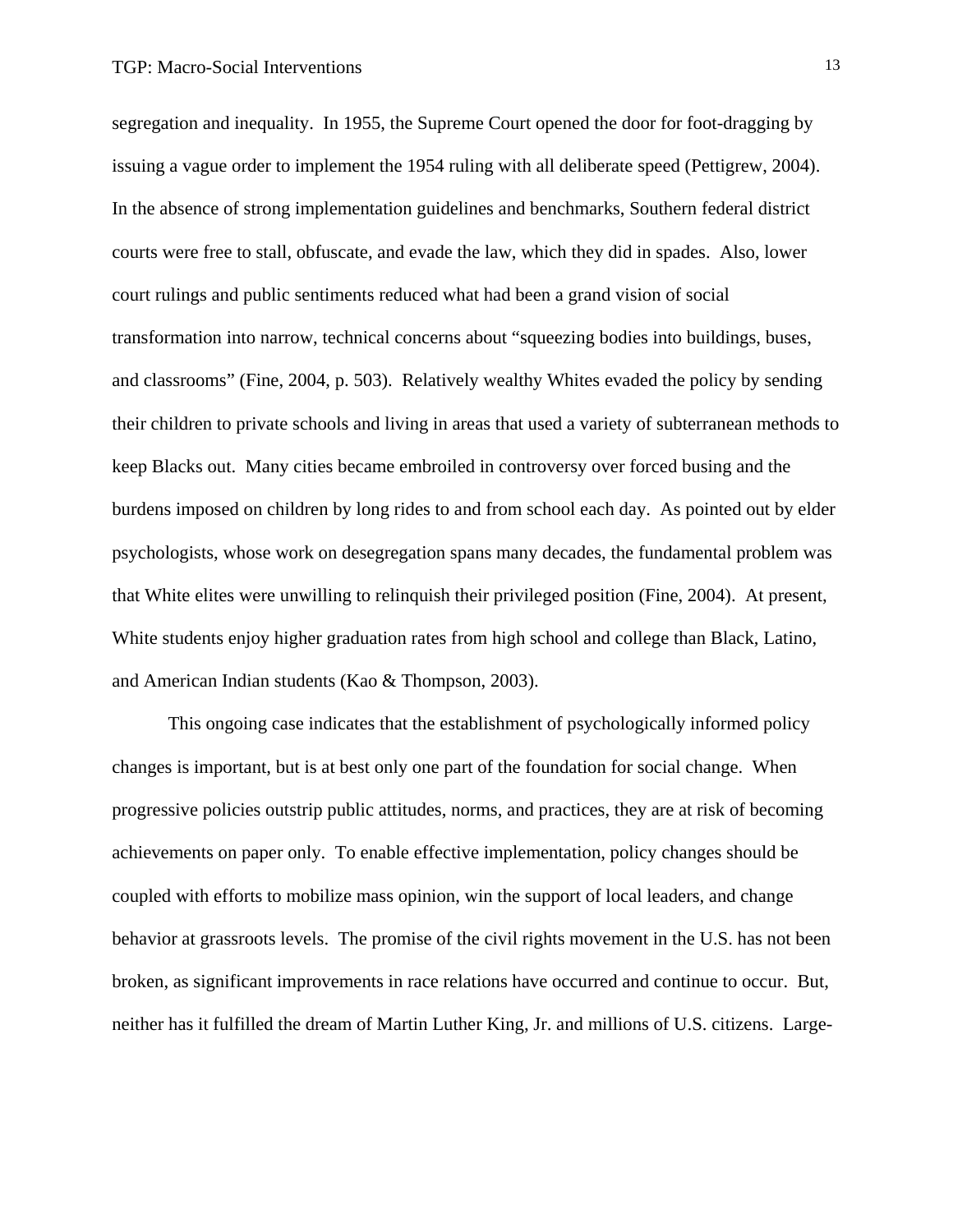scale change often comes slowly and may occur over time periods measured in multiple decades and centuries.

## Institutionalization of Orphans

The value of policy change as a means of effecting macro-social change is also visible in sub-Saharan Africa, where the twin ravages of armed conflict and HIV/AIDS have created large numbers of orphans. Worldwide, some 40 million children who have lost one or both parents are at risk of child soldiering, dangerous child labor, and other high-risk activities (Hunter & Williamson, 2002).

In Angola, a multi-decade war had orphaned large numbers of children, and the numbers of orphans soared as a result of intense fighting between 1992 and 1994. Wanting to protect the orphans, the Angolan government followed the path of many governments worldwide by placing the children in institutions, the conditions of which were shocking. Fifty or more children were jammed into a sleeping room, providing ideal conditions for the spread of disease. Two or three seldom-paid staff struggled to oversee hundreds of children, including many infants who had little food, stimulation, or contact with the outside world. Extensive psychological research has shown that such institutional environments rob children of the care, stimulation, and protection needed for healthy development (Bowlby, 1979; Grossman, Grossman, & Waters, 2005). In Angola, as in most societies having strong traditions of extended family, orphans fare better through carefully selected and monitored placements in homes of extended family members or foster families (Tolfree, 2003).

To address this problem, numerous non-governmental organizations (NGOs), such as Christian Children's Fund (CCF) and Save the Children/UK, conducted a focused advocacy campaign in which they lobbied key members of the Angolan government, including those who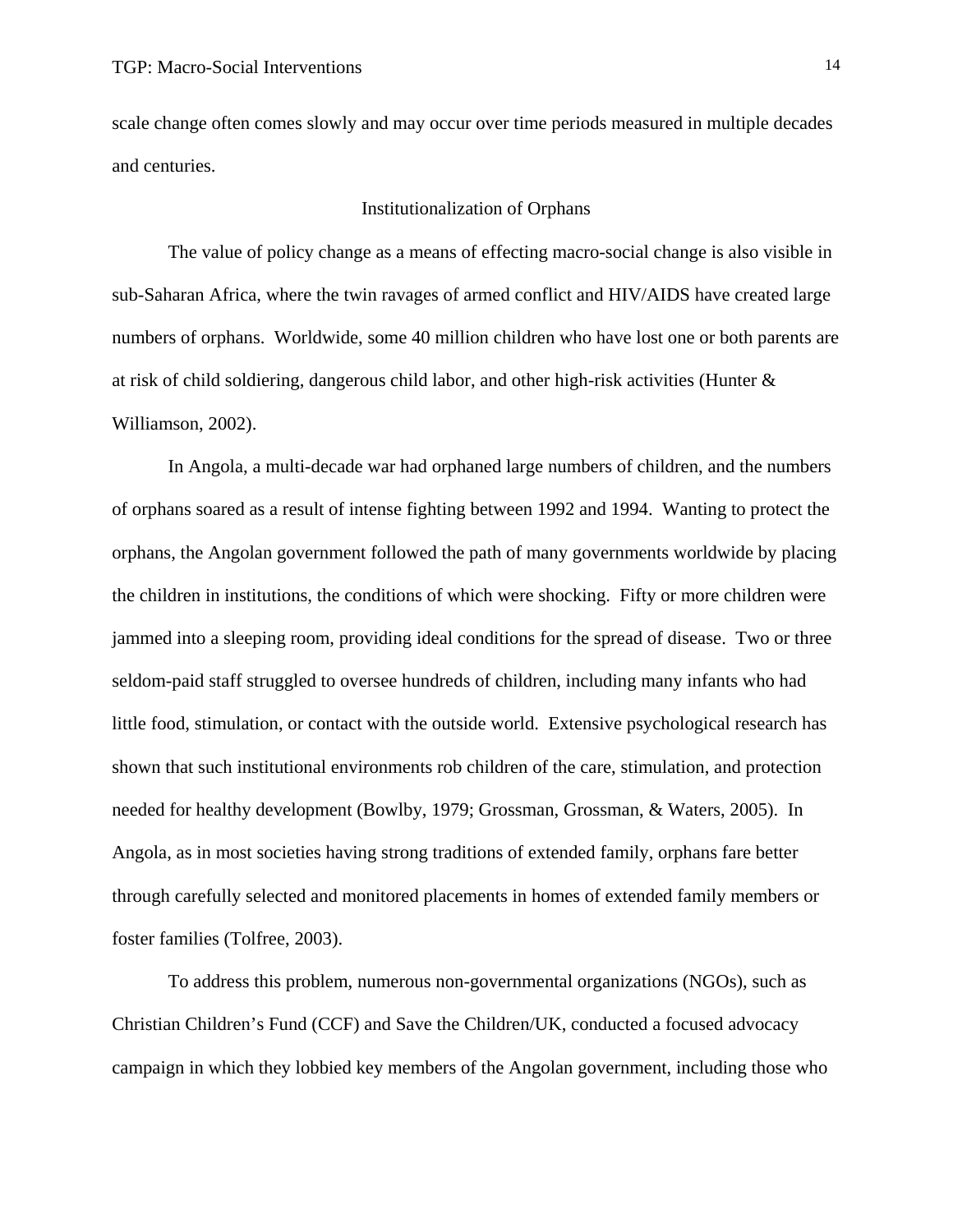oversaw the policy on institutionalizing orphans. The strategy was to express respect for the government's good intentions, but to argue that institutionalization was not in the children's best interests as set forth in the *Convention on the Rights of the Child* adopted by the United Nations General Assembly in 1989. Also, the institutionalization policy contradicted psychological research and was an inferior alternative by comparison to other available low-cost options. As a result of this multi-agency effort, the Angolan government wisely changed its national policy of leaving orphans in institutions and invested more in processes of tracing and uniting these children with extended family members. Although institutionalization of orphans continues, partly as a residue of socialist thinking, thousands of children benefited from this policy change.

#### Development of Standards

 Psychologists have also had a macro-level influence by using their distinctive expertise to develop policy standards regarding mental health and psychosocial assistance. For example, the international humanitarian community had constructed in the late 1990s the *Standards for Intervention in Humanitarian Emergencies* (The Sphere Project, 1997), which outlined the minimum global standards for emergency assistance in sectors such as health, water and sanitation, and shelter construction. The conspicuous absence of standards for psychosocial support reflected the tendency of most humanitarian agencies to regard psychosocial support as a second-tier concern. However, psychologists had long argued that, in crises associated with armed conflict and natural disasters, the impact of psychological and social wounds is enormous and may be as great as that of physical wounds. Building on the expanding, though nascent, base of field research and practice on psychosocial assistance in complex emergencies, psychologists developed a set of standards for psychosocial assistance, which are included in the recently revised standards associated with The Sphere Project. This constitutes a significant milestone in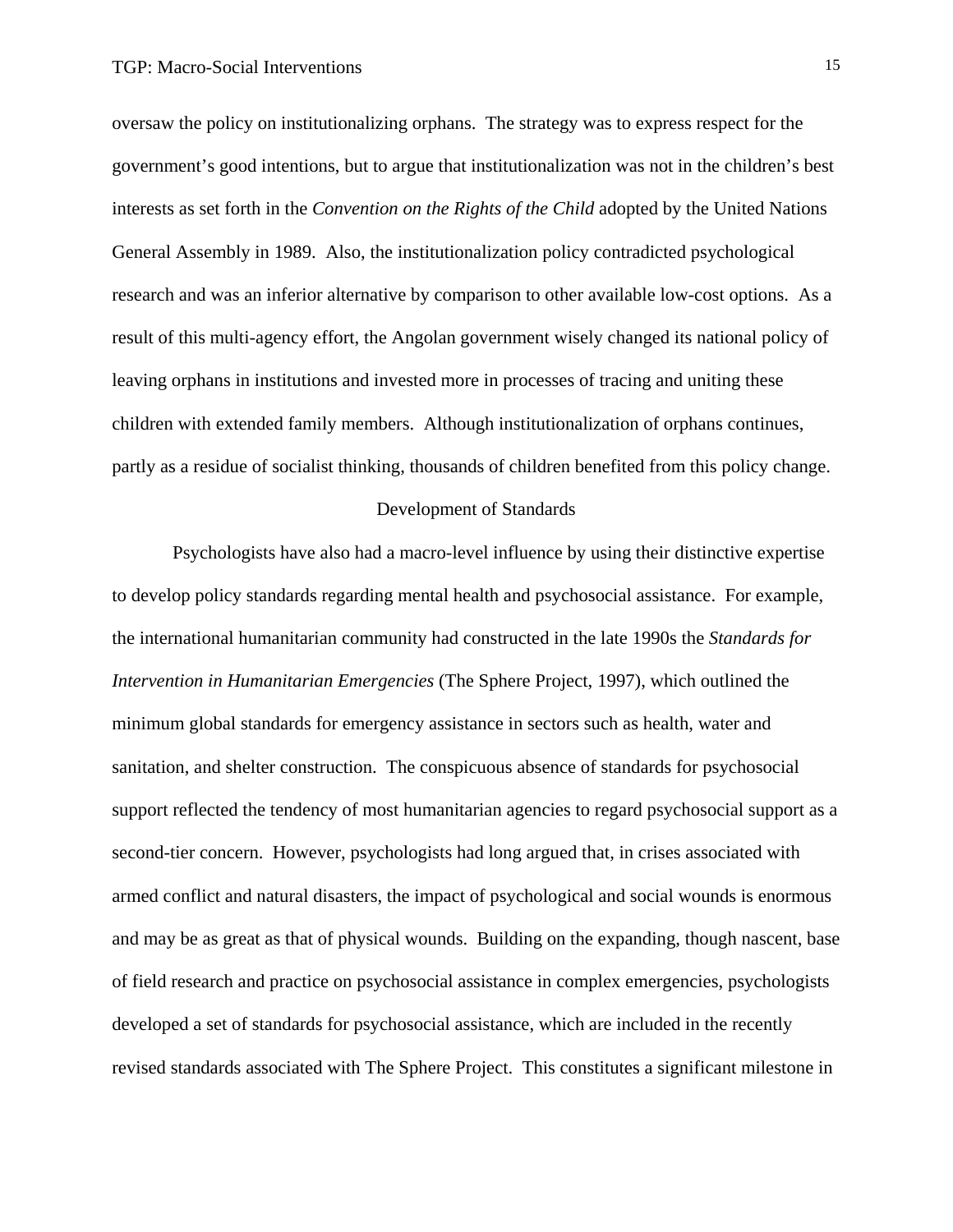the professionalization of psychosocial assistance in emergency situations (see Chapter Ten for more on the needs to professionalize standards for macro-level interventions).

The value of developing standards is visible also in psychologists' increased involvement with the U.N. (see Chapter Twelve for more on the role of psychology at the U.N.). For example, psychologists played an important role in drafting and reviewing the guidelines for the *Psychosocial Care and Protection of Tsunami-Affected Children* (Interagency Working Group on Separated and Unaccompanied Children, 2004), which helped to guide practice in the aftermath of the 2004 tsunami. Also, several psychologists currently serve as informal advisors to former President Clinton in his role as U.N. Special Envoy for Tsunami Recovery. Similarly, psychologists consulted extensively with the team that authored the 1996 United Nations General Assembly report on the *Impact of Armed Conflict on Children*. The report, and its four-year follow-up, broke new ground by creating a much more holistic framework for conceptualizing how children have been affected by armed conflict and by calling attention to the psychosocial impact of armed conflict.

Psychologists also contributed to the drafting of the *Earth Charter* (Earth Charter Commission, 2000, which outlines a vision and a set of collective responsibilities for the protection of our ecological heritage. Psychologists have contributed, too, to the work of the NGO Committee on Human Rights and through other NGO initiatives that are important satellite activities at the U.N. In light of the increasing maturation of global psychology and the increased U.N. engagement of global psychology organizations, such as the International Union of Psychological Science, it is reasonable to expect that the influence of psychology on U.N. policies and activities will only increase in the future.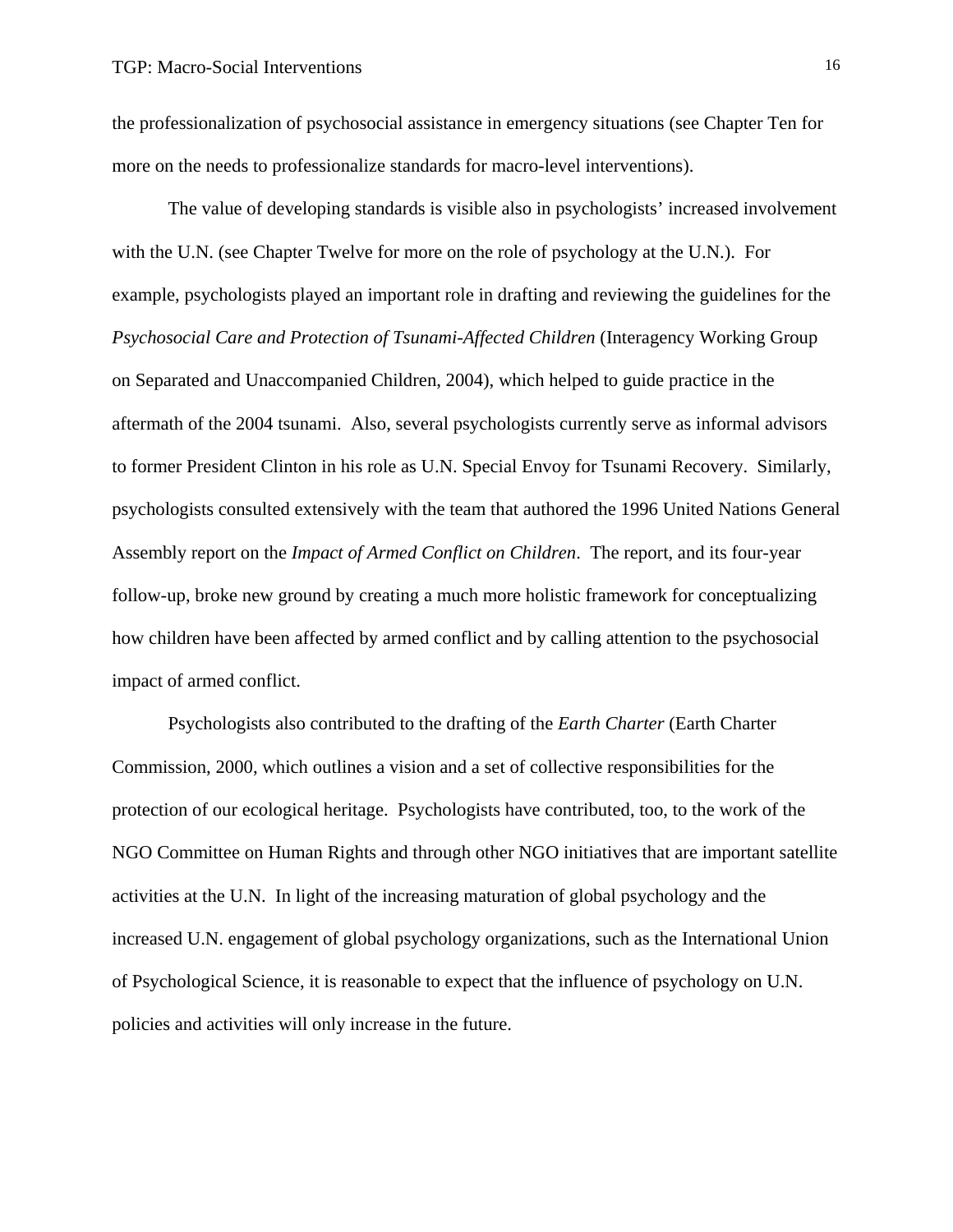#### MACRO-LEVEL INFLUENCE PROCESSES

Outside the arena of policy change, psychologists conduct macro-level interventions in a multitude of ways that, for purposes of convenience, may be grouped under the heading "macrolevel influence processes." Typically, these interventions make changes in civil society on a scale extending beyond one or a handful of villages. Since it is beyond the scope of this chapter to catalogue these interventions, we will illustrate the strategies and approaches that address issues of war and peace and HIV/AIDS.

South Africa's Truth and Reconciliation Commission

The decision to hold a Truth and Reconciliation Commission (TRC) in South Africa was taken during negotiations for a post-apartheid political dispensation between 1990 and late 1993. The TRC was the product of intense struggle between the negotiators. Many, particularly those who had suffered the violence of the apartheid state, felt that perpetrators of human-rights abuses should be put on trial in the manner of Nuremberg. The apartheid government made it clear they could not accept this approach. They could not afford to take a position in which they would set themselves and their security forces, many of whom had perpetrated human-rights crimes, up for prosecution. They also made it clear that their supporters and those on the far right of the political spectrum would force them to break from the negotiation process. A realistic concern was that sections of the White population would take up arms, as occurred for a brief period in 1994. Hence, there was need for a process that could hold the parties together, rather than risk further division and a civil war. Senior members of the liberation movements took heed of these warnings and worked toward a compromise. Their agreement to a reconciliatory interim South African constitution in 1993 was to be the mechanism. It laid the principles for the foundation of the TRC, which was established by an act of Parliament two years later (Parliament of the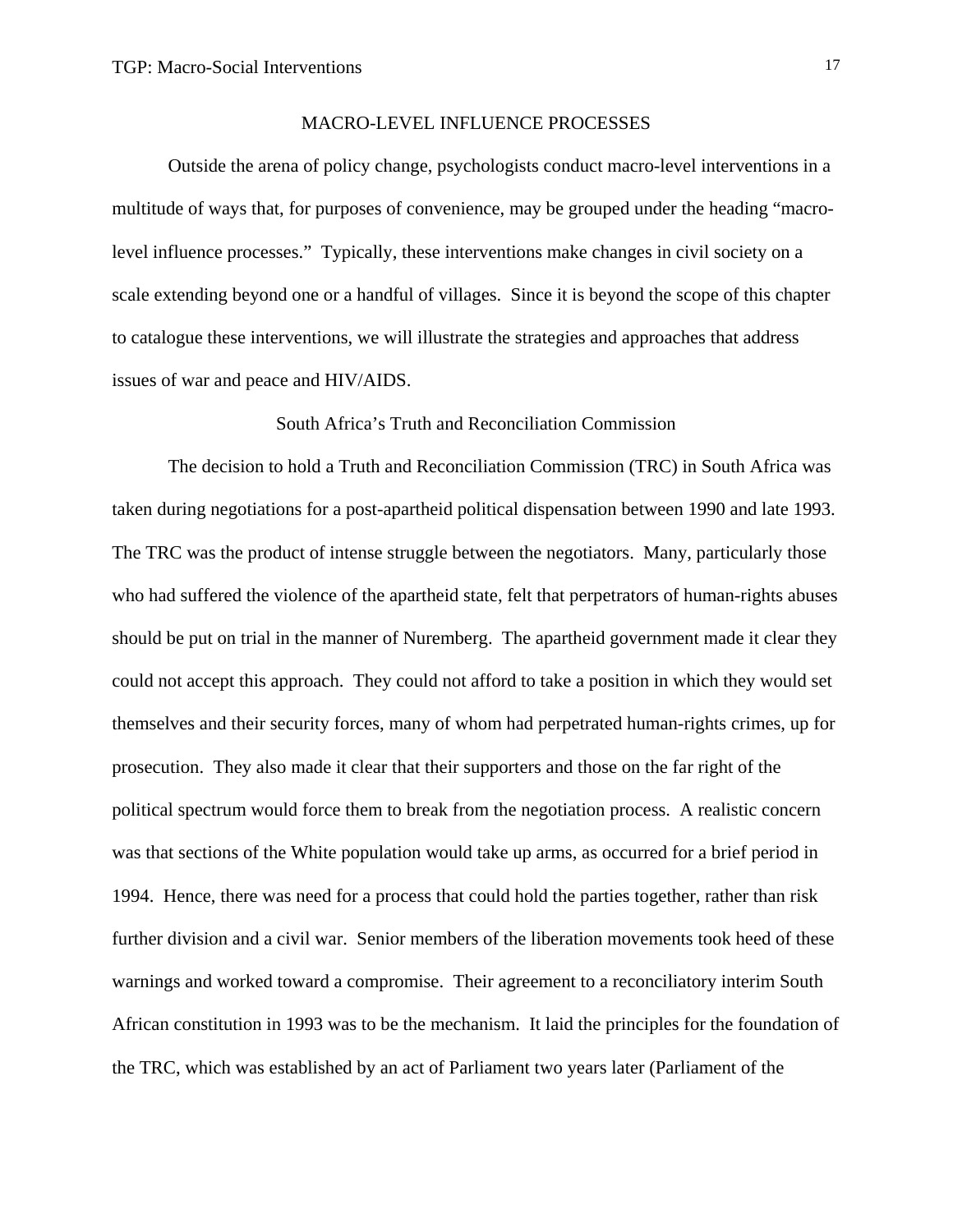Republic of South Africa, 1995). The full record of the TRC's proceedings is available at http://www.doj.gov.za/trc.

The interim constitution and its final version are most unusual among such instruments in recognizing the history of division and pain that preceded its enactment, as well as the need to build a new nation on the basis of a process of reconciliation. Vengeance and retaliation were rejected. The constitution provided for the establishment of the TRC as a mechanism for the promotion of national unity and reconciliation. As part of the process, provision was also made for granting amnesty to those who committed gross violations of human rights, whether acts of commission or omission, while pursuing their political objectives. This approach was promoted by Nelson Mandela in particular, and strongly supported by church leaders, including Archbishop Emeritus Desmond Tutu.

There is no record of psychologists having offered or been asked for input at this stage or later when formulating the statute that determined the terms of the TRC. Nonetheless, those who formulated the TRC unwittingly included features of Lederach's (1997) change strategies to which we alluded at the outset. First, we see a major policy initiative driven in a top-down manner. Those who negotiated the TRC saw it as an instrument of reconciliation and nation building, and they went ahead with it despite resistance from the right and the left of the political spectrum. It also has elements of a bottom-up strategy as will be seen below in the use of public hearings that contained scenes of confession, apology, and reconciliation. Finally, as will also become evident, middle-out strategies emerged once psychologists became involved and were able to influence the TRC as an institution and process.

The TRC had four key provisions, which though drafted by lawyers, have profound psychological significance. First, the central mandate of the TRC was to rewrite history and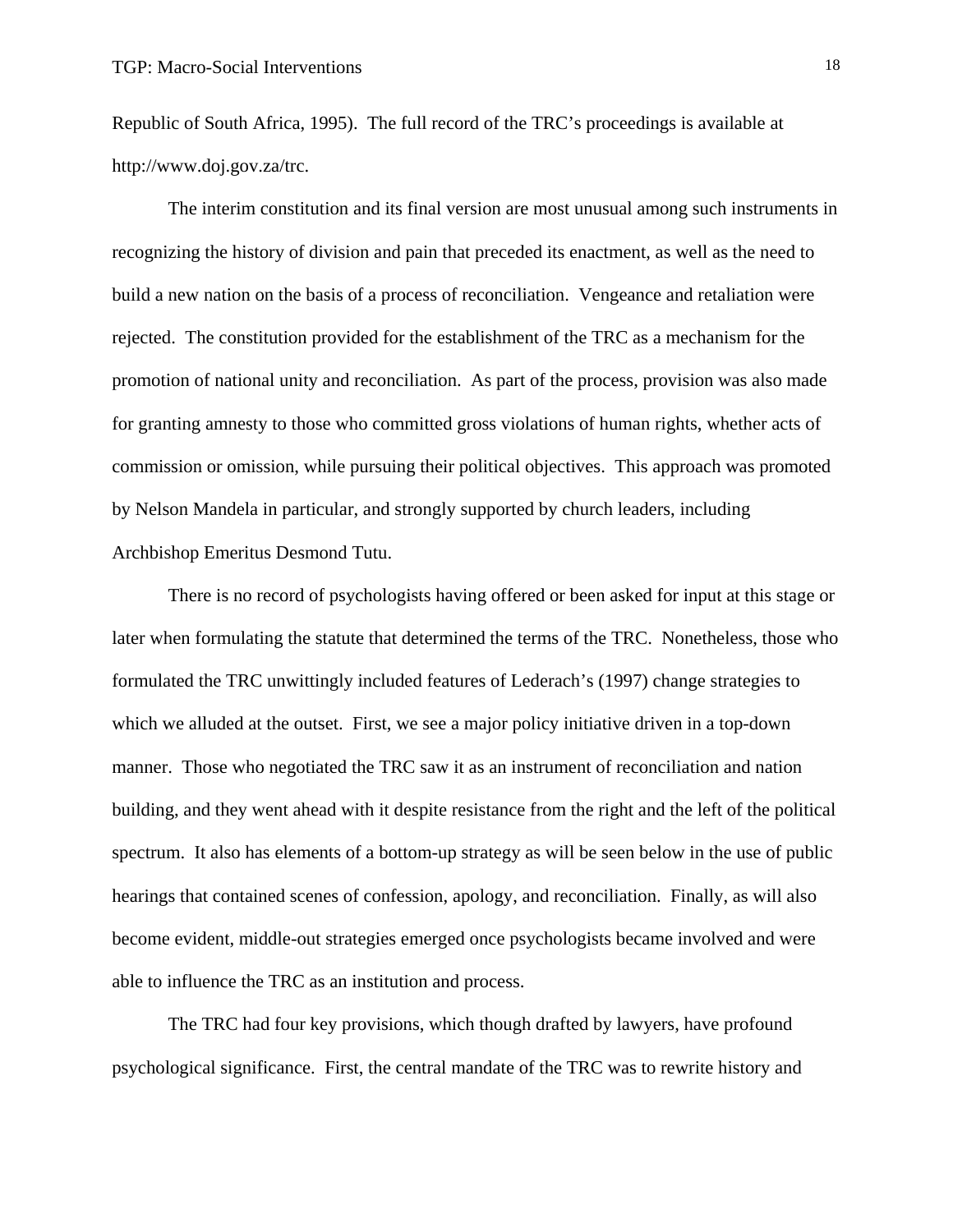come to an understanding of how the system of apartheid and the perpetration of human-rights violations could come about. In the words of the Promotion of National Unity and Reconciliation Act (Parliament of the Republic of South Africa, 1995), the TRC sought to gain:

as complete a picture as possible of the causes, nature and extent of the gross violations of human rights which were committed during the period 1 March 1960 to the cut-off date (10 May 1994), including the antecedents, circumstances and context of such violations…as well as the perspectives of those responsible for commissions of violations. (Section 3[1a])

The TRC enabled an uncovering of the "truth" about the past, a peeling back of the layers of individual and collective consciousness that had covered up painful memories. The revelation of falsehoods and distortions perpetrated by those on all sides of the conflict enabled a re-writing of history and a re-casting of memory. The fact that many and different stories were told, even about the same event, enabled observers from different sides of the political spectrum to appreciate, if they were prepared to, the situations in which their enemies had positioned themselves.

Second, as part of this process, the TRC afforded victims an opportunity to express the human-rights violations they endured. On a quasi-therapeutic level, this opportunity functioned as a process of unburdening for survivors and perpetrators alike.

Third, the TRC granted reparations to as well as the rehabilitation and restoration of the human and civil dignity of those whose human rights had been violated. The provision of reparatory compensation for suffering, albeit small, enabled people to feel that their reality had been acknowledged and had not been in vain.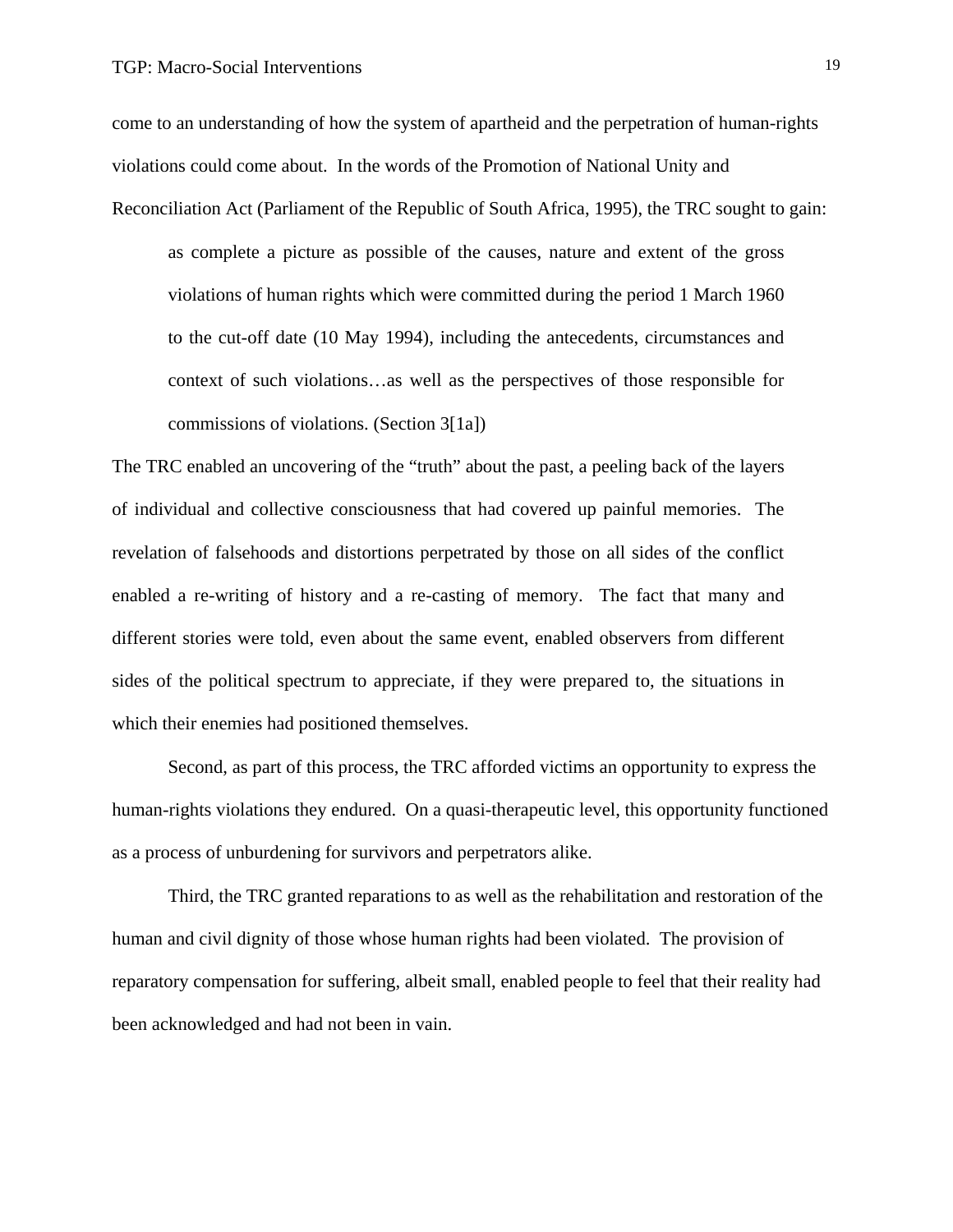Fourth, amnesty was offered to perpetrators of gross human-rights violations on both sides if they fully disclosed the relevant facts about such acts committed in the course of pursuing political objectives during the period of conflict. From the point of view of the need to reconcile and heal the nation, the amnesty provision was, perhaps, the most important. Those who came before the amnesty hearings and revealed all to the satisfaction of the judge received amnesty, provided their acts were deemed to fall within the parameters of the Promotion of National Unity and Reconciliation Act. Thus, those who committed murder and torture received amnesty as long as such action was in pursuance of an objective associated with the political conflict of the day and the perpetrator was judged to have disclosed fully. An apology was not a necessary condition for amnesty.

The Promotion of National Unity and Reconciliation Act did not lay down the details of how the TRC process would play out. However, once it had been established, it was inevitable that both religious and psychological discourse and practices would become evident in the proceedings. For example, the Chair, Desmond Tutu, was an Anglican Archbishop and his deputy, Alex Boraine, had once been a Methodist minister. Both were anti-apartheid veterans and champions of reconciliation.

Following a middle-out strategy, psychologists sought to shape the TRC process in a manner that would achieve its objectives while being as psychologically effective as possible within the constraints of the Promotion of National Unity and Reconciliation Act. Psychologists and social workers were among the commissioners and played an important role in the design of sensitive procedures for the hearings. The TRC staff, many of whom were trained lay counselors, prepared victims for the hearings, supported them during their testimony, and debriefed them afterwards. The TRC did not have a budget for therapeutic follow-up of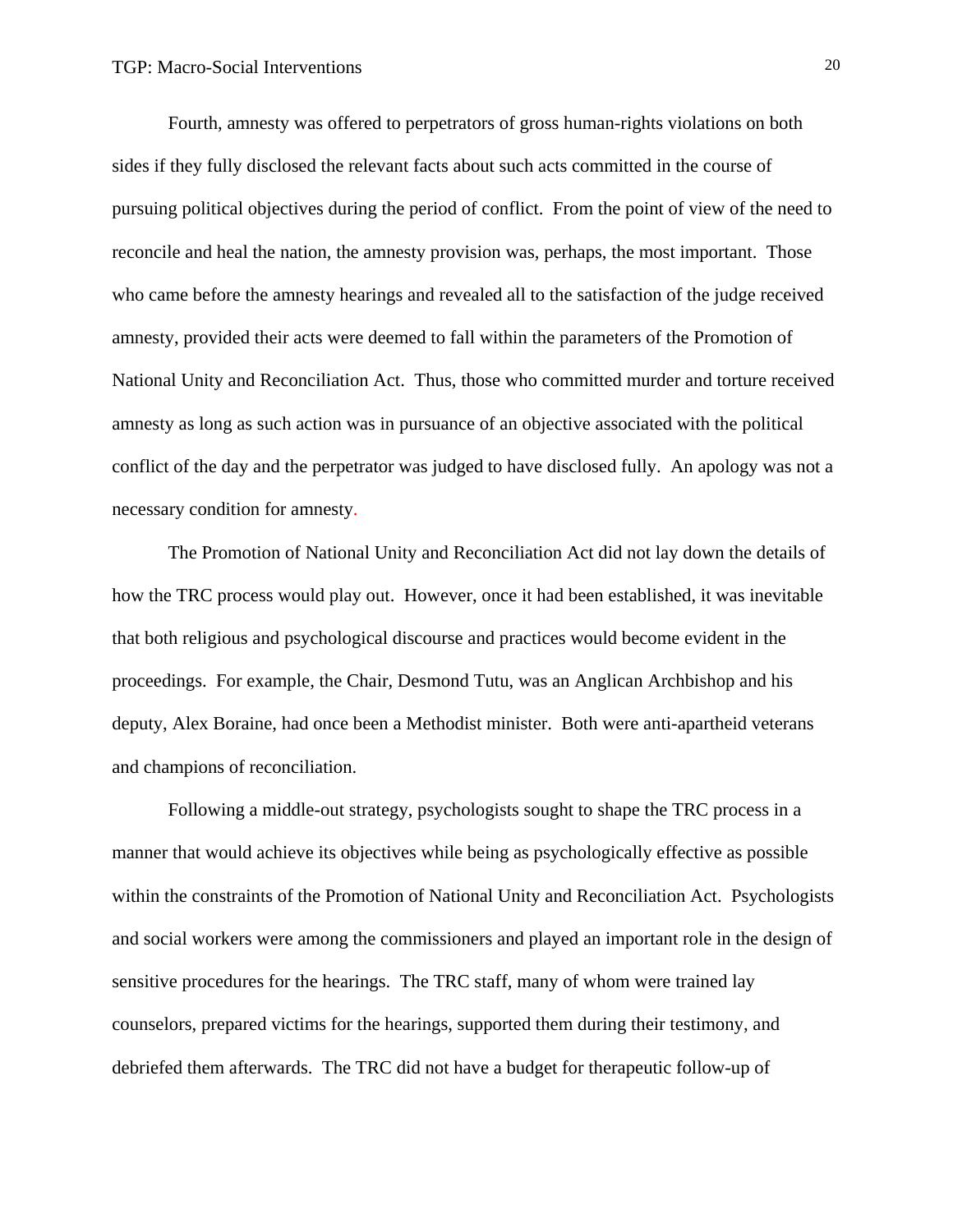survivors, which became a major concern during the hearings when the extent of their retraumatization became apparent. The service gap was filled by a small band of volunteer mental health workers from several professions, NGOs, and religious institutions. However, the services provided were hopelessly inadequate to the task of supporting those who came before the TRC. More than 25,000 people applied for classification as victims of gross human-rights violations and about half actually appeared before the TRC. The lesson for future endeavors of this kind is that mental health services *must* be provided from the outset and a budget set aside for this purpose.

The involvement of psychologists in the TRC is not at first glance a macro intervention and the activities described above are not macro-level. Psychologists did, however, play a role in more macro-level processes. One example is in the reparations process. A psychologist commissioner was appointed to head the Reparations Committee. The mandate of that body was to design an appropriate reparation policy and determine the form and level of compensation to be awarded to those classified as victims of gross human-rights violations under the Promotion of National Unity and Reconciliation Act. Many challenges needed to be addressed. The standard actuarial approach used in claims for compensation could not be relied upon as very limited funds were available. There was concern about an individualized approach to compensation that would be seen to benefit a few, rather than contribute to the spirit of nation building that was integral to the TRC. Also, the definition of a gross violation of human rights was quite narrow; it covered torture, killing, and associated acts of violence. The vast majority of the population had suffered under the everyday banality of apartheid. All had suffered the indignity of statutory race classification. Millions had been forced out of their homes and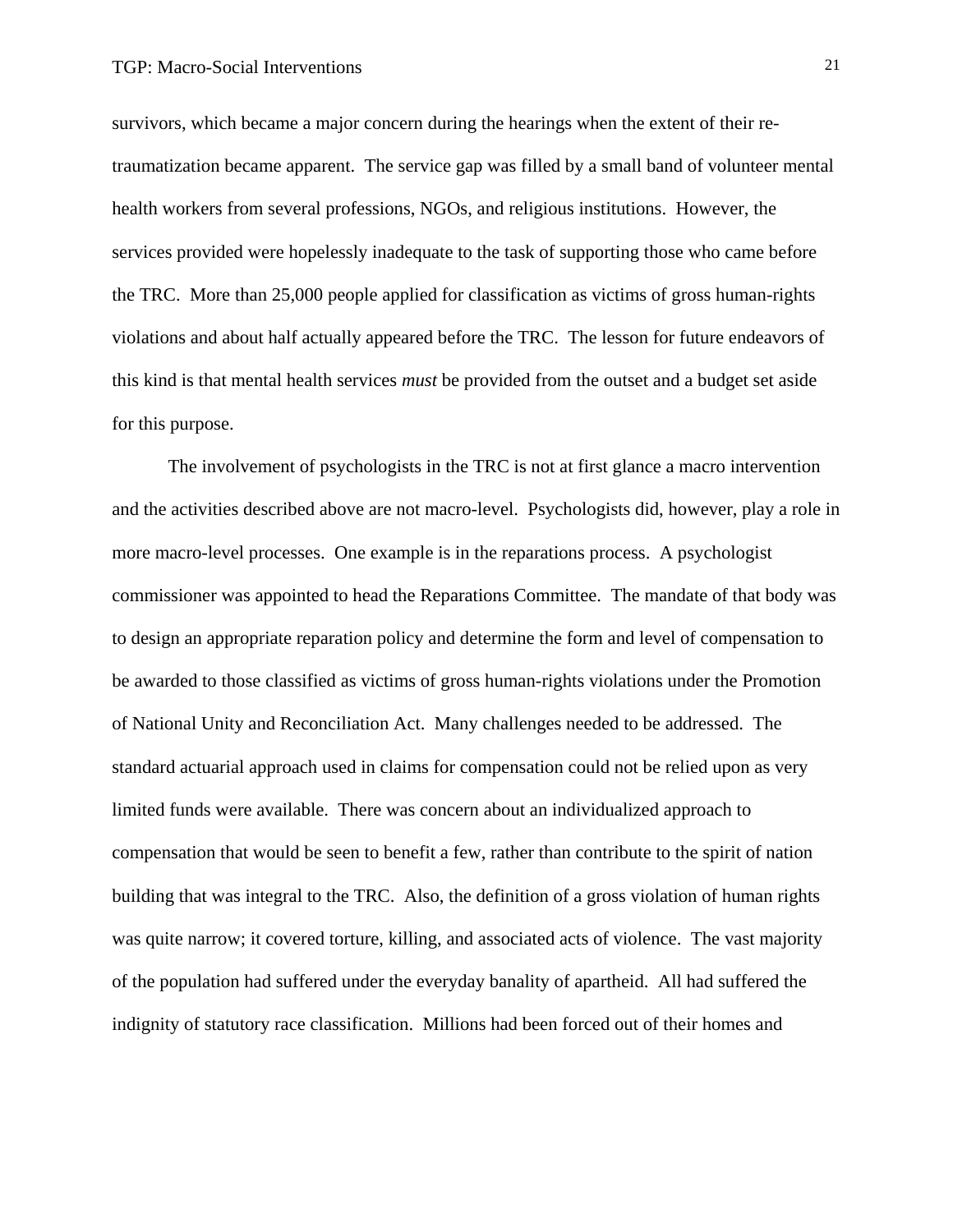dumped in the *veldt*. They had no recourse to the TRC. Finally, it was known that many victims did not come forward to testify and could not therefore access the reparations.

The Reparations Committee wisely endorsed a multi-level approach to reparations that mirrored elements found in public-health interventions. It was decided that re-building communities should form a key component of reparation wherever possible, with the notion that reparation should benefit communities as much as possible. Thus, in areas that had suffered severely (e.g., where many had been killed), a memorial would be built or a new clinic or school erected, often named in memory of those who had given their lives. This approach recognized the many in the community who had suffered might not be eligible for personal compensation. At an individual level, financial compensation was equalized to the extent possible across those who qualified, although the long delay caused much anger and pain for claimants.

Another psychologically important element of the TRC was that it sought to establish the fate or whereabouts of the victims, as mandated by the Promotion of National Unity and Reconciliation Act. Many loved ones had "disappeared" during the anti-apartheid struggle. It was unknown whether they were dead or alive. The TRC provided an opportunity for survivors to reach closure and even to face those responsible for these disappearances. The reparation process made provisions for the proper burial of loved ones, whose remains were discovered following disclosures made by those seeking amnesty, and for other forms of compensation, such as contribution to the education of children whose parents or guardians had died.

The TRC generated a veritable research industry as both local and international scholars descended on the process and the material it generated, leading some skeptics to call it an academic "feeding frenzy." South African psychologists contributed to the TRC Report, and a few continue to play an important role in unraveling some of the most important questions raised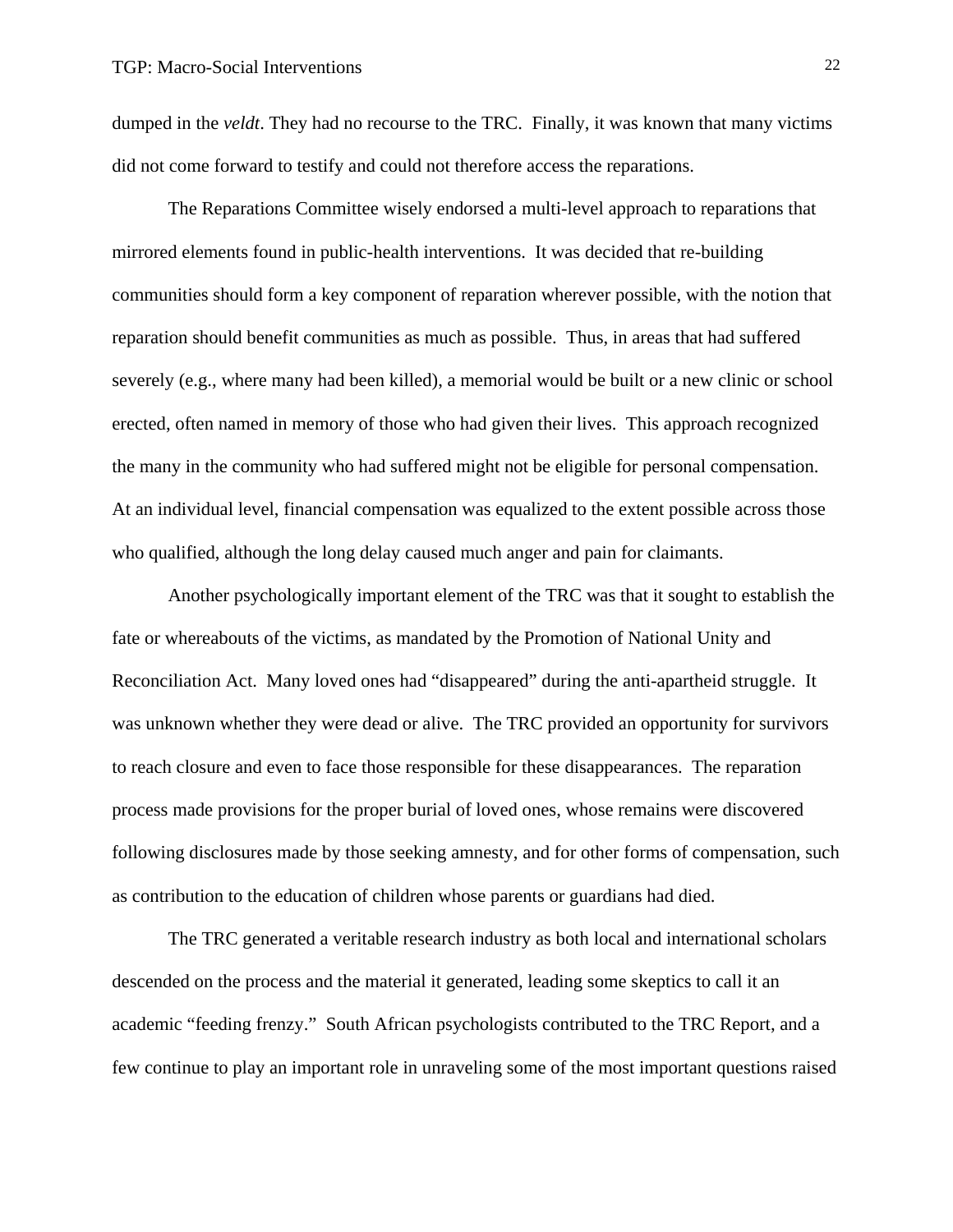by the TRC. For example, what psychological factors, at both an individual and group level, make politically oppressive and racist systems like apartheid possible? Particularly important work has brought a psychological lens to bear on the processes that underlie individual and collective perpetration of gross human-rights violations (Foster, 2000a, 2000b; Foster, Haupt, & de Beer, 2005). It is inquiries such as these that seek to provide "as complete a picture as possible of the causes, nature and extent of the gross violations of human rights…including the antecedents, circumstances and context of such violations…as well as the perspectives of those responsible for commissions of violations" (Promotion of National Unity and Reconciliation Act, Section 3[1a]).

The conclusions of these scholars, based on their inspection of the TRC records and interviews with perpetrators, reveals the politically and socially embedded nature of the heinous acts that were committed. While the individual psychological make-up and history of the perpetrator is obviously necessary to understand, this is not enough. There is little evidence that most perpetrators suffered from psychopathology. Foster (2000a) argues that the role of politics and political identity in justifying violence is crucial to appreciate. Political leaders and their parties played a key role in constructing enemies, which in the case of South Africa, were those fighting for democracy, and in justifying power inequalities, such as apartheid. When normalized through the ideological messages perpetuated by the school system and the church, as they were in South Africa (Dawes & Finchilescu, 2001), and coupled with polarized group identities, the stage is set for the dehumanization of "the Other" and acceptance of the necessity for the assertion of power, including, if need be, murder in order to protect society.

The South African TRC has inspired others around the world (e.g., Chile), Rwanda). From a psychological perspective, perhaps its greatest value has been the opportunity to deepen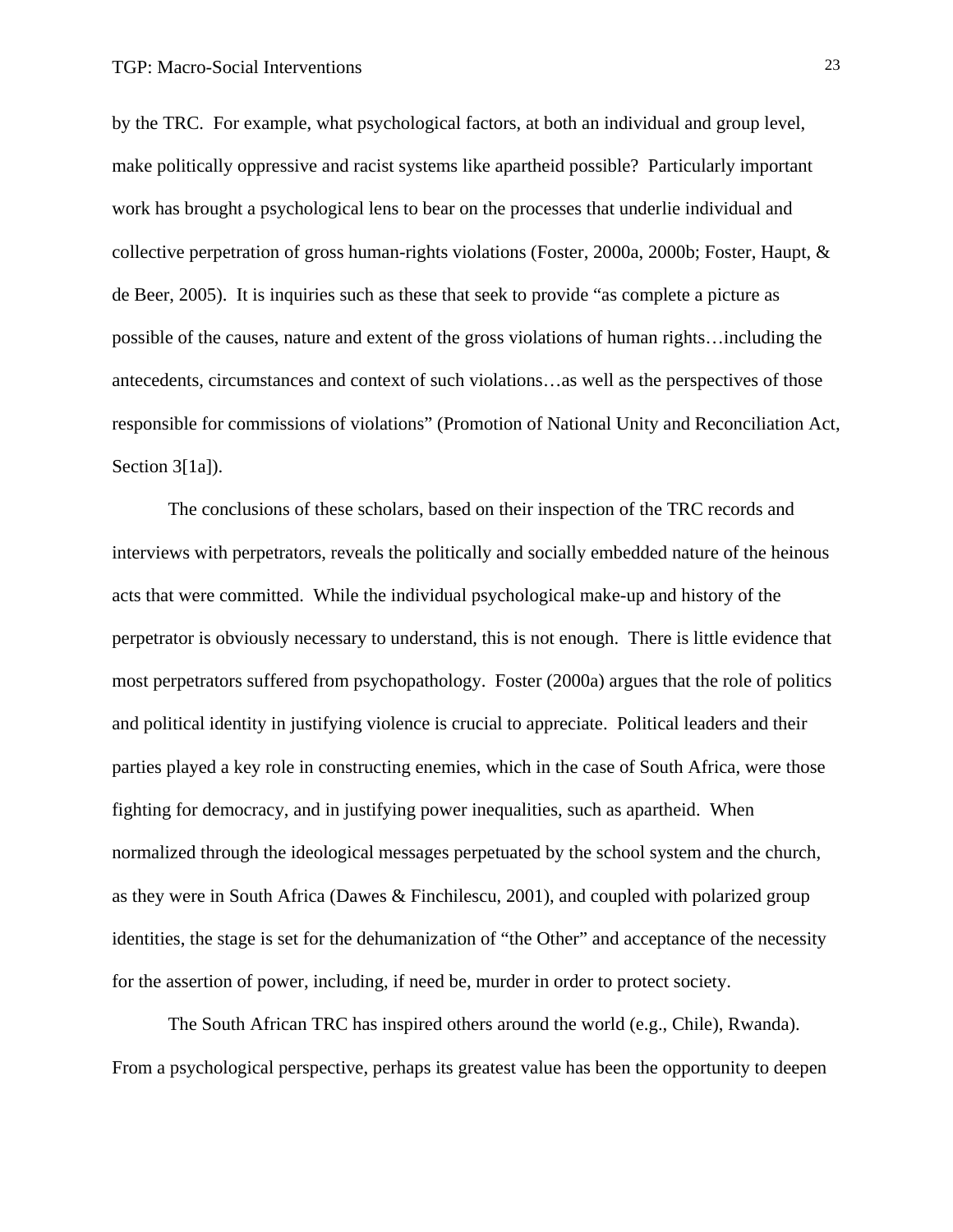our understanding of the psychology of evil and the fact that we have to bring several disciplinary lenses to bear on this phenomenon. Whether the TRC had a positive outcome for South African society as a means of addressing conflict and forging reconciliation is difficult to determine. Obviously, it is difficult to separate the influence of the TRC from the many statutory processes enacted after 1994 that were designed to bring social justice to the country. These are too numerous to mention, but include a strong rights-based constitution, a constitutional court, and mechanisms for land restitution for the dispossessed. Recent work by political scientists (e.g., Gibson (2004) suggests that, overall, the TRC has been a vehicle of reconciliation.

# Interactive Problem-Solving

An excellent example of the middle-out strategy for achieving macro-social impact comes from the pioneering work of Herbert Kelman (1972, 1996, 1997, 2004) on interactive problem solving in the Israeli-Palestinian conflict. Kelman has shown how that conflict is animated by existential fear, historic grievances on both sides, and a deepening social divide that cannot be overcome through formal peace agreements alone. In fact, he argues that, since this is a conflict between two societies, the members of which demonize and avoid each other, it is highly unlikely that, without the aid of specific interventions, the parties will be able to achieve either formal agreements or a willingness of their respective societies to stop fighting. Further, official diplomacy has limited ability to resolve internal conflicts since external political pressures on both sides constrain negotiation. Top leaders are frequently unwilling to meet with the other side out of fear of tacitly legitimating them. If they do meet, they may feel highly constrained in what they can say and consider without evoking backlash from external constituencies. What is needed is a method of unofficial diplomacy that sets the stage for official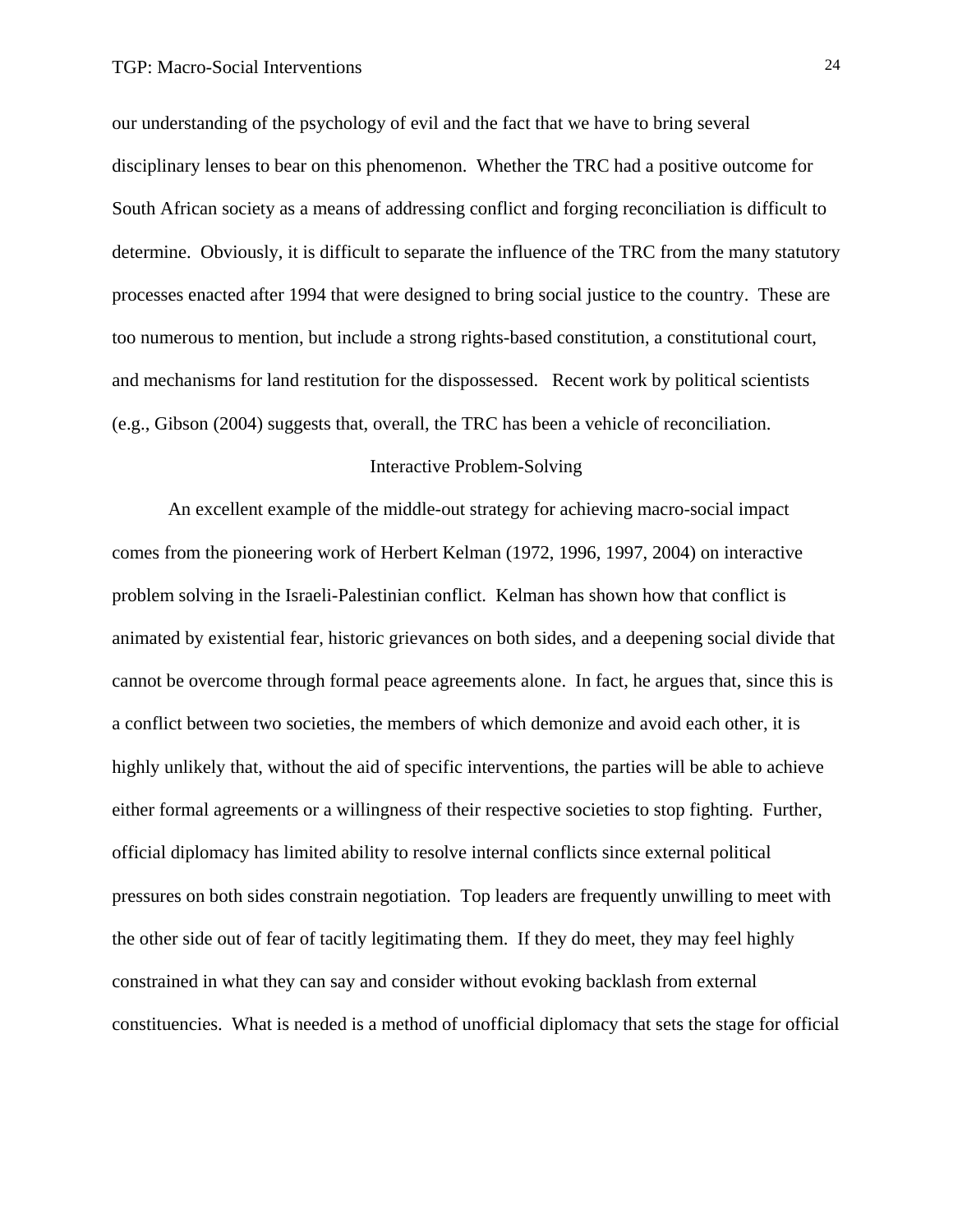diplomacy and improves relations between the warring societies before, during, and following formal negotiations and mediations.

Building on the work of Australian diplomat John Burton and others (Fisher, 1997), Kelman has convened and facilitated over 25 years a significant number of workshops, most of which have brought together three to six Israelis with an equal number of Palestinians for twoand-a-half days of private, off-the-record dialogue. The participants are well-respected influentials, who hold no official positions, exhibit moderateness and openness, have the freedom from outside pressures to explore various options, and are likely to assume official political leadership positions. The meetings are conducted in a neutral country, typically in an academic setting, which is conducive to reflection and open discussion. Consistent with the emphasis on building positive relationships, the participants live in the same place and interact informally over meals and during free time.

The structured meetings engage the participants in careful analytic, problem-solving discussions conducted under rules such as no blaming or ad hominem comments. Since a key task is to build empathy, the process often begins with each side explaining how they understand the conflict, its history, and its key issues. As one side tells its story, the other side listens and is subsequently asked to play it back, with corrections given for any errors that occur. The corrections lead to a revised playback, creating a cycle that continues until the telling side agrees that the listening side has understood their views well. Next, the process is repeated, with the former listeners and tellers reversing roles. This process of listening not only builds empathy, but also helps each side to see that the others are willing to work hard to achieve a more complete understanding and to accept corrections. This in itself is highly valuable in breaking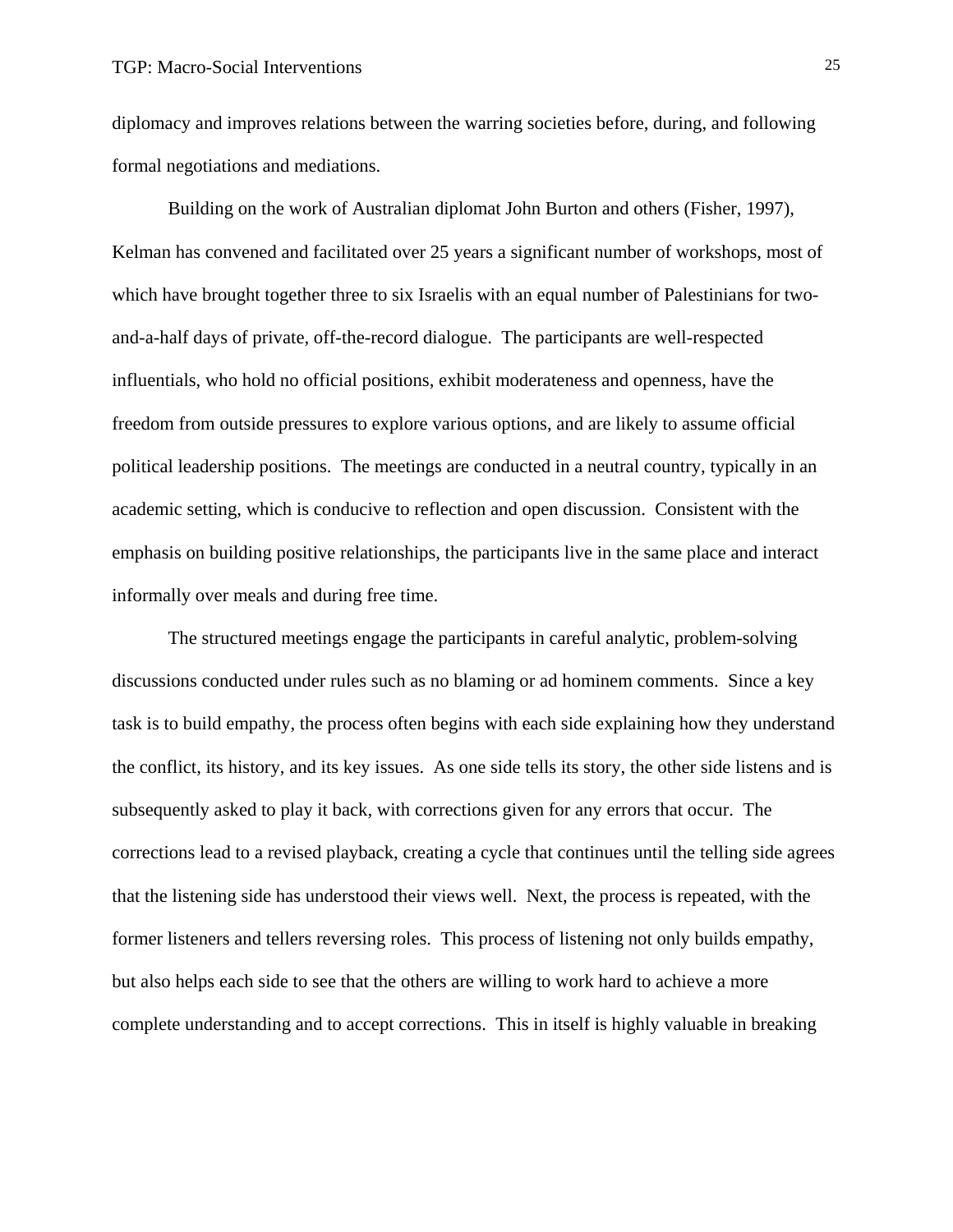stereotypes of "the Other" as disinterested in peace and unwilling to work together toward a common goal.

Next, the participants examine the main issues at stake in the conflict, explore their concerns and fears, and identify possible solutions and steps that might help to overcome the psychological and political barriers on both sides. The group process centers not on a clash of ideas, but rather a cooperative analysis of particular problems and the identification of options that meet the needs of both sides. The participants are encouraged to ask "what if" questions and to explore options not under discussion publicly. In a variation of the method, the participants become part of a series of ongoing workshops that examine particular issues such as refugees' right of return. Conducted privately, these workshops, too, have enabled the participants to generate and analyze carefully bold options for reducing the conflict.

A significant part of the methodology is that, following the workshops, the participants return to their respective communities and share the fruits of their learning. The workshop participants embody the well-tested social psychological principle that, in regard to attitude change, the communication source is often as significant as the message itself (Hovland, Janis,  $\&$ Kelley, 1953). Because the workshop participants are highly respected, they are in a good position to influence peers and members of the community, who may be more willing to listen to someone they trust and respect than to others whom they do not know. As rising leaders, they are also well-positioned to share their experiences and ideas with leaders who occupy high positions in their respective societies. In this manner, their communication and influence extends both downward and upward as well as horizontally.

To date, the workshops have been instrumental in establishing positive communication and empathy, altering dehumanizing stereotypes of "the Other," and stimulating constructive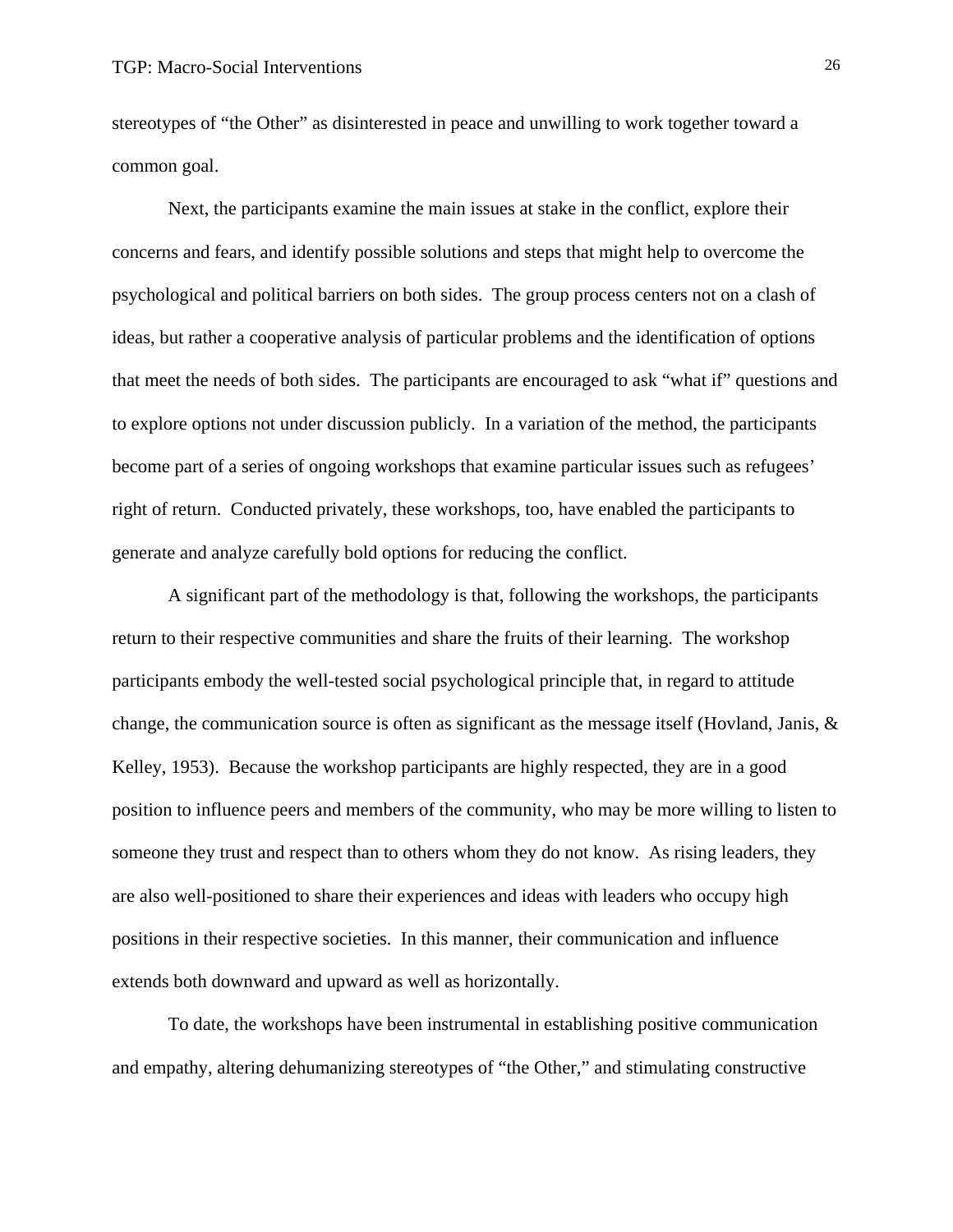dialogue across conflict lines in highly segregated societies. They have also helped set the stage for official negotiations and for official back-channel secret meetings, such as those which led to the Oslo Accords. Peace-building methods have faced a much more difficult context following the eruption of Intifada II in September 2000 and the bitter fighting on both sides since then. Nevertheless, the workshops have been useful in planting seeds that may germinate when conditions improve.

#### Community Empowerment and Capacity Building

Macro-level interventions also consist of community-based programs implemented on a large scale in a manner that contributes to peace and social justice. Because the majority world remains torn by armed conflicts that take a heavy toll on civilians, this section focuses on armed conflicts, examining psychologically informed programs constructed by and with communities living in the midst of war or struggling to convert a fragile ceasefire into a durable peace.

In Democratic Republic of Congo (DRC), a protracted war that has killed over three million people and has engaged armies from numerous surrounding countries has had a profound impact on children, many of whom are recruited by force into armed groups (Coalition to Stop the Use of Child Soldiers, 2004). In DRC, girl soldiers are abused sexually on a wide scale, as occurs in many other conflicts (McKay & Mazurana, 2004). In addition to being a blatant violation of children's rights, the exploitation of children as soldiers is a mechanism for extending armed conflicts (Singer, 2005; Wessells, 2002). In fact, troop-hungry commanders frequently replenish their depleted armies through forced recruitment of children. Even while the fighting continues in DRC, a high priority is to get children out of armed groups and to enable them to transition into civilian life.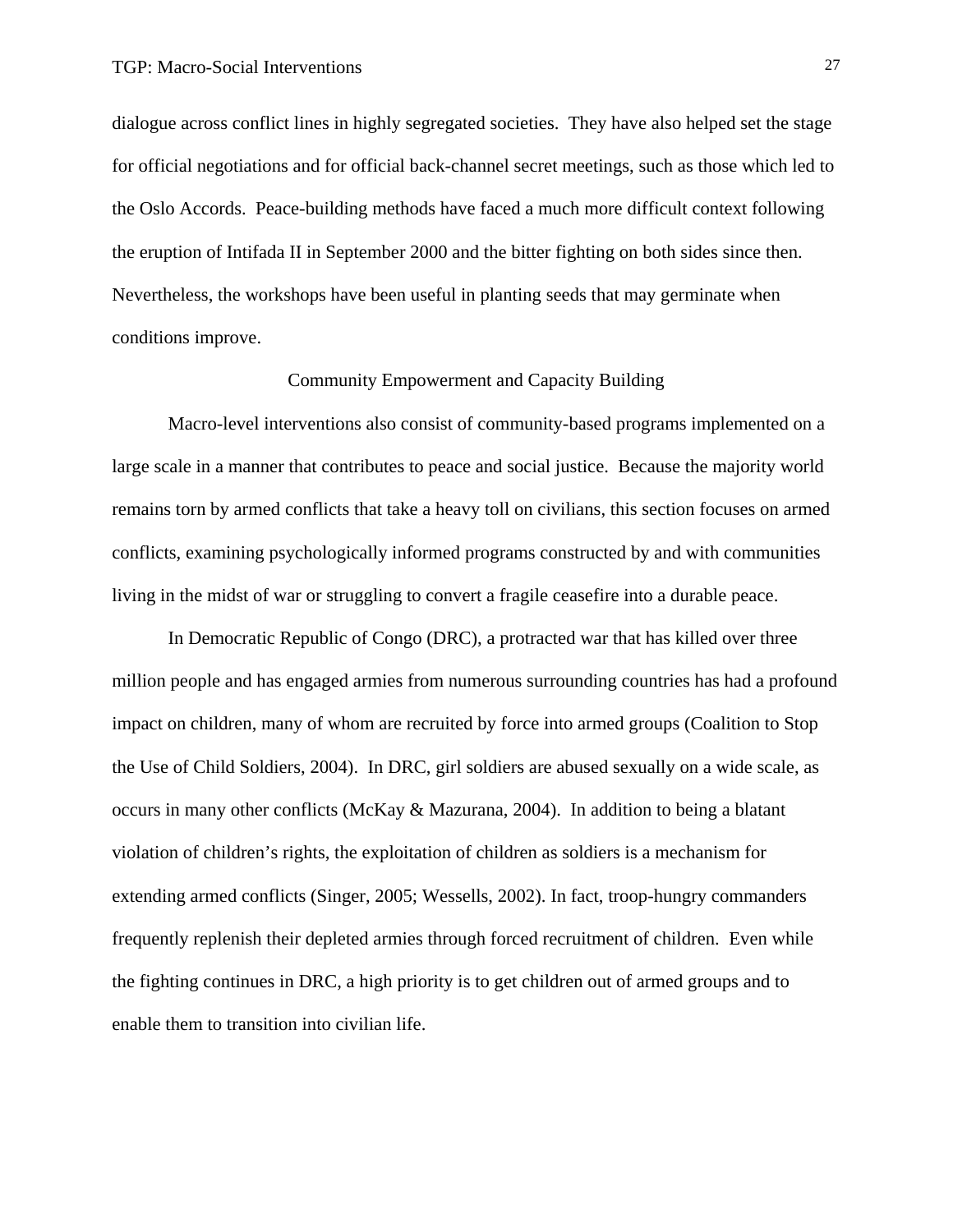To address this situation, Save the Children/UK has implemented a large-scale program in partnership with local communities (Verhey, 2003). On escape or release from armed groups, former child soldiers are taken to interim care centers, where they receive basic health care, protection, and psychosocial support through peer dialogues and participation in expressive activities, cooperative games, and nonformal education. The expressive activities and other aspects of the centers are selected and developed through a process of consultation and dialogue between the center staff, most of whom were from DRC, and local people. This collaboration with local people is vital for winning support of the local villagers, many of whom initially fear that child soldiers pose a danger to their families, insuring that the center's activities are culturally appropriate, and engaging local help in tracing the location of the former child soldiers' families. For former child soldiers, family tracing and reunification are potent forms of psychosocial support, ones that African families are eager to implement.

Because the risks of child recruitment and re-recruitment were high, Save the Children worked in partnership with local villages to construct Community Child Protection Networks (CCPN), in which local people organized themselves to discuss all forms of abuse against children and steps that could be taken to prevent abuse. Using a strategy of tapping into existing grassroots networks, a typical CCPN consisted of 25-40 people and included women, health workers, teachers, religious leaders, and local authorities. Following a capacity-building approach, CCPN members received training on how to prevent and report various abuses to children, and they developed projects aimed at getting children out of armed groups and reintegrating former child soldiers into civilian life. In numerous cases, CCPN members negotiated directly with local commanders to secure the release of child soldiers. In others, they helped to construct village schools and create job opportunities of the kind that enable former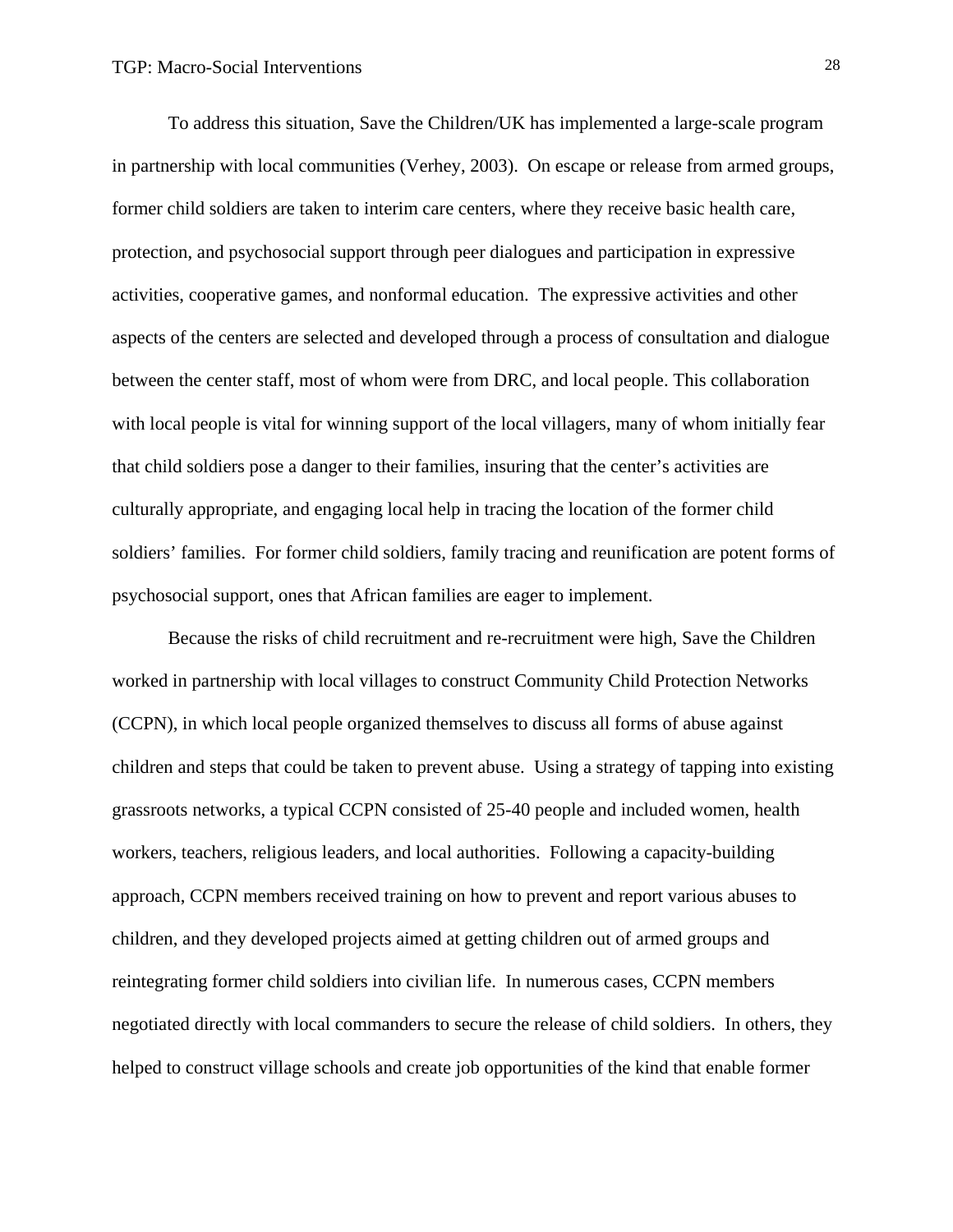child soldiers to acquire needed life skills, earn a living, and enter civilian social roles. Often, effective psychosocial support for the reintegration process occurs not through counseling, but through steps that enable young people to find a place in their communities and to function well in culturally constructed roles. Although it is too early to discern the wider impact of such programs, the protection offered to children is significant, and there is hope that CCPNs will enable communities to build peace at a grassroots level.

 Psychosocial support for former child soldiers is also a key part of post-conflict peace building since, following the signing of a ceasefire, there remain large numbers of former child soldiers who have no jobs, vocational skills, or education. Lacking support, many youth turn to crime and banditry and, in regions such as West Africa, many become mercenaries in neighboring countries (Human Rights Watch, 2005). In this respect, the reintegration of former child soldiers on a national scale is a vital element in the wider task of rebuilding society for peace.

 To address this task in Angola, which by 1996 had suffered decades of internal war, CCF/Angola developed a four-province program through a consultative process between local villages and CCF's all-Angolan staff. Initially, the villages were reluctant to discuss child soldiers since most of the people under 18 years of age who were in armed groups were 14-17 years old. In rural Angola, as in many parts of sub-Saharan Africa, people in this age range are regarded as adults since they have completed the culturally defined rites of passage into adulthood and perform adult roles. Rather than imposing on local villages the human rights and international legal standards that define childhood as ending at 18 years, CCF staff took an approach based on dialogue and negotiation. Since local people agreed that 14-17-year-olds should not be part of armed groups, but should be engaged in positive tasks, such as starting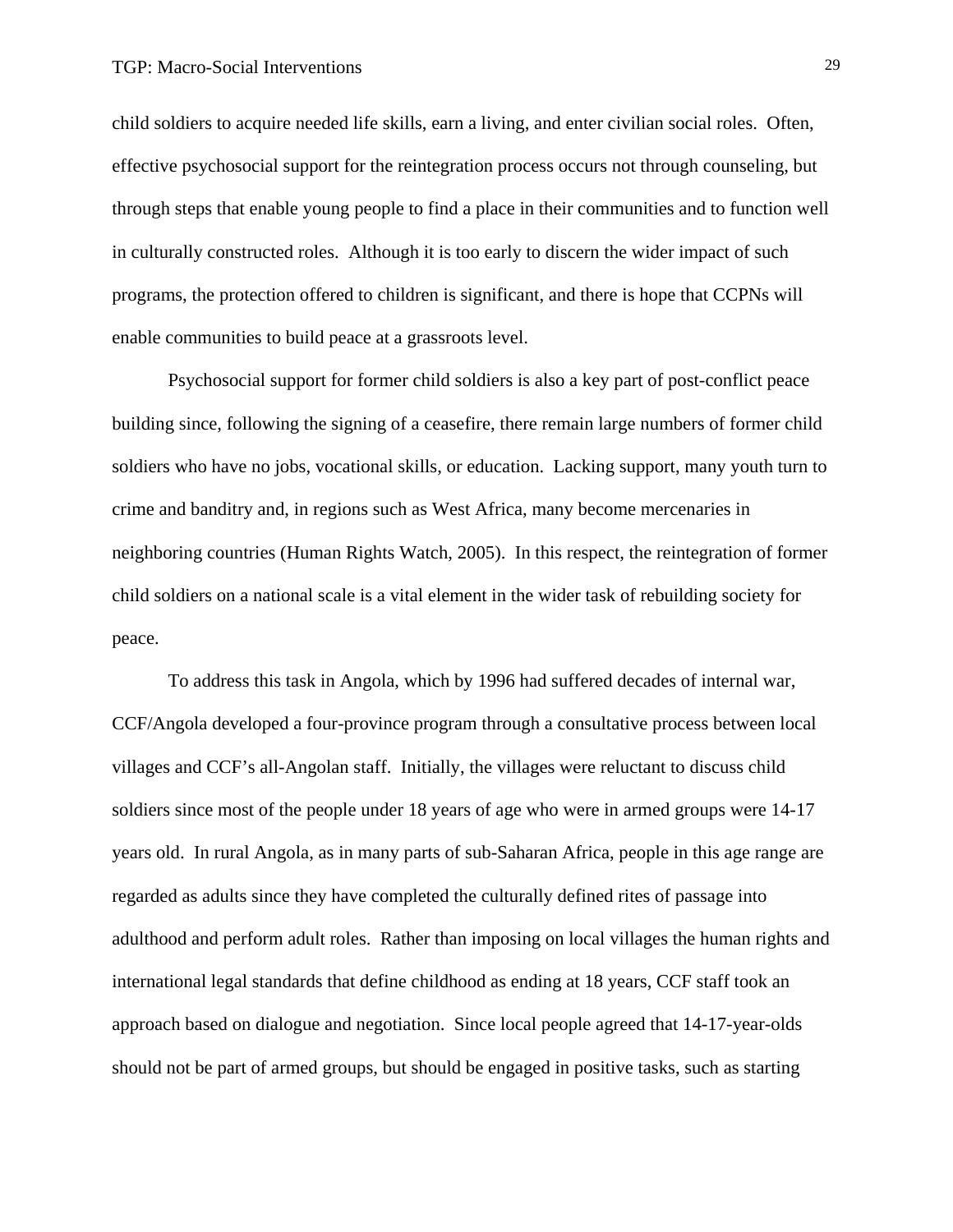families and caring for land and animals, they decided that it would be useful to develop community-reintegration supports for people who under international law were regarded as former child soldiers. An agreement was also reached to speak not of child soldiers, but of "underage soldiers."

This demonstration of respect for local cultural norms was part of a wider process of working with local cultural leaders and resources in designing and developing the program. Before the program had been designed, CCF staff had learned through a related program that some child soldiers regarded spiritual stresses as one of their greatest challenges. One former child soldier who had problems sleeping and concentrating, and who exhibited many symptoms of PTSD said he could not sleep because he was visited at night by the spirit of a man he had killed. The spirit asked, "Why did you do this to me?" According to local views, the boy was spiritually polluted, that is, contaminated by an angry spirit. Interestingly, both the boy and the members of his village viewed this not as an individual problem, but as a collective problem in which the spiritual pollution had caused a breach in the contract between the living community and ancestors, whose protection and support is necessary for well-being. Bringing an angry spirit into the village was believed to bring misfortune, in forms such as crop failures and bad health, not only on the boy, but also on his family and members of the community. Aside from the veracity of these beliefs, there was little question that they posed a significant obstacle to reintegration.

Interviews with local healers, elders, and underage soldiers indicated that the conduct of traditional purification rituals could purge the angry spirits, restore harmony between the living community and ancestors, and open the door for the reintegration of former soldiers. Typically, the rituals include demarcation of a safe space by burning special herbs, ritual washings and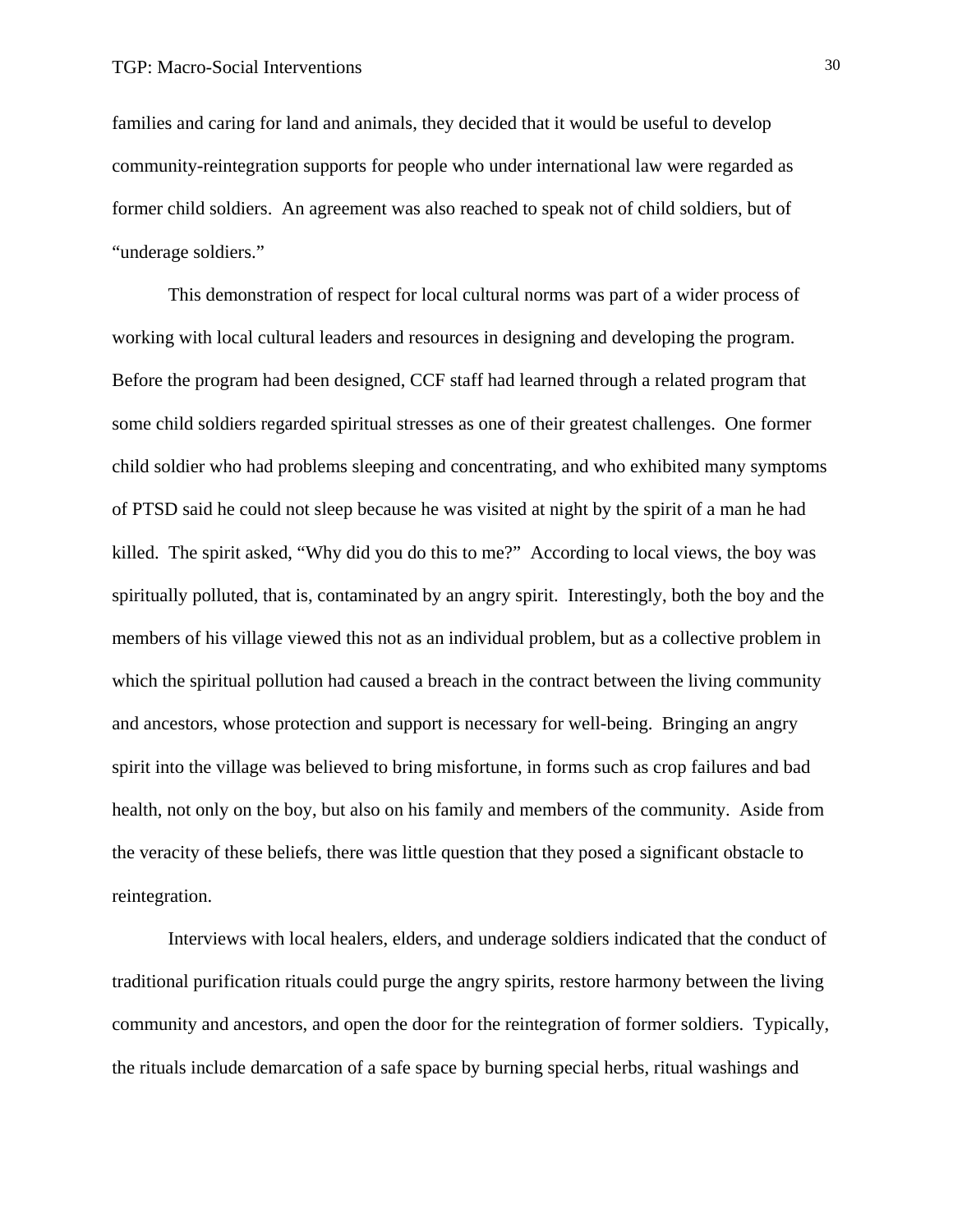inhalation of vapors believed to purge bad spirits, offering a sacrifice to the angry spirit, and asking forgiveness (Wessells & Monteiro, 2004). At the end of the ceremony, as the former soldier steps across the threshold of the space where the ceremony was conducted and as the community looks on, the healer announces, "this boy's life as a soldier has ended, and he now rejoins our people and community." Preliminary research, which indicated no unethical aspects of the rituals and discernible benefits in terms of enabling both the soldier and community members feel it was now safe to interact because the spiritual pollution had ended, led to a decision to make traditional healing part of the reintegration program. This decision valorized local cultural traditions, which, though radically different from Western supports, such as counseling, offer psychosocial support by reinforcing a sense of continuity and safety following overwhelming experience. Also, local people said that the support of an international organization for traditional healing boosted their confidence in their own culture, which they had learned to regard as inferior through hundreds of years of colonial domination, and elevated hopes that they could solve their problems.

In addition to traditional healing, the project empowered local communities to receive returning child soldiers and to support their reintegration. At the heart of the empowerment process were *activistas*, local activists for social justice who were widely respected for their previous work with children. The *activistas* received training on how children have been affected by their war experiences and how to implement various project elements, such as community sensitization, family tracing and reintegration, collaboration with traditional healers, and small income-generating projects. Following training, the *activistas* worked with local leaders and communities to weaken stereotypes regarding former child soldiers and to create a welcoming environment. They also facilitated the tracing and family reunification process for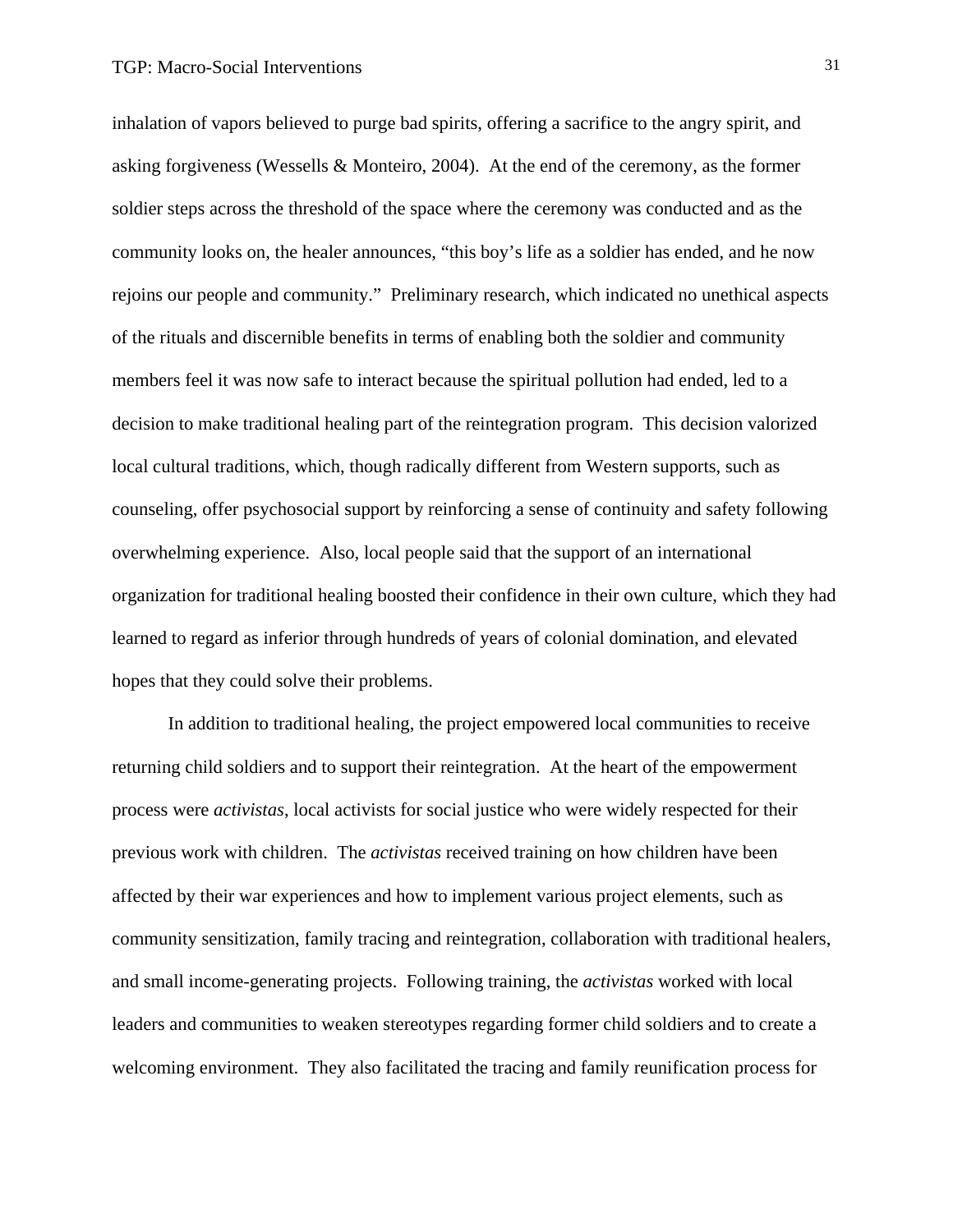over 2,000 former child soldiers, many of whom participated in welcoming ceremonies and cleansing rituals on their return home. Ongoing psychosocial support was provided through peer-group discussions and participation in normalizing activities, such as soccer games. Because the returning soldiers indicated that one of their greatest needs was to be able to earn a living, the *activistas* organized skills training through local artisans and provided small loans for launching small businesses, such as bakeries. Although this work was interrupted by another wave of war in late 1998, it illustrates that psychosocial support on a large scale need not involve outside Western approaches alone, but can blend local and imported tools and approaches. In fact, large-scale programs for psychosocial support are most likely to succeed when they build on local strengths. This lesson serves as a poignant reminder to psychologists about the importance of taking an anthropological approach aimed at learning about and making use of local cultural resources, rather than imposing program developed elsewhere.

## Addressing HIV/AIDS

 An urgent question is how to address the HIV/AIDS pandemic worldwide. The enormity of this question is highly evident in Africa, where approximately 12.3 million children have become orphans due to HIV/AIDS (UNICEF, 2004). In some villages in areas hit hardest by HIV/AIDS, all the people over 20 years of age have died, leaving many children to live in child-headed households. The world has only begun to discern the psychological and social burdens imposed on children by the combination of losses, watching parents and loved ones die, being infected themselves by HIV/AIDS, and struggling to survive in an environment saturated with poverty and offering few opportunities (see Chapter One on the link between poverty and disease).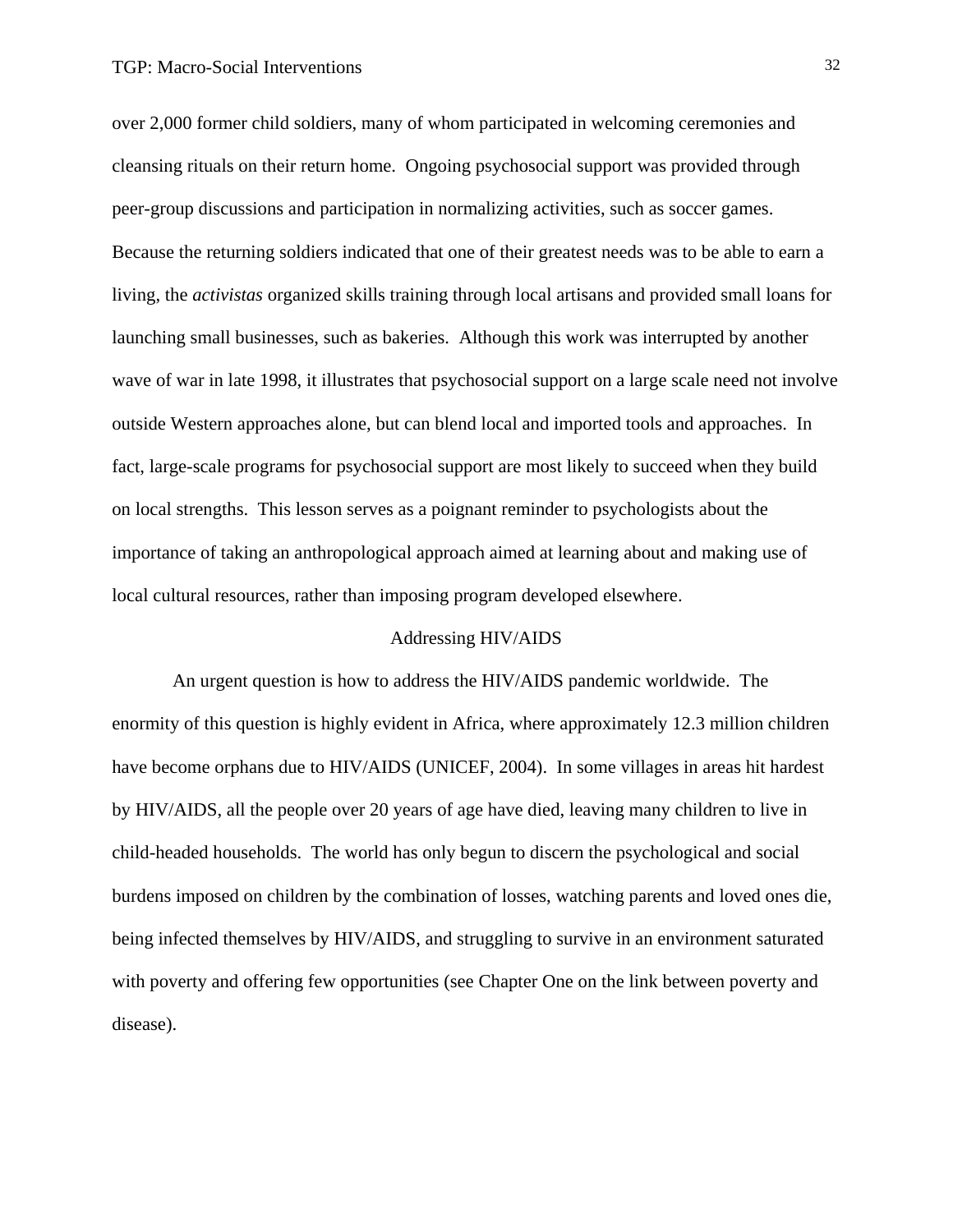Although HIV/AIDS has been recognized as a profound health issue and a significant development issue, it is also an important peace issue (Price-Smith & Daly, 2004). As economic hardships increase due to increased health burdens, worker illness, and deaths of productive workers, local people may experience a mixture of hopelessness and disaffection that heightens their susceptibility to political manipulation through promises of better times. As death thins the ranks of police, businesspeople, and civilian agencies, local communities become less able to resist the rise of armed groups and organized crime.

To address this issue, psychologists have contributed to the development of macro-level programs designed to support orphans and prevent the spread of HIV/AIDS. A case in point is the COPE program implemented by Save the Children/U.S. in Malawi, where the HIV/AIDS epidemic had nearly single-handedly decreased the average life expectancy from 52 years in 1990 to 37 years in 1999 (Mann, 2002). Before the program began in the late 1990s, the impact on children was staggering. Nearly 46% of new infections in Malawi occurred among young people between the ages of 15 and 24 years. To cope with their difficult economic situations, many orphans had dropped out of school in order to work. Most orphans faced very difficult conditions due to stigmatization, lack of access to basic resources, and a lack of social and emotional support. Desperate to survive, many girls engaged in commercial sex work, which helped to spread the disease.

To support orphans and prevent the spread of HIV/AIDS, the COPE program used a mixture of bottom-up and top-down processes aimed at creating a multi-level safety net. The bottom-up process entailed community-sensitization dialogues among village members, who then established committees at village level. The top-down component consisted of the establishment of structures at the district and community levels that the government and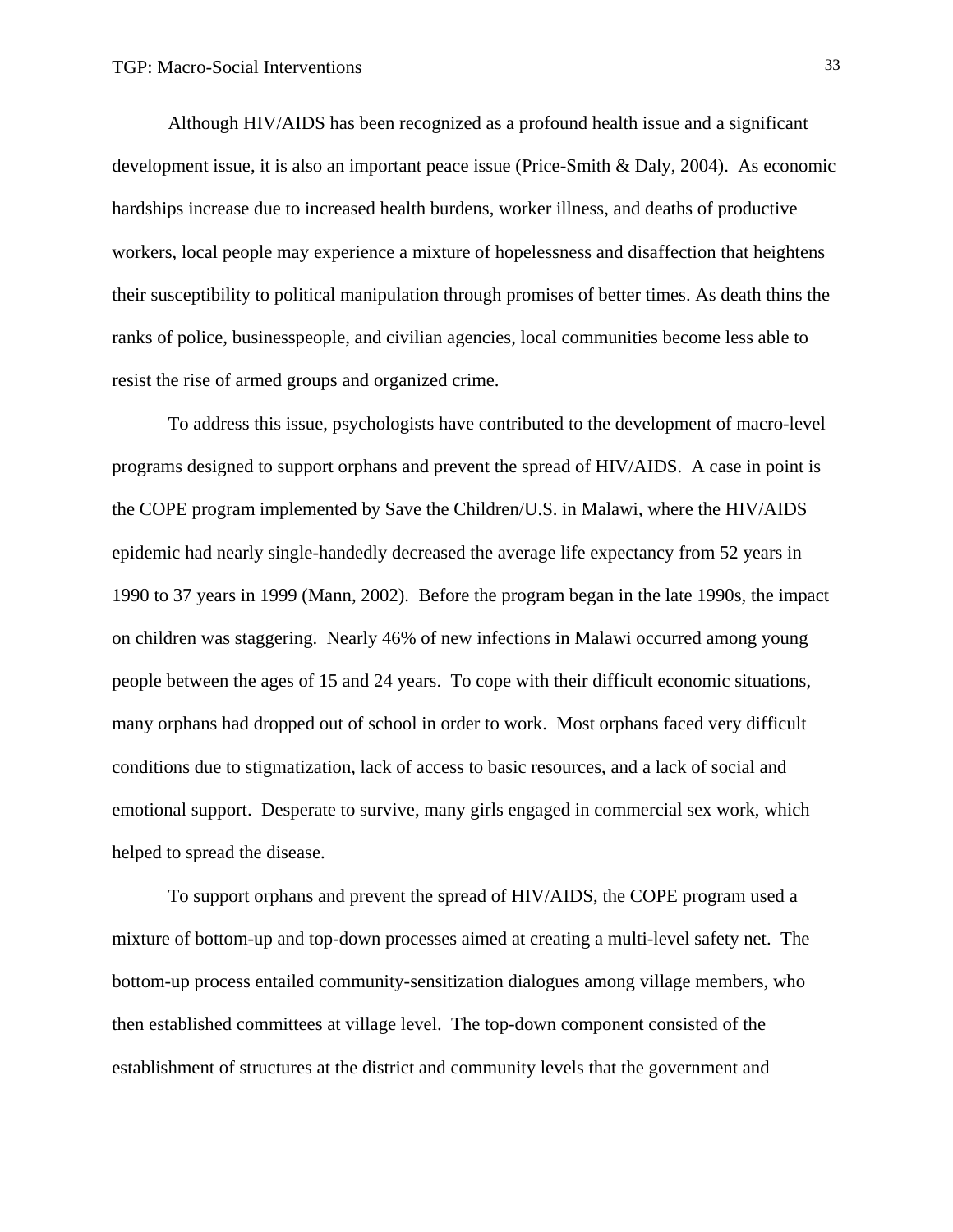UNICEF had established to deal with the crisis (Mann, 2002). The program trained committee members on the effects of HIV/AIDS, holistic support for affected children, children's rights, appropriate living arrangements for orphans (Tolfree, 2003), and strategies for raising awareness about HIV/AIDS and its prevention. At the grassroots levels, village committees organized community-based child-care centers, supervised recreational activities, community gardens to provide a steady supply of food to affected households, home visits for terminally ill people, and peer counseling for youth. They also organized health screening, income-generating activities, prevention activities by youth, such as the performance of dramas about HIV/AIDS and ways to promote life skills that aid psychosocial adjustment.

After the village committees had been activated and had become reasonably effective, the staff turned its attention increasingly to building the capacity of the community and district committees. A key task of the community committees was to monitor the situation of orphans, insuring that those who lived with members of their extended family or had been placed in foster care did not suffer discrimination and abuse. The community committees also raised awareness of the causes of the epidemic and means of preventing it, arguing against myths such as the belief of some older men that having sex with a virgin would cure them of AIDS. At the district level, committees networked with wider initiatives and linked with government agencies in order to institutionalize the system and the responsiveness of the government to the issues.

In its first six years, the program assisted over 10,000 orphans and over 2,500 home-care patients. Community members demonstrated greater awareness of the causes of the epidemic, the problems orphans face, and appropriate means of supporting orphans. Having taken steps to de-stigmatize the issue, communities had become much more open in discussing how to prevent HIV/AIDS. Orphans had achieved greater voice and participation in decisions that affected them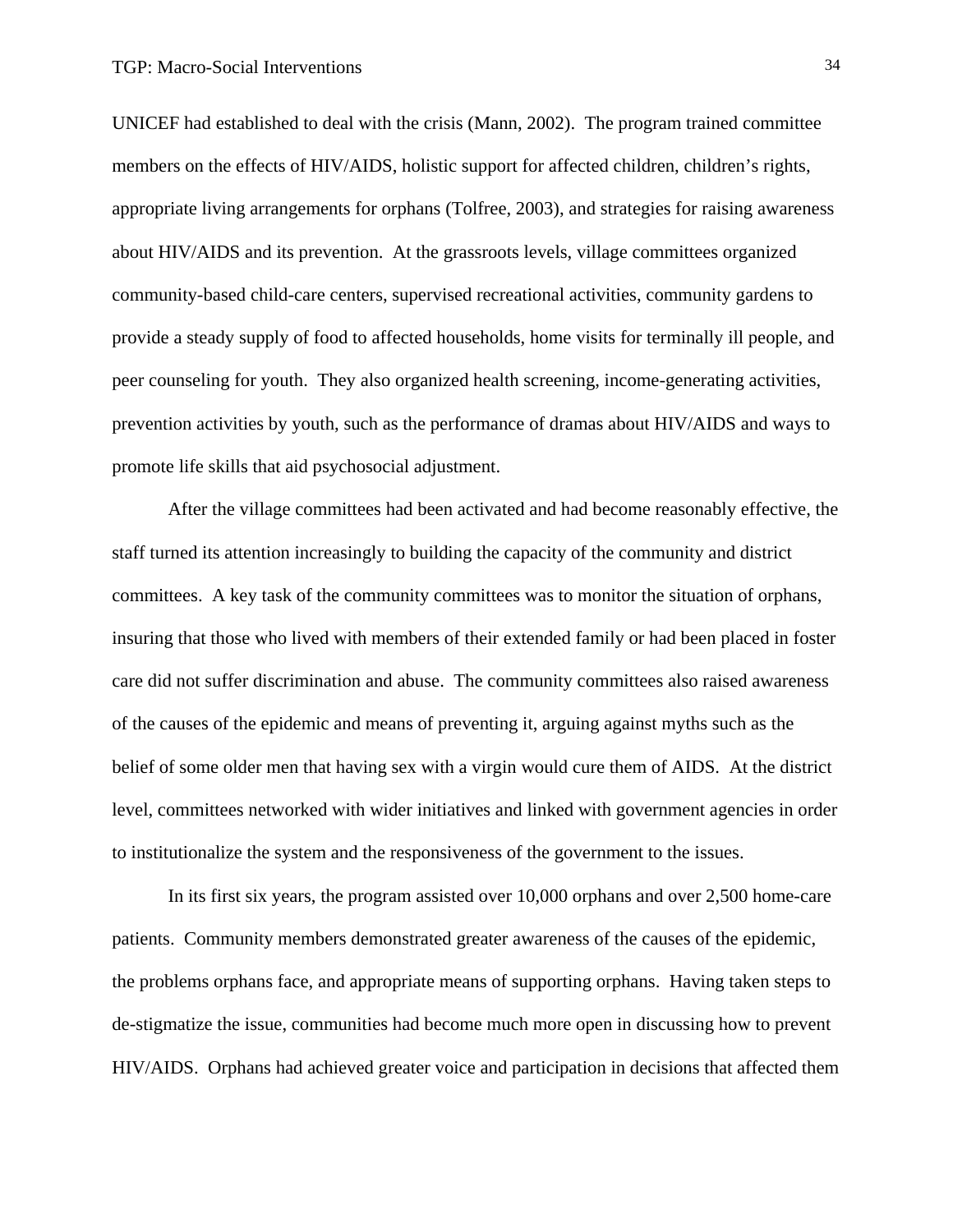and said they felt more hopeful about the future. Youth, too, said they had learned the value of prevention and felt more positively toward the future as a result of the program. Although the program faces challenges, such as burnout associated with working with large numbers of HIV/AIDS affected people, it offers one model of how to address the problem on a large scale.

#### Improving Child Outcomes in Poverty Environments

The HIV/AIDS epidemic and the massive insults to child development caused by poverty in developing regions of the world provide a strong impetus both for scaling up psychosocial interventions and for evaluating outcomes carefully.

In a seminal paper published at the start of the new millennium, Lerner, Fisher, and Weinberg (2000) noted growing interest in what they term applied developmental science (ADS), which seeks "to advance the integration of developmental knowledge with actions – policies and programs – that promote development and/or enhance the life chances of vulnerable children and families. Through this integration, ADS may become a major means to foster a science for and of the people (and) may contribute to social justice" (p. 11). The emergence of ADS as an approach to doing scientifically rigorous research in the interests of social transformation is very timely. Appropriately, it stresses that attempts to address the situation of children and families at risk must be underpinned by the best evidence, theory, and methods that are available in collaboration across disciplines, policy-making entities, and communities so as to ask the right questions and find effective solutions.

As we have noted, psychosocial programs are commonly thought of as individualized and directly psychological in nature. If we are to go to scale with interventions designed to produce positive psychosocial outcomes for children in the context of challenges such as the AIDS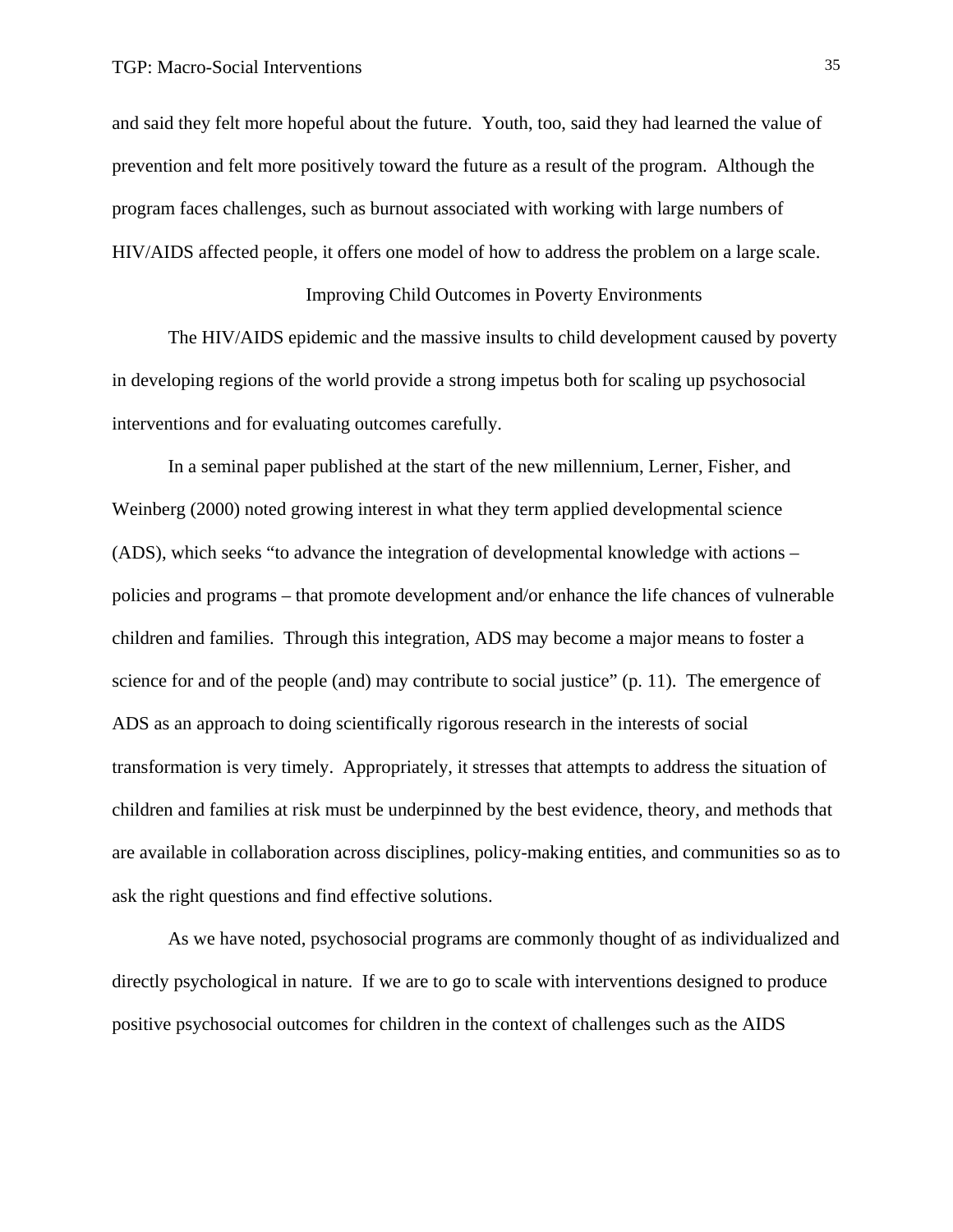pandemic and the major threats to child development posed by deep and enduring poverty, we often must proceed via indirect routes.

We conclude this section of the chapter with reference to a highly promising ongoing macro intervention that is evidence-based, rigorously evaluated, and designed to support families in poverty and improve child outcomes. While its primary objective is poverty reduction, it seeks to achieve human-capital development as a parallel outcome. An exemplar of ADS, it takes its evidence base from the field of early childhood development (Young, 2002; Zigler, 1994).

The intervention is known as *Opitunidades* (formerly known as *Progresa*). The program has its roots in Mexico, where it has been running since 1997. *Opitunidades* was evaluated in a study conducted by the World Bank in 500 communities that were randomly assigned to an experimental group that received a set of conditional grants and a control condition that received conventional social assistance. The study demonstrated that considerable gains in child health and education can be achieved through the provision of conditional cash transfers and nutritional supplements to caregivers who agree to participate in a series of activities that improve child survival and promote child development while also benefiting from poverty relief (Gertler, 2000; Schultz, 2000a, 2000b). For example, in the Mexican case, caregivers are provided with conditional grants if they attend antenatal clinics and parenting classes. Additional grants are available to those who ensure that their children are immunized, attend school, and participate in health-promotion activities. Apart from significant reductions in child mortality, outcomes have improved dramatically in targeted areas, such as school attendance. This type of systematic outcome research, which weds science and practice, is greatly needed to expand the base of proven, psychologically informed macro-level interventions.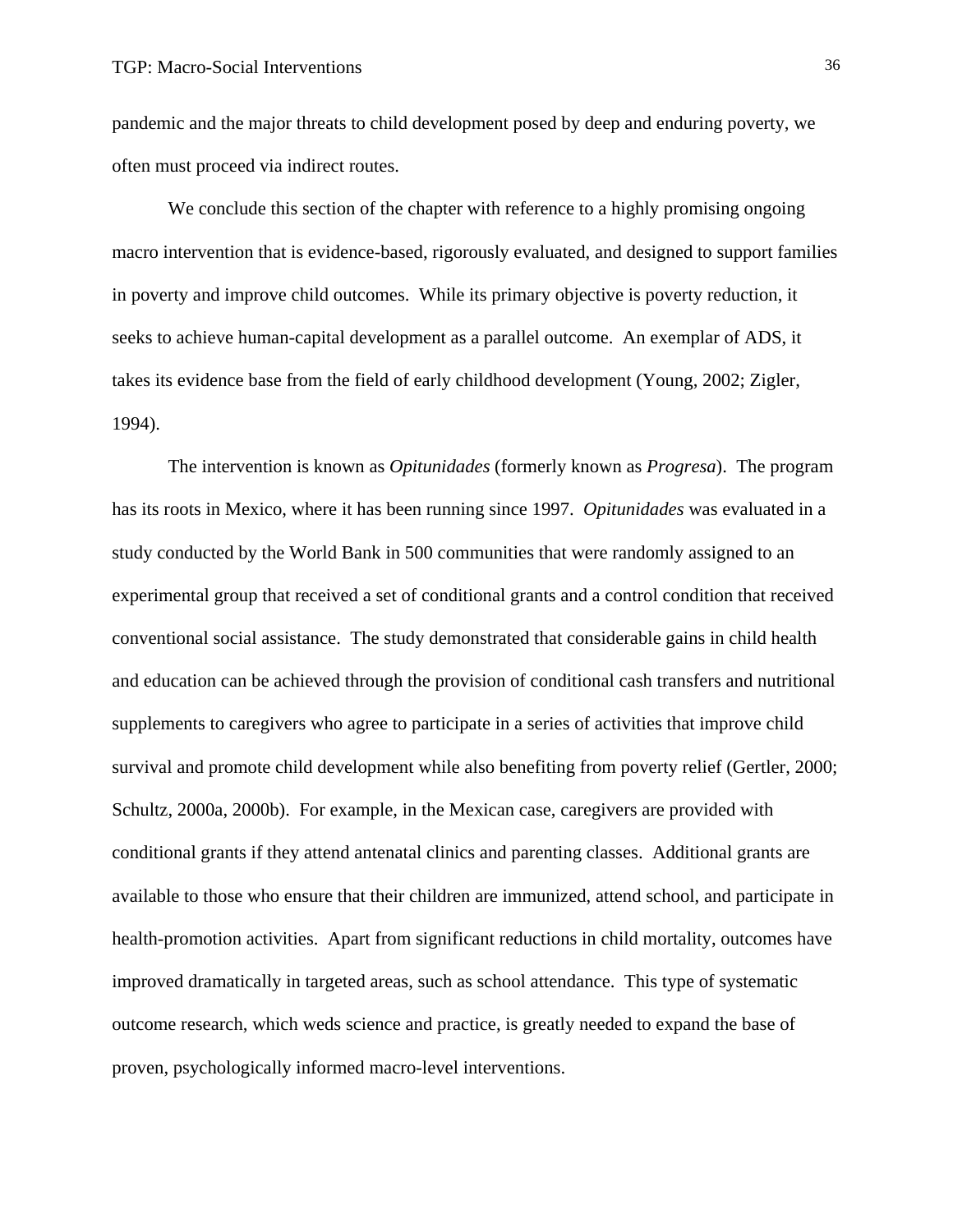#### **CONCLUSION**

A central assumption behind this paper is that, if we are to tackle the serious problems before us, we have to think in terms of the large-scale, rather than small, individualized projects that have characterized the discipline of psychology for decades. As noted at several points in this chapter, we must also take a multidisciplinary approach.

Psychologists stand to contribute much through their engagement in macro-social interventions, and one can reasonably expect this to be an area of considerable interest and growth in the decades ahead. If pursued with ethical and cultural sensitivity and with an eye toward the collective good, these macro-social interventions offer psychologists unusual opportunities to address real-world issues, engage in political and social-change processes, and most importantly, make a positive difference in the world. Perhaps, it is time to not only "give psychology away," as George Miller had suggested, but also to give it away on a large scale and in ways that address the pressing issues of our time.

#### REFERENCES

- Ajzen, I. (1991). The theory of planned behavior. *Organizational Behavior and Human Decision Processes, 50*, 179-211.
- Anderson, B. (1996). *Mythology and the tolerance of the Javanese* (2nd ed.). Ithaca, NY: Cornell Modern Indonesia Project.

Aptekar, L. (2004). The changing developmental dynamics of children in particularly difficult circumstances: Examples of street and war-traumatized children. In U. P. Gielen & J. Roopnarine (Eds.), *Childhood and adolescence: Cross-cultural perspectives and applications* (pp. 377-410). Westport, CA: Praeger.

Bowlby, J. (1979). *The making and breaking of affectional bonds*. London: Tavistock.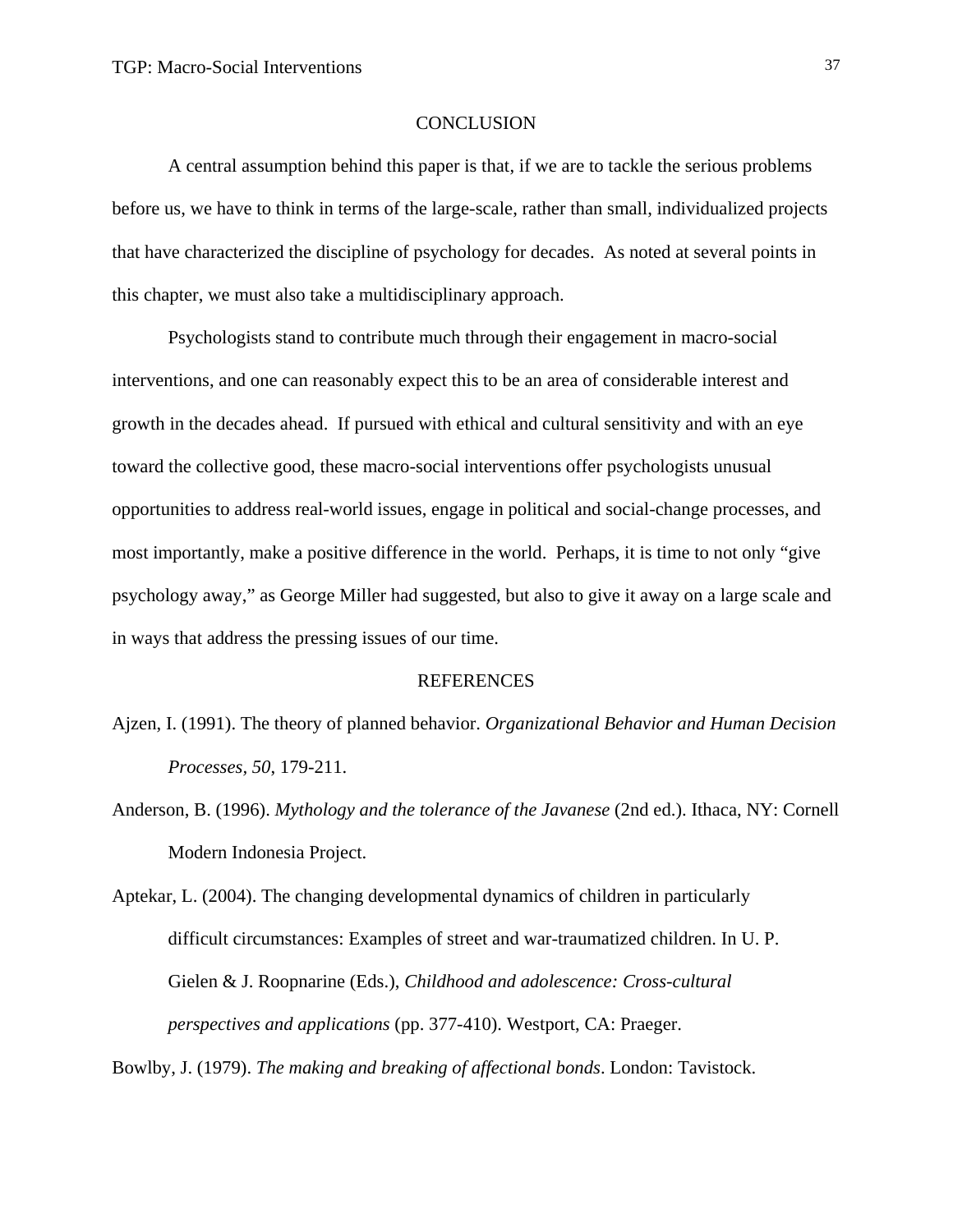Boyden, J. (1997). Childhood and the policy makers: A comparative perspective on the globalization of childhood. In A. James & A. Prout (Eds.), *Constructing and reconstructing childhood; Contemporary issues in the sociological study of childhood* (pp. 184-215). London: Falmer.

Brown v. Board of Education, 347 U.S. 483 (1954).

- Campbell, C. (2003). *Letting them die: Why HIV/AIDS prevention programs fail*. Oxford, UK: James Currey.
- Christie, D., Wagner, R., & Winter, D. (Eds.). (2001). *Peace, conflict, and violence: Peace psychology for the 21st century*. Upper Saddle River, NJ: Prentice-Hall.
- Clark, K., Chein, I., & Cook, S. (2004). The effects of segregation and the consequences of desegregation: A (September 1952) social science statement in the *Brown v. Board of Education of Topeka* Supreme Court case. *American Psychologist, 59*, 495-501. (Original work published 1952)
- Clark, K., & Clark, M. (1947). Racial identification and preferences in Negro children. In T. Newcomb & E. Hartley (Eds.), *Readings in social psychology* (pp. 169-178). New York: Holt.
- Coalition to Stop the Use of Child Soldiers. (2004). *Child soldiers global report 2004*. London: Author.
- Dawes, A., & Cairns, E. (1998). The Machel Study: Dilemmas of cultural sensitivity and universal rights of children. *Peace and Conflict: Journal of Peace Psychology, 4,* 335- 348.
- Dawes, A., & Donald, D. (1994). *Childhood and adversity: Psychological perspectives from South African research*. Cape Town: David Philip.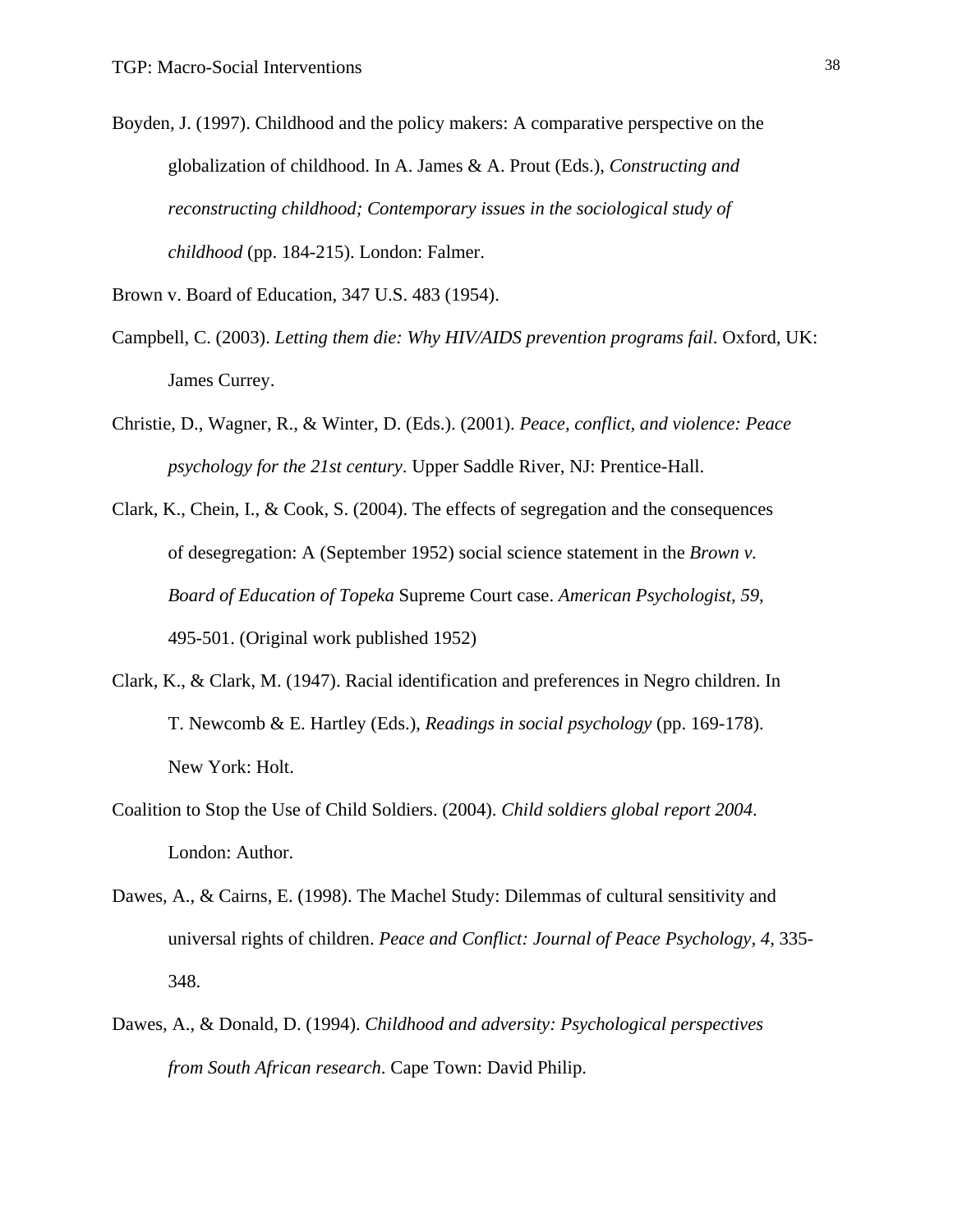Dawes, A., & Finchilescu, G. (2002). What's changed? South African adolescents' racial attitudes

between 1992 and 1996. *Childhood: A Global Journal of Child Research*, *9,* 147-165.

- Deutscher, M., & Chein, I. (1948). The psychological effects of enforced segregation: A survey of social science opinion. *Journal of Psychology, 26*, 286-287.
- Earth Charter Commission. (2000). *Earth charter.* Retrieved July 1, 2005, from http://www.earthcharter.org
- Eaton, L., Flisher, A. J., & Aaro, L. E. (2003). Unsafe sexual behavior in South African youth. *Social Science and Medicine, 56*, 149-165.

Erikson, E. (1963). *Childhood and society*. New York: Norton.

- Eyber, C., & Ager, A. (2004). Researching young people's experiences of war: Participatory methods and the trauma discourse in Angola. In J. Boyden & J. de Berry (Eds.), *Children and youth on the front line: Ethnography, armed conflict and displacement* (pp. 189-208). New York: Berghahn.
- Fine, M. (2004). The power of the *Brown v. Board of Education* decision: Theorizing threats to sustainability. *American Psychologist, 59*, 502-510.
- Fisher, R. (1997). *Interactive conflict resolution*. Syracuse, NY: Syracuse University Press.
- Foster, D. (2000a). The Truth and Reconciliation Commission and understanding perpetrators. *South African Journal of Psychology*, *30,* 2-9.
- Foster, D. (2000b). Entitlement as explanation for perpetrators' actions. *South African Journal of Psychology*, *30,* 10-13.

Foster, D., Haupt, P., & de Beer, M. (2006). *The theater of violence*. Cape Town: HSRC Press.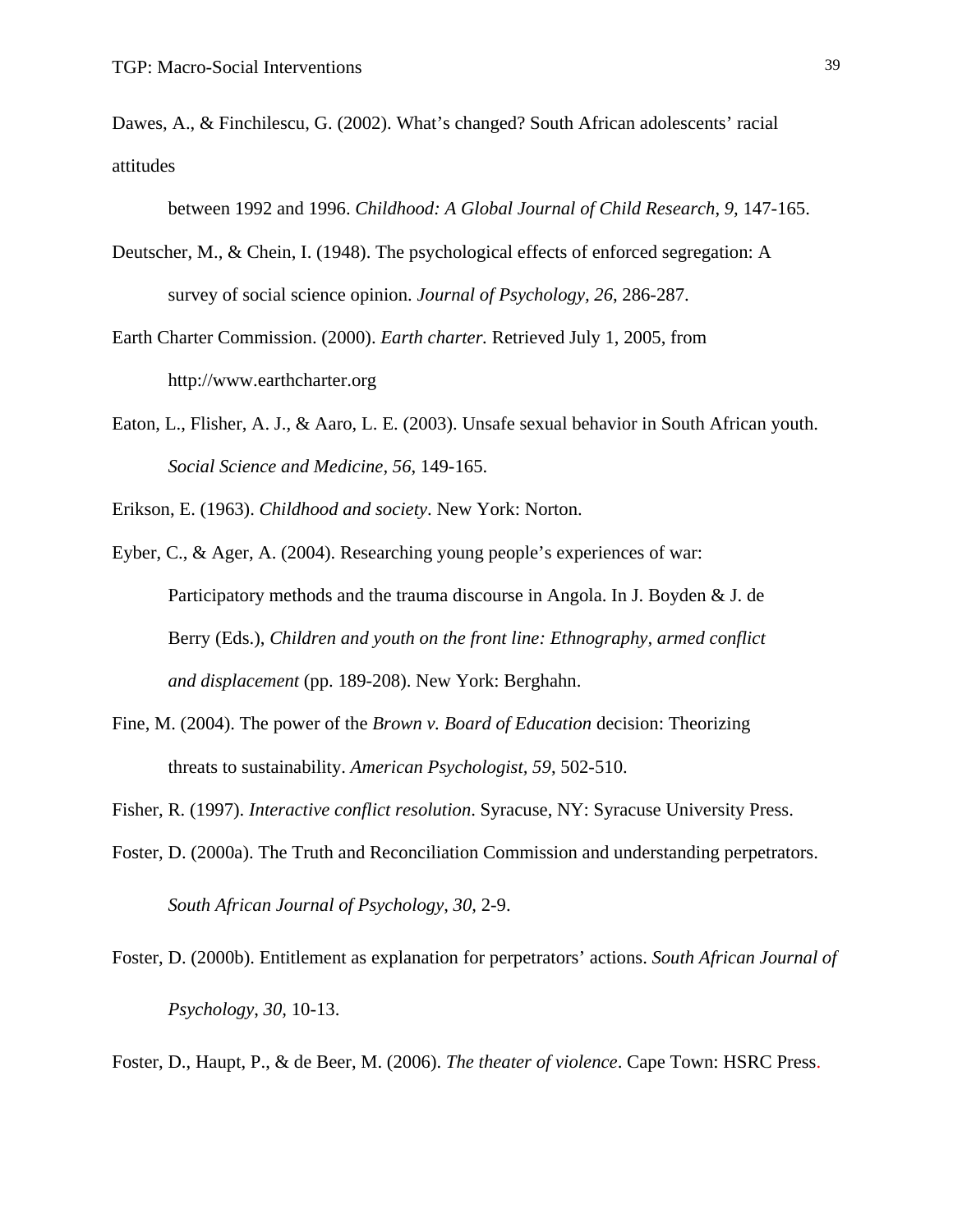Gertler, P. (2000). *Final report: The impact of progress on health*. Washington DC: International Food Policy Research Institute.

Gibson, J. L. (2004). *Overcoming apartheid*. Cape Town: HSRC Press.

- Grossman, K., Grossmann, K., & Waters, E. (2005). *Attachment from infancy to adulthood*. New York: Guilford.
- Honwana, A. (1997). Healing for peace: Traditional healers and post-war reconstruction in Southern Mozambique. *Peace and Conflict: Journal of Peace Psychology, 3*, 293-305.
- Hovland, C., Janis, I., & Kelley, H. (1953). *Communication and persuasion.* New Haven, CT: Yale University Press.
- Human Rights Watch. (2005). *Youth, poverty and blood: The lethal legacy of West Africa's regional warriors*. New York: Author.
- Hunter, S., & Williamson, J. (2002). *Children on the brink: Strategies to support children isolated by HIV/AIDS*. Washington, DC: USAID.
- Interagency Working Group on Separated and Unaccompanied Children. (2004). *Psychosocial care and protection of tsunami-affected children.* Retrieved July 1, 2005, from http://www.iicrd.org/cap/node/view/383
- Kagitçibasi, Ç. (1996). *Family and human development across cultures: A view from the other side*. Mahwah, NJ: Erlbaum.
- Kao, G., & Thompson, J. (2003). Racial and ethnic stratification in educational achievement and attainment. *Annual Review of Sociology, 29*, 417-442.
- Kelman, H. C. (Ed.). (1965). *International behavior: A social-psychological analysis.* New York: Holt, Rinehart and Winston.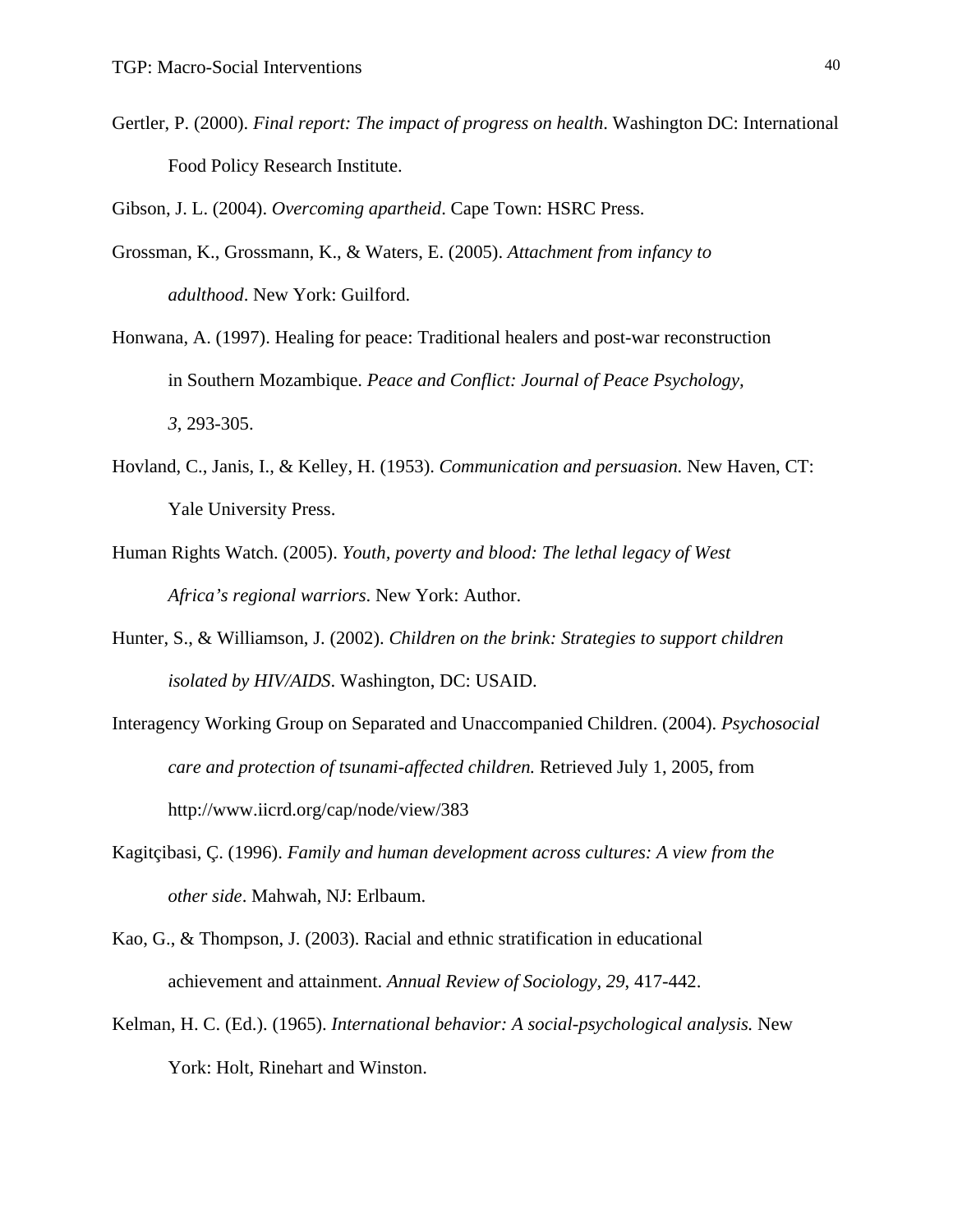- Kelman, H. C. (1972). The problem-solving workshop in conflict resolution. In R. L. Merritt (Ed.), *Communication in international politics* (pp. 168-204). Urbana, IL: University of Illinois Press.
- Kelman, H. C. (1996). The interactive problem-solving approach. In C. Crocker, F. Hampson, & P. Aall (Eds.), *Managing global chaos* (pp. 501-520). Washington, DC: U.S. Institute of Peace.
- Kelman, H. C. (1997). Group processes in the resolution of international conflicts: Experiences from the Israeli-Palestinian case. *American Psychologist, 52*, 212- 220.
- Kelman, H. C. (2004). The nature of international conflict: A social-psychological perspective. In H. Langholtz & C. Stout (Eds.), *The psychology of diplomacy* (pp. 59-77). Westport, CT: Praeger.
- Kostelny, K. (2004). What about the girls? *Cornell International Law Journal, 37,* 505-512.
- Lederach, J. (1997). *Building peace: Sustainable reconciliation in divided societies*. Washington, DC: U.S. Institute of Peace.
- Lee, J., & Sue, S. (2001). Clinical psychology and culture. In D. Matsumoto (Ed.), *The handbook of culture and psychology* (pp. 287-305). New York: Oxford University Press.
- Lerner, R. M., Fisher C.B., & Weinberg, R. A. (2000). Toward a science for and of the people. Promoting society through the application of developmental science. *Child Development, 71*, 11-20.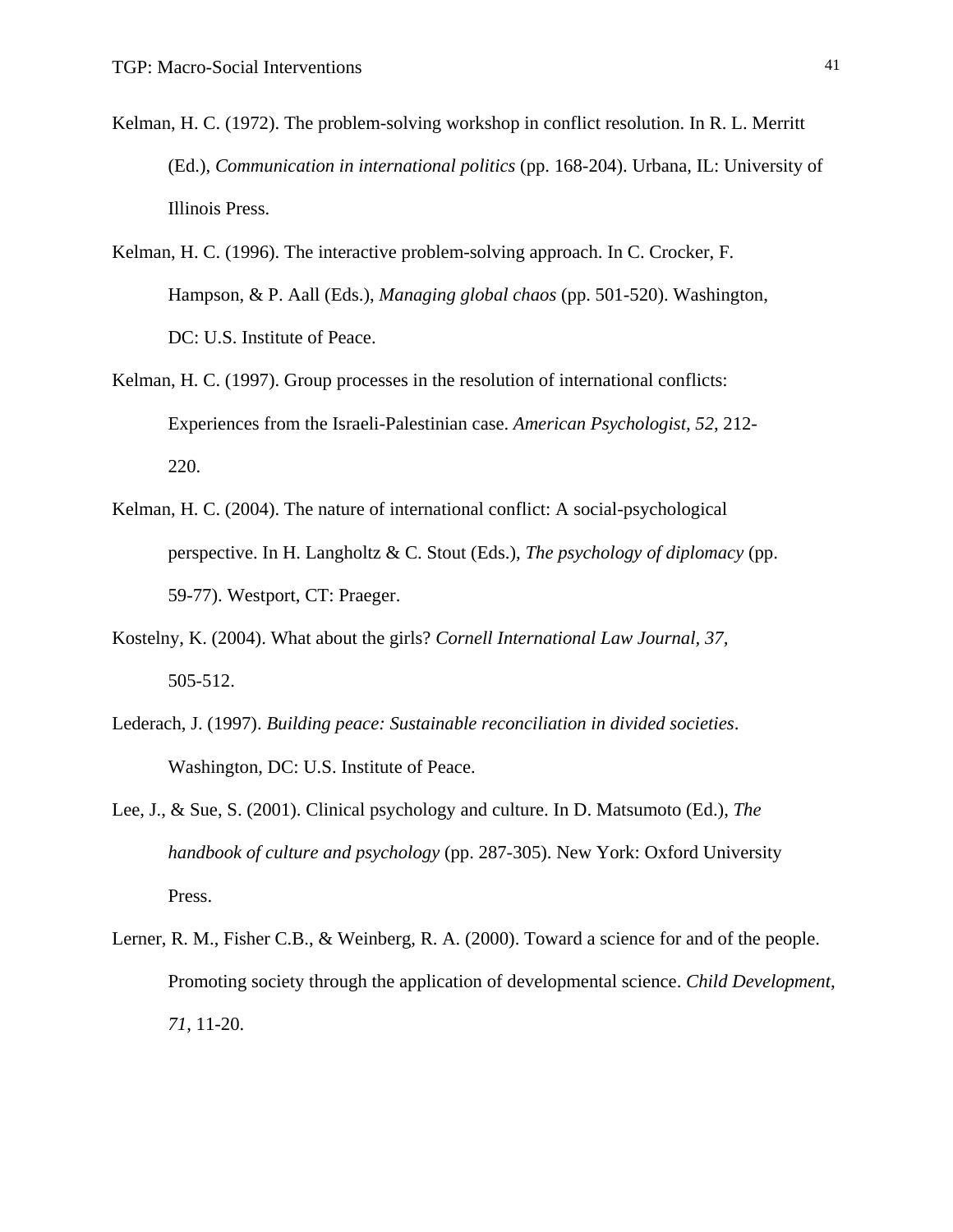- Lopez, S., & Guarnaccia, P. (2000). Cultural psychopathology: Uncovering the social world of mental illness. *Annual Review of Psychology, 51*, 571-598.
- Mann, G. (2002). *Family matters: The care and protection of children affected by HIV/AIDS in Malawi*. Washington, DC: Save the Children Federation.
- Marsella, A., Bornemann, T., Ekblad, S., & Orley, J. (Eds.). (1994). *Amidst peril and pain: The mental health and well-being of the world's refugees.* Washington, DC: American Psychological Association.
- McKay, S., & Mazurana, D. (2004). *Where are the girls? Girls in fighting forces in Northern Uganda, Sierra Leone, and Mozambique: Their lives during and after war*. Montreal: International Center for Human Rights and Democratic Development.
- Osman, T. (1985). The traditional Malay socio-political worldview. In T. Osman (Ed.), *Malaysian world view* (pp. 46-75). Singapore: Institute of Southeast Asian Studies.
- Parliament of the Republic of South Africa. (1995). *Promotion of National Unity and Reconciliation Act* (No. 34). Retrieved July 29, 2005, from http://www.doj.gov.za/trc/legal/act9534.htm
- Pettigrew, T. (2004). Justice deferred: A half century after *Brown v. Board of Education*. *American Psychologist, 59*, 521-529.

Plessy v. Ferguson, 163 U.S. (1896).

Price-Smith, A., & Daly, J. (2004). *Downward spiral: HIV/AIDS, state capacity, and political conflict in Zimbabwe. Peaceworks No. 53*. Washington, DC: U.S. Institute of Peace.

Schultz, T. P. (2000a). *Impact of PROGRESA on school attendance rates in the sampled*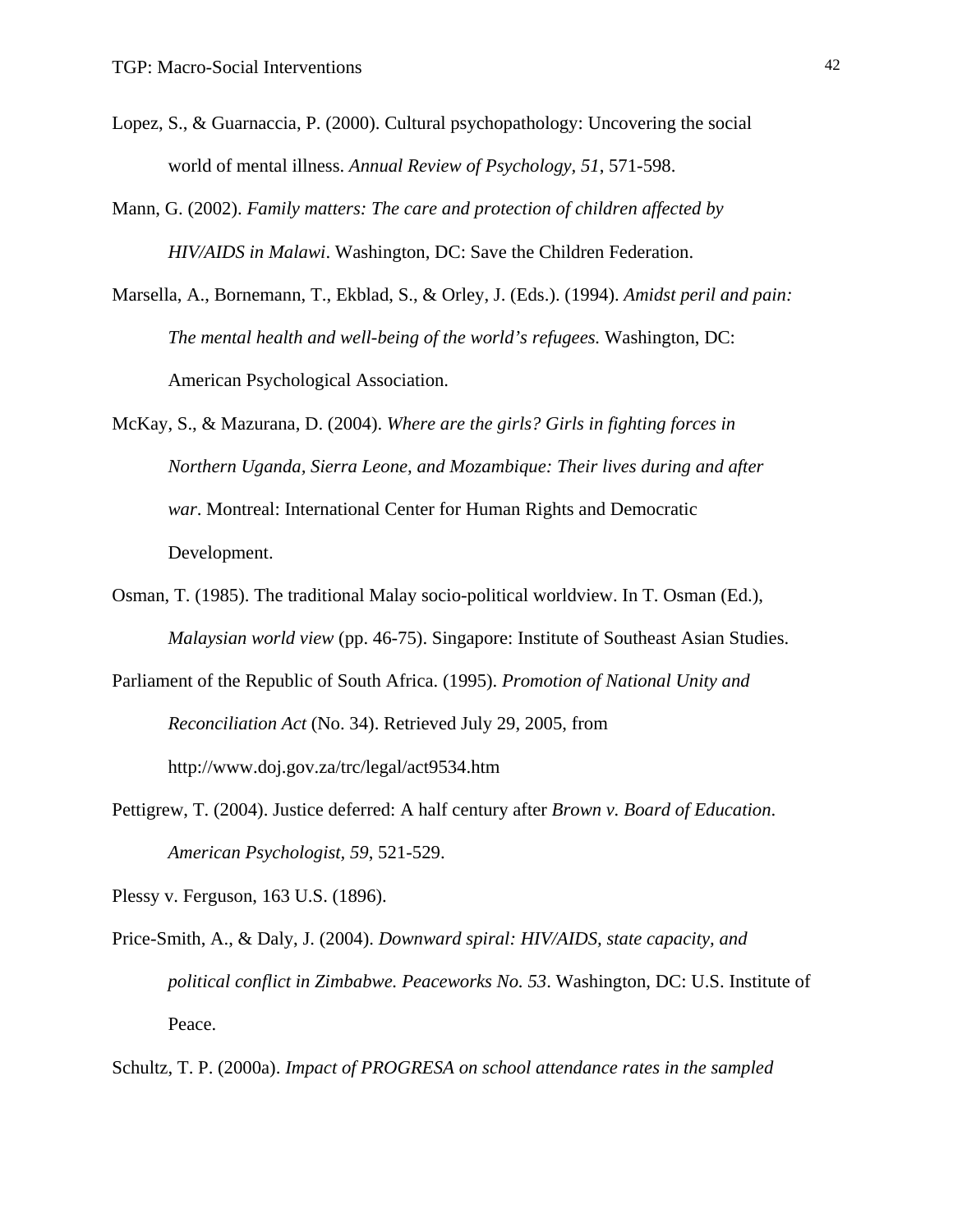*population*. Washington, DC: International Food Policy Research Institute.

Schultz, T. P. (2000b). *School subsidies for the poor: Evaluating a Mexican strategy for reducing* 

*poverty*. Washington DC: International Food Policy Research Institute.

Shisana O., & Simbayi, L. (2002). *Nelson Mandela/HSRC study of HIV/AIDS: South African national HIV prevalence, behavioral risks and mass media household survey*. Cape Town: Human Sciences Research Council.

Shweder, R. (1990). Cultural psychology: What is it? In J. Stigler, R. Shweder, & G. Herdt (Eds.), *Cultural psychology: Essays on comparative human development* (pp. 1-43). New York: Cambridge University Press.

Singer, P. (2005). *Children at war*. New York: Pantheon.

- The Sphere Project. (1997). *Standards for intervention in humanitarian emergencies.* Retrieved October 1, 2004, from http://www.sphereproject.org
- Tolfree, D. (2003). *Community based care for separated children*. Stockholm: Save the Children Sweden.
- Triandis, H. (2001). Individualism and collectivism: Past, present, and future. In D. Matsumoto (Ed.), *The handbook of culture and psychology* (pp. 35-50). New York: Oxford University Press.
- UNICEF. (2004). *Children on the brink 2004: A joint report of new orphan estimates and a framework for action*. New York: Author.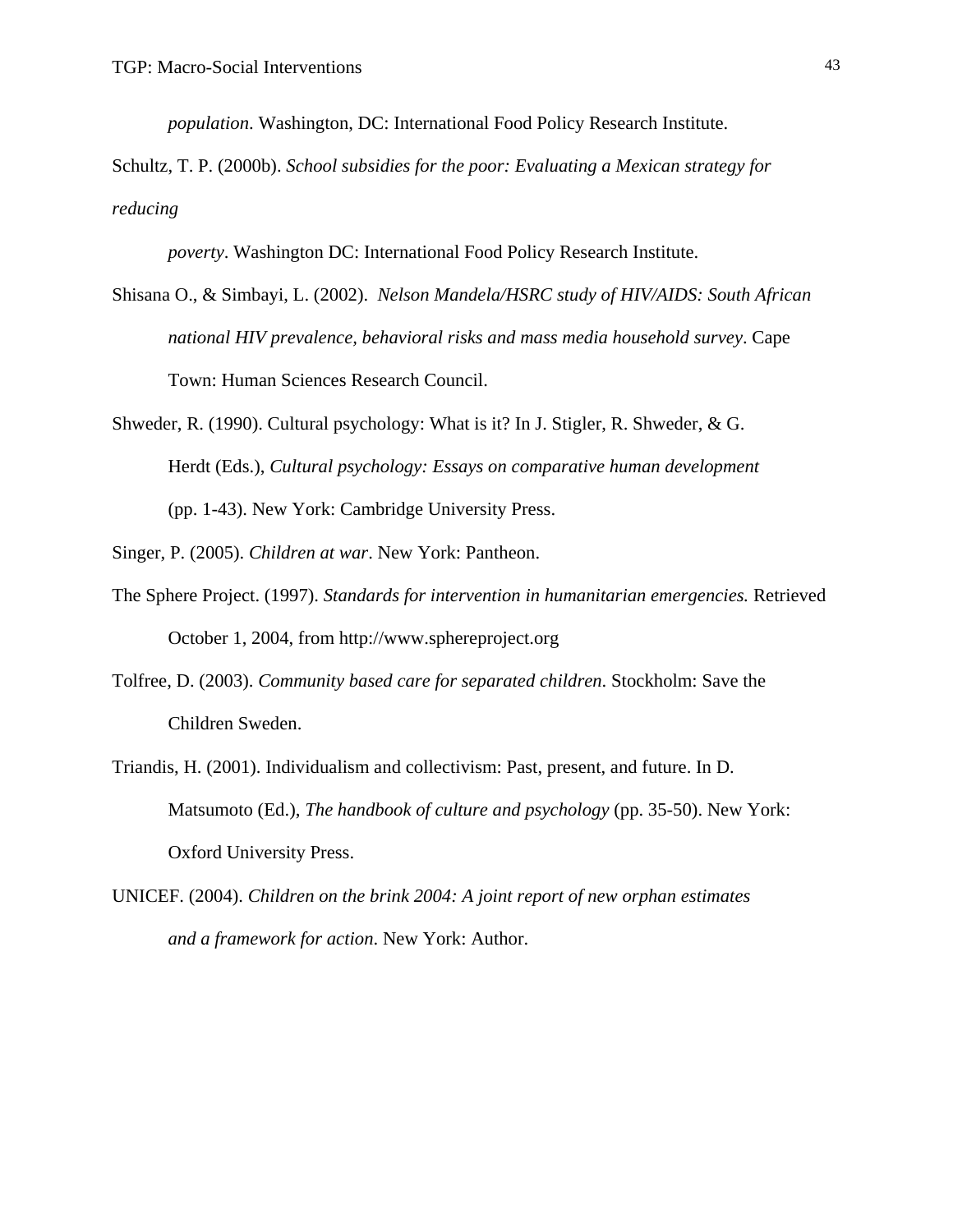- United Nations General Assembly. (1989). *Convention of the rights of the child* [GA resolution 44/25].
- United Nations General Assembly. (1996). *Impact of armed conflict on children* [GA document A/51/306 and Add. 1]
- Verhey, B. (2003). *Going home: Demobilizing and reintegrating child soldiers in the Democratic Republic of Congo*. London: Save the Children/UK.
- Wessells, M. G. (1999). Culture, power, and community: Intercultural approaches to psychosocial assistance and healing. In K. Nader, N. Dubrow, & B. Stamm (Eds.), *Honoring differences: Cultural issues in the treatment of trauma and loss* (pp. 267-282). New York: Taylor and Francis.
- Wessells, M. (2002). Recruitment of children as soldiers in sub-Saharan Africa: An ecological analysis. In L. Mjoset & S. Van Holde (Eds.), *The comparative study of conscription in the armed forces (Comparative Social Research, Vol. 20)* (pp. 237-254). Amsterdam: Elsevier.
- Wessells, M. G., & Monteiro, C. (2004). Healing the wounds following protracted conflict in Angola: A community-based approach to assisting war-affected children. In U. P. Gielen, J. Fish, & J. G. Draguns (Eds.), *Handbook of culture, therapy, and healing* (pp. 321-341). Mahwah, NJ: Erlbaum.
- Young, M. (2002). *From early child development to human development: Investing in our children's future*. Washington, DC: World Bank.
- Zigler, E. (1994). Reshaping early childhood intervention to be a more effective weapon against poverty. *American Journal of Community Psychology, 22,* 37-47.